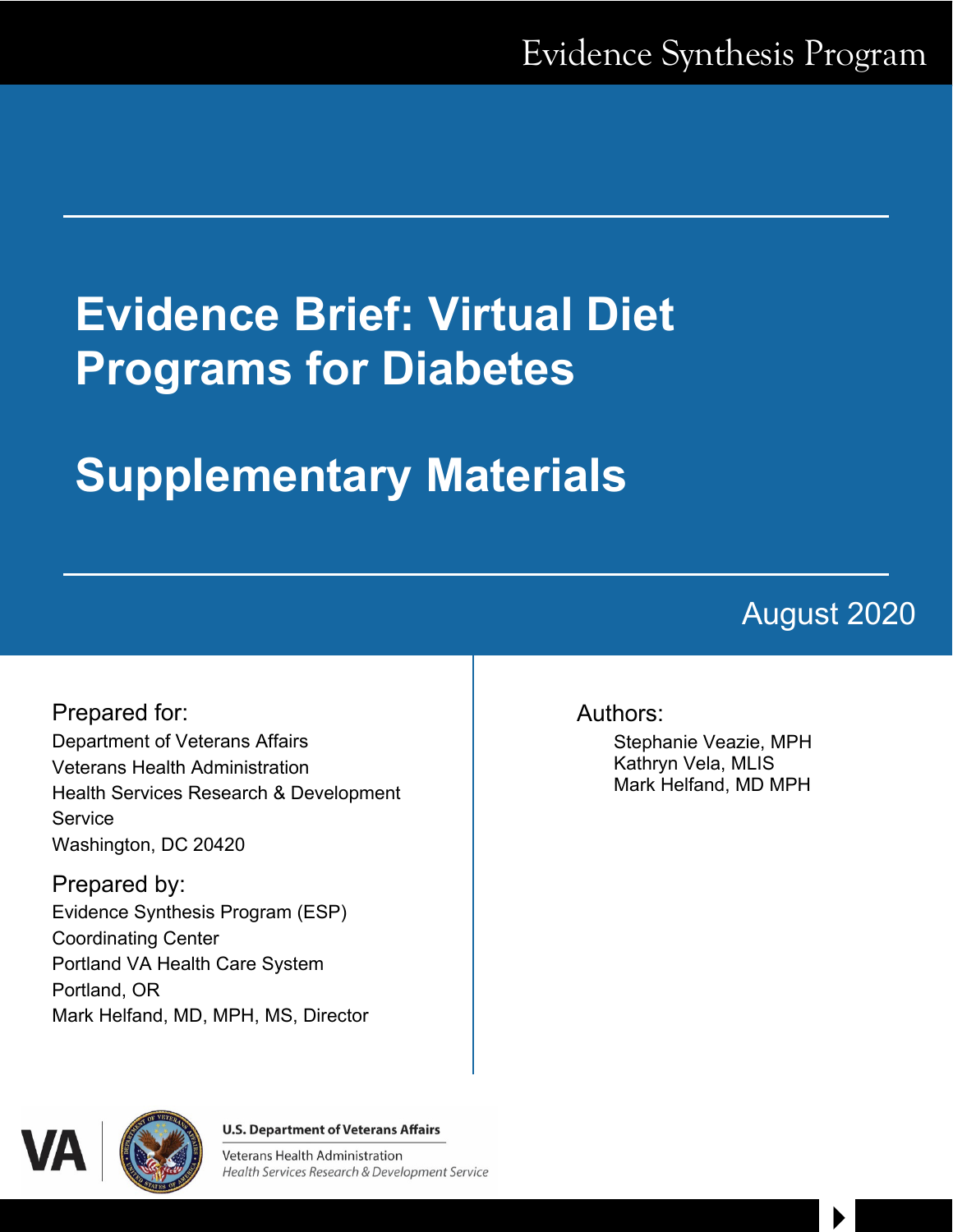**KK** 

 $\blacktriangleright$ 

# **TABLE OF CONTENTS**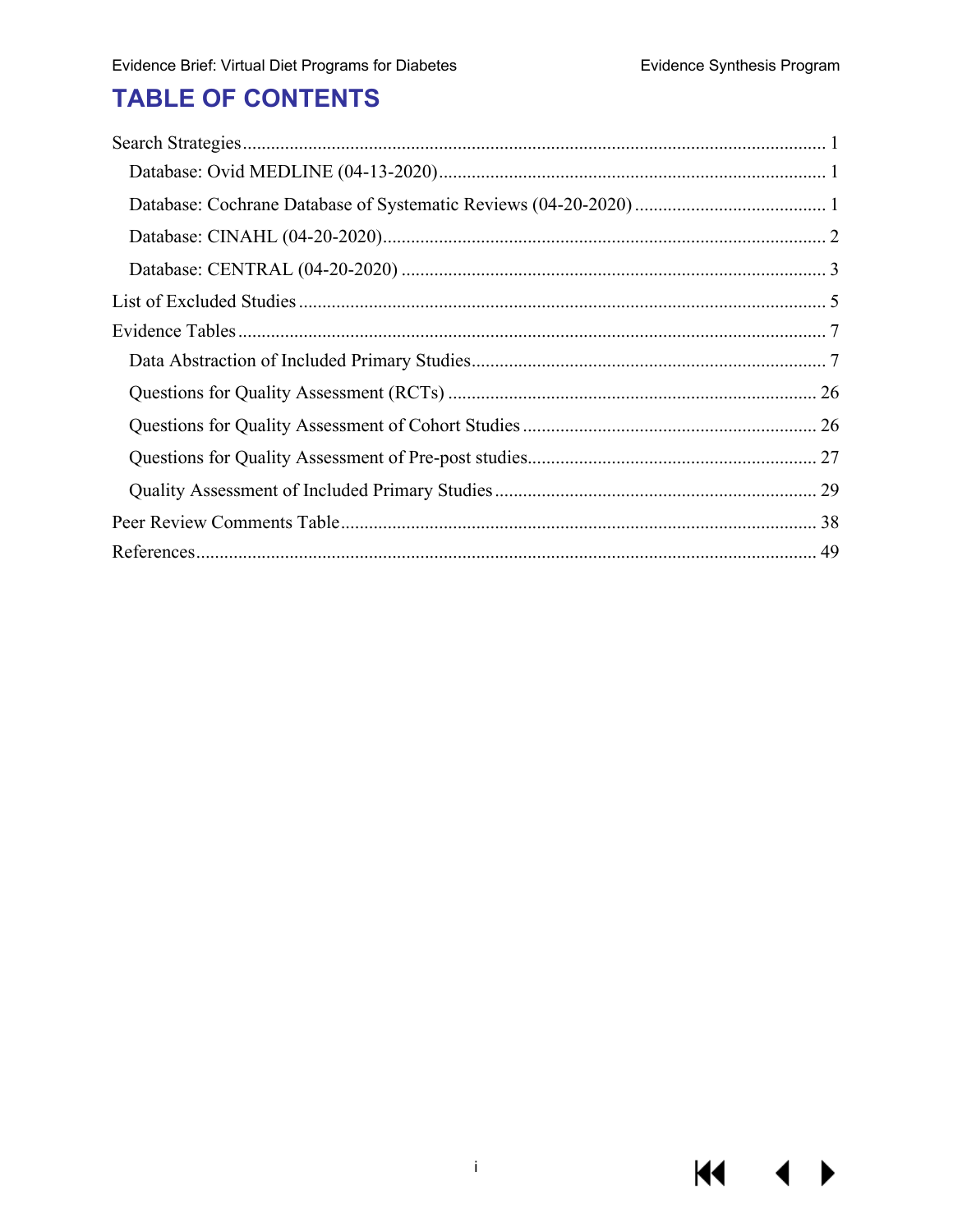# <span id="page-2-0"></span>**SEARCH STRATEGIES**

### <span id="page-2-1"></span>**DATABASE: OVID MEDLINE (04-13-2020)**

- 1. Diabetes Mellitus, Type 2/
- 2. (diabetes adj1 type 2).mp.
- 3. 1 or 2
- 4. Self-Management/ or Self Care/ or Disease Management/ or Mentoring/ or Self Report/
- 5. (monitor\* or self?monitor\* or manag\* or self?manag\* or control or self?control\* or self?care or coach\* or mentor\* or (continuous adj1 care)).mp.
- 6. 4 or 5
- 7. Mobile Applications/ or exp Cell Phone/ or exp Telemedicine or exp Internet or Smartphone/
- 8. (tele\* or mobile\* or mhealth\* or m-health\* or ehealth\* or e-health\* or digital\* or online\* or Internet\* or web or web-based or technology\* or app or apps or application\* or applet\* or SMS or text or text-messag\* or cellphone\* or cell-phone\* or phone\* or smartphone\* or iphone\* or ipad\* or android\* or email\* or virtual\* or game or game-\* or gaming or social media or social network\* or Facebook\* or Skype\* or Twitter\* or Snapchat\* or Instagram\* or LinkedIn\*).mp.
- 9. 7 or 8
- 10. exp Diet/
- 11. diet\*.mp.
- 12. 10 or 11
- 13. 3 and 6 and 9 and 12
- 14. limit 13 to english language
- 15. limit 14 to last 5 years

## <span id="page-2-2"></span>**DATABASE: COCHRANE DATABASE OF SYSTEMATIC REVIEWS (04- 20-2020)**

- 1. MeSH descriptor: [Diabetes Mellitus, type 2] this term only
- 2. (diabetes N1 type 2):ti,ab,kw
- 3. #1 OR #2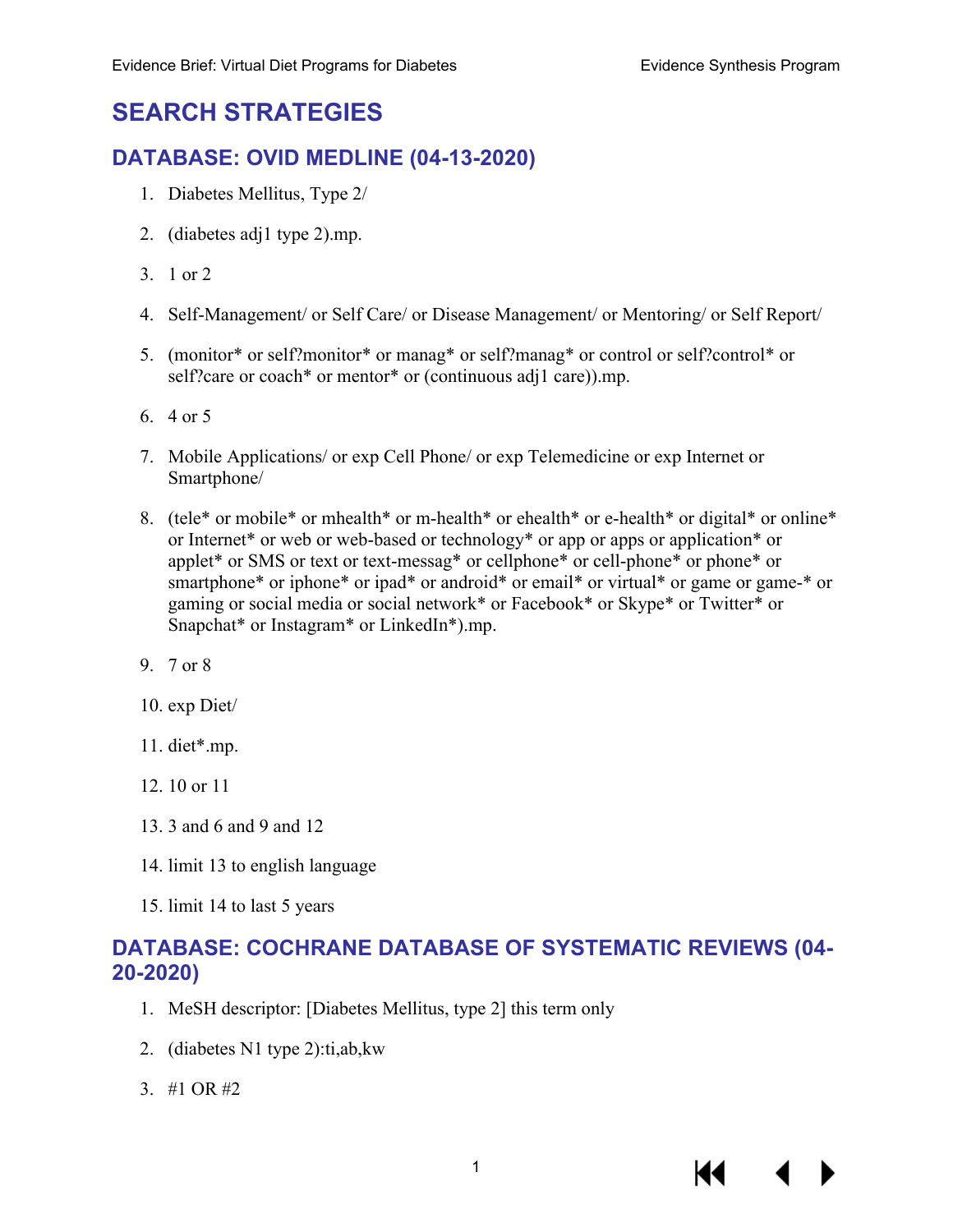- 4. MeSH descriptor: [Self-Management] this term only
- 5. MeSH descriptor: [Self Care] this term only
- 6. MeSH descriptor: [Disease Management] this term only
- 7. (monitor\* or self?monitor\* or manag\* or self?manag\* or control\* or self?control\* or self?care):ti,ab,kw
- 8. (OR #4-#7)
- 9. MeSH descriptor: [Mobile Applications] this term only
- 10. MeSH descriptor: [Cell Phone] explode all trees
- 11. MeSH descriptor: [Telemedicine] explode all trees
- 12. MeSH descriptor: [Internet] explode all trees
- 13. MeSH descriptor: [Smartphone] this term only
- 14. (tele\* or mobile\* or mhealth\* or m-health\* or ehealth\* or e-health\* or digital\* or online\* or Internet\* or web or web-based or technology\* or app or apps or application\* or applet\* or SMS or text or text-messag\* or cellphone\* or cell-phone\* or phone\* or smartphone\* or iphone\* or ipad\* or android\* or email\* or virtual\* or game or game-\* or gaming or social media or social network\* or Facebook\* or Skype\* or Twitter\* or Snapchat\* or Instagram\* or LinkedIn\*):ti,ab,kw
- 15. (OR #9-#14)
- 16. #3 AND #8 AND #15

## <span id="page-3-0"></span>**DATABASE: CINAHL (04-20-2020)**

- 1. (MH "Diabetes Mellitus, Type 2")
- 2. TI diabetes N1 type 2 OR AB diabetes N1 type 2
- 3. S1 OR S2
- 4. (MH "Self-Management") OR (MH "Self Care") OR (MH "Disease Management") OR (MH "Mentorship") OR (MH "Self Report")
- 5. TI ( (monitor\* or self?monitor\* or manag\* or self?manag\* or control or self?control\* or self?care or coach\* or mentor\* or (continuous N1 care)) ) OR AB ( (monitor\* or self?monitor\* or manag\* or self?manag\* or control or self?control\* or self?care or coach\* or mentor\* or (continuous N1 care)) )

KI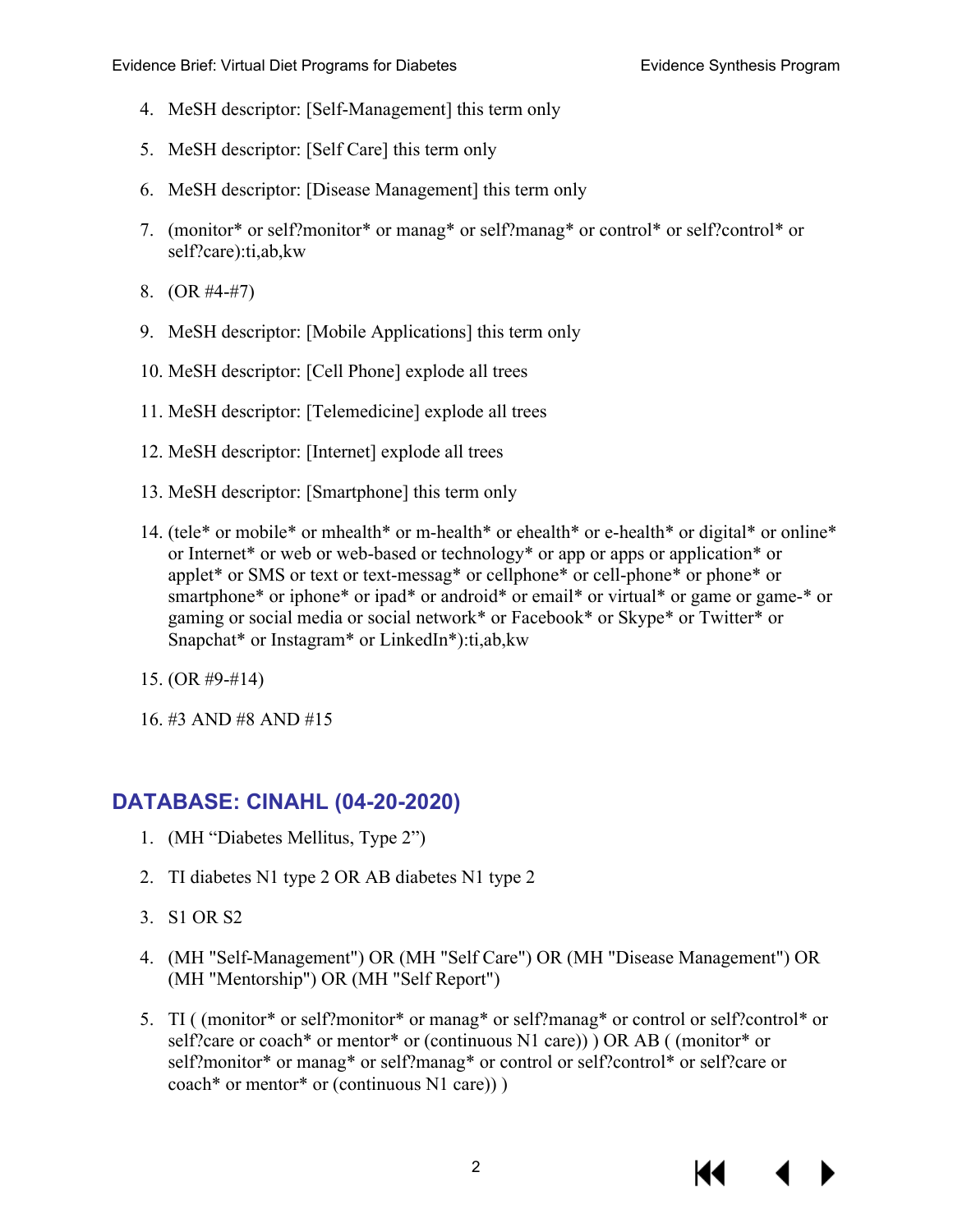- 6. S4 OR S5
- 7. (MH "Mobile Applications") OR (MH "Cellular Phone+") OR (MH "Telemedicine+") OR (MH "Internet+") OR (MH "World Wide Web Applications+") OR (MH "Smartphone")
- 8. (tele\* or mobile\* or mhealth\* or m-health\* or ehealth\* or e-health\* or digital\* or online\* or Internet\* or web or web-based or technology\* or app or apps or application\* or applet\* or SMS or text or text-messag\* or cellphone\* or cell-phone\* or phone\* or smartphone\* or iphone\* or ipad\* or android\* or email\* or virtual\* or game or game-\* or gaming or social media or social network\* or Facebook\* or Skype\* or Twitter\* or Snapchat\* or Instagram\* or LinkedIn\*)
- 9. S7 OR S8
- 10. (MH "Diet+")
- 11. diet\*
- 12. S10 OR S11
- 13. S3 AND S6 AND S9 AND S12
- 14. Narrow by Language english
- 15. Narrow by Pubslihed Date: 20150101-20201231

## <span id="page-4-0"></span>**DATABASE: CENTRAL (04-20-2020)**

- 1. Diabetes Mellitus, Type 2/
- 2. (diabetes adj1 type 2).mp.
- 3. 1 or 2
- 4. Self-Management/ or Self Care/ or Disease Management/ or Mentoring/ or Self Report/
- 5. (monitor\* or self?monitor\* or manag\* or self?manag\* or control or self?control\* or self?care or coach\* or mentor\* or (continuous adj1 care)).mp.
- 6. 4 or 5
- 7. Mobile Applications/ or exp Cell Phone/ or exp Telemedicine or exp Internet or Smartphone/
- 8. (tele\* or mobile\* or mhealth\* or m-health\* or ehealth\* or e-health\* or digital\* or online\* or Internet\* or web or web-based or technology\* or app or apps or application\* or applet\* or SMS or text or text-messag\* or cellphone\* or cell-phone\* or phone\* or

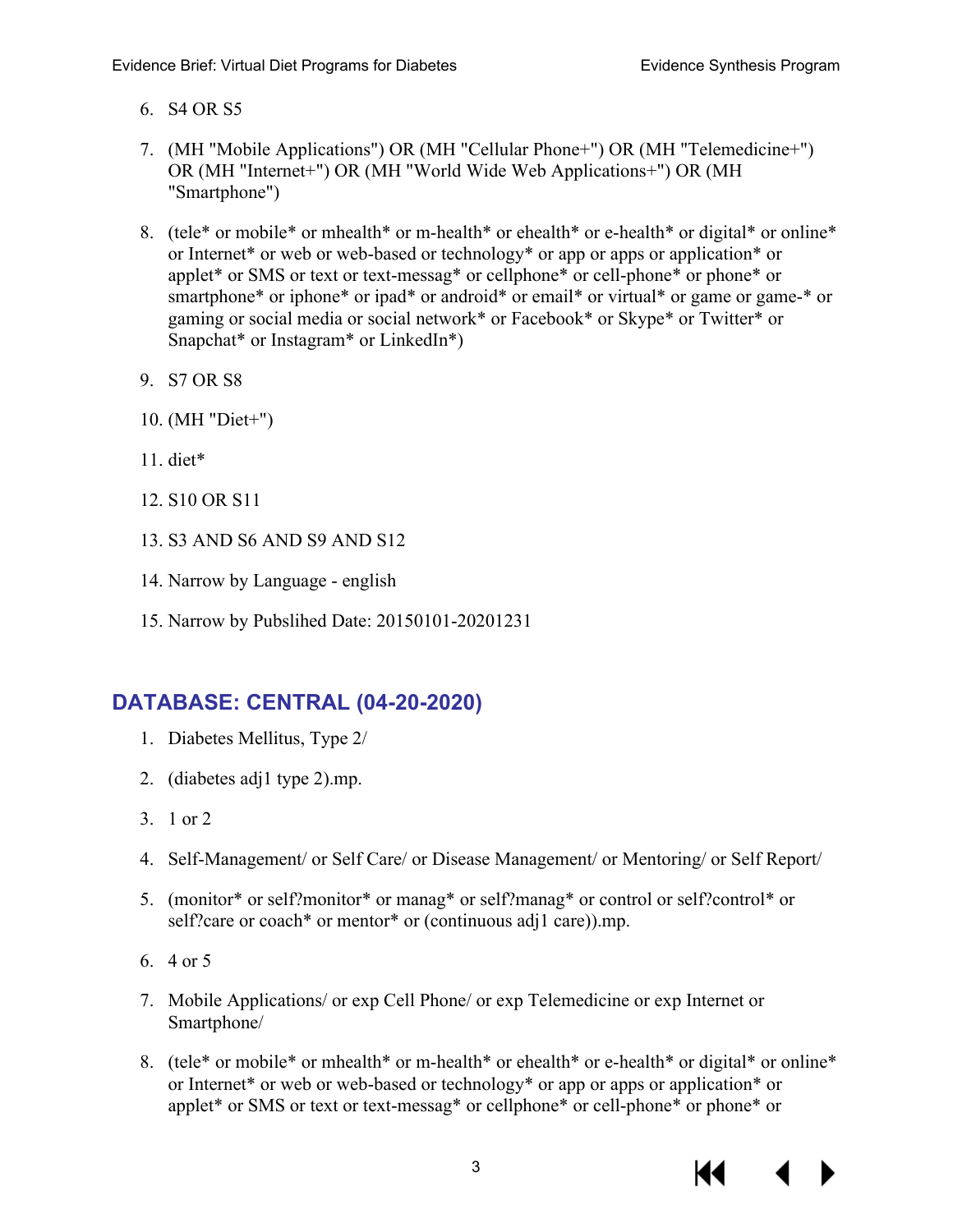smartphone\* or iphone\* or ipad\* or android\* or email\* or virtual\* or game or game-\* or gaming or social media or social network\* or Facebook\* or Skype\* or Twitter\* or Snapchat\* or Instagram\* or LinkedIn\*).mp.

- 9. 7 or 8
- 10. exp Diet/
- 11. diet\*.mp.
- 12. 10 or 11
- 13. 3 and 6 and 9 and 12
- 14. limit 13 to last 5 years
- 15. limit 14 to english language

KI.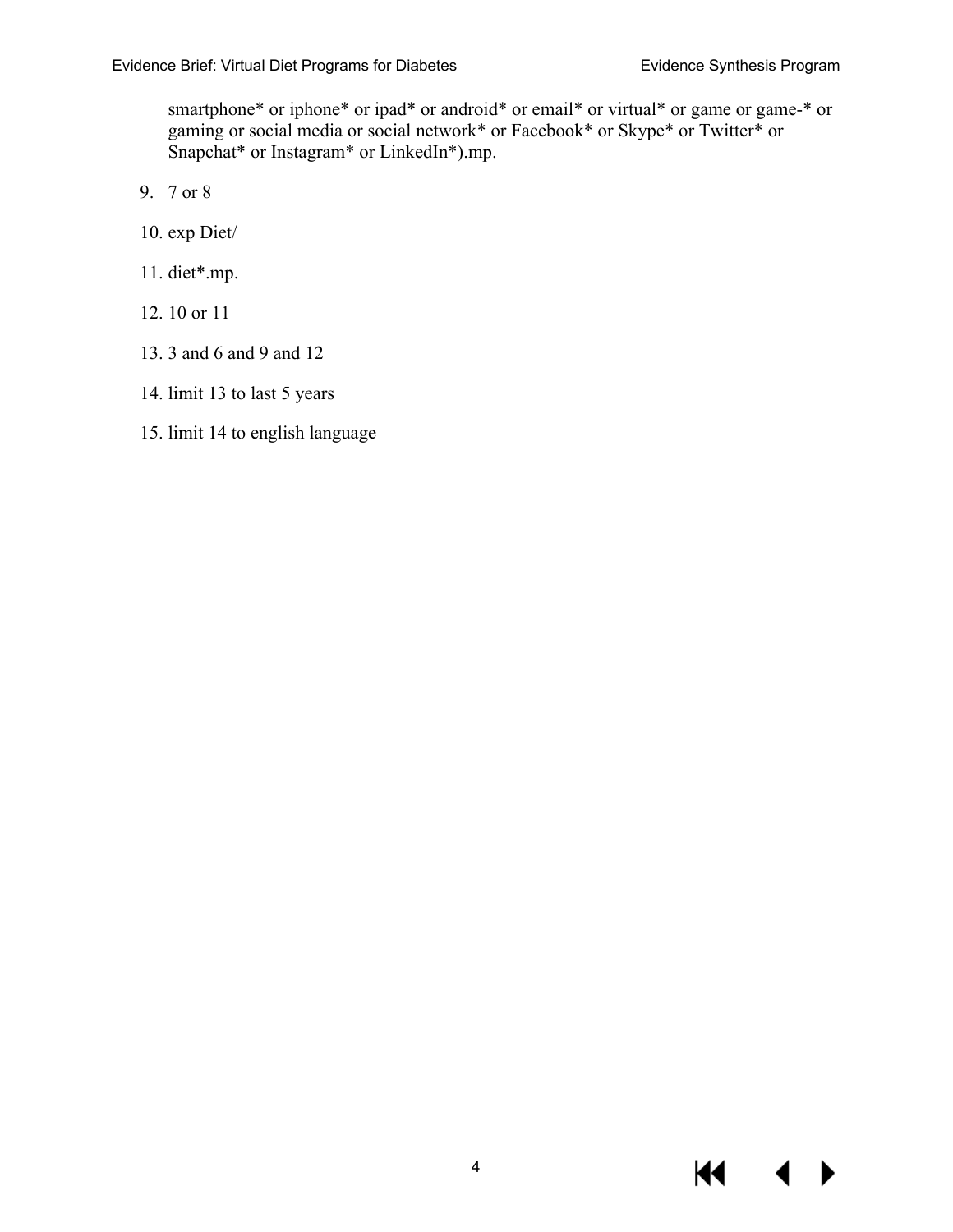# <span id="page-6-0"></span>**LIST OF EXCLUDED STUDIES**

Exclude reasons: 1=Ineligible population, 2=Ineligible intervention, 3=Ineligible comparator, 4=Ineligible outcome, 5=Ineligible setting, 6=Ineligible study design, 7=Ineligible publication type, 8=Outdated or ineligible systematic review, 9=Non-English language, 10=couldn't find FT

| #              | <b>Citation</b>                                                                                                                                                                                                                                                                                  | <b>Exclude</b><br>reason |
|----------------|--------------------------------------------------------------------------------------------------------------------------------------------------------------------------------------------------------------------------------------------------------------------------------------------------|--------------------------|
| $\mathbf{1}$   | Al-Ozari (2018). "Diabetes and TelecommunicationS (DATES) study to support<br>self-management for people with type 2 diabetes: a randomized controlled trial."<br><b>BMC Public Health</b>                                                                                                       | E7                       |
| $\overline{2}$ | Arambepola, C., et al. (2016). "The Impact of Automated Brief Messages<br>Promoting Lifestyle Changes Delivered Via Mobile Devices to People with Type 2<br>Diabetes: A Systematic Literature Review and Meta-Analysis of Controlled<br>Trials." Journal of Medical Internet Research 18(4): e86 | E7                       |
| $\mathbf{3}$   | Avedzi HM, et al. (2019). "Healthy Eating and Active Living for Diabetes-<br>Glycemic Index (HEALD-GI): Protocol for a Pragmatic Randomized Controlled<br>Trial." JMIR Res Protoc. 8(3):e11707.                                                                                                  | E2                       |
| 4              | Boels, A. M., et al. (2019). "Effectiveness of diabetes self-management education<br>and support via a smartphone application in insulin-treated patients with type 2<br>diabetes: results of a randomized controlled trial (TRIGGER study)." BMJ open<br>diabetes research and care 7(1).       | E <sub>2</sub>           |
| 5              | Cassimatis M, Kavanagh DJ, Hills AP, et al. (2015). "The OnTrack Diabetes<br>Web-Based Program for Type 2 Diabetes and Dysphoria Self-Management: A<br>Randomized Controlled Trial Protocol". JMIR Res Protoc. 4(3):e97.                                                                         | E7                       |
| 6              | Holmen H., et al. (2016). "Stages of change for physical activity and dietary<br>habits in persons with type 2 diabetes included in a mobile health intervention:<br>the Norwegian study in RENEWING HEALTH." BMJ open diabetes res.<br>4(1):e000193                                             | E <sub>4</sub>           |
| $\overline{7}$ | Karduck J., et al. (2018). "Results of the Clinician Apps Survey, How Clinicians<br>Working With Patients With Diabetes and Obesity Use Mobile Health Apps." J<br>Nutr Educ Behav. 50(1):62-69.e61.                                                                                              | E1                       |
| 8              | Kim EK, et al. (2019). "The Effect of a Smartphone-Based, Patient-Centered<br>Diabetes Care System in Patients With Type 2 Diabetes: A Randomized,<br>Controlled Trial for 24 Weeks." Diabetes Care. 42(1):3-9                                                                                   | E2                       |
| 9              | Nelson LA., et al. (2018). "Mobile Phone Support for Diabetes Self-Care Among<br>Diverse Adults: Protocol for a Three-Arm Randomized Controlled Trial." JMIR<br>Res Protoc. 7(4):e92                                                                                                             | E7                       |
| 10             | Oka R., et al. (2019). "Study Protocol for the Effects of Artificial Intelligence (AI)-<br>Supported Automated Nutritional Intervention on Glycemic Control in Patients<br>with Type 2 Diabetes Mellitus." Diabetes Ther. 10(3):1151-1161.                                                       | E7                       |
| 11             | Porter J., et al. (2016). "Effect of Using Mobile Technology-Based Methods That<br>Record Food or Nutrient Intake on Diabetes Control and Nutrition Outcomes: A<br>Systematic Review." Nutrients. 8(12):815.                                                                                     | E7                       |
| 13             | Ramadas A., et al. (2018) "Randomised-controlled trial of a web-based dietary<br>intervention for patients with type 2 diabetes: changes in health cognitions and<br>glycemic control." BMC Public Health. 18(1):716.                                                                            | E <sub>2</sub>           |
| 14             | Sahin C., et al. (2019). "Tailored mobile text messaging interventions targeting<br>type 2 diabetes self-management: A systematic review and a meta-analysis."<br>Digit Health. 5:2055207619845279                                                                                               | E7                       |

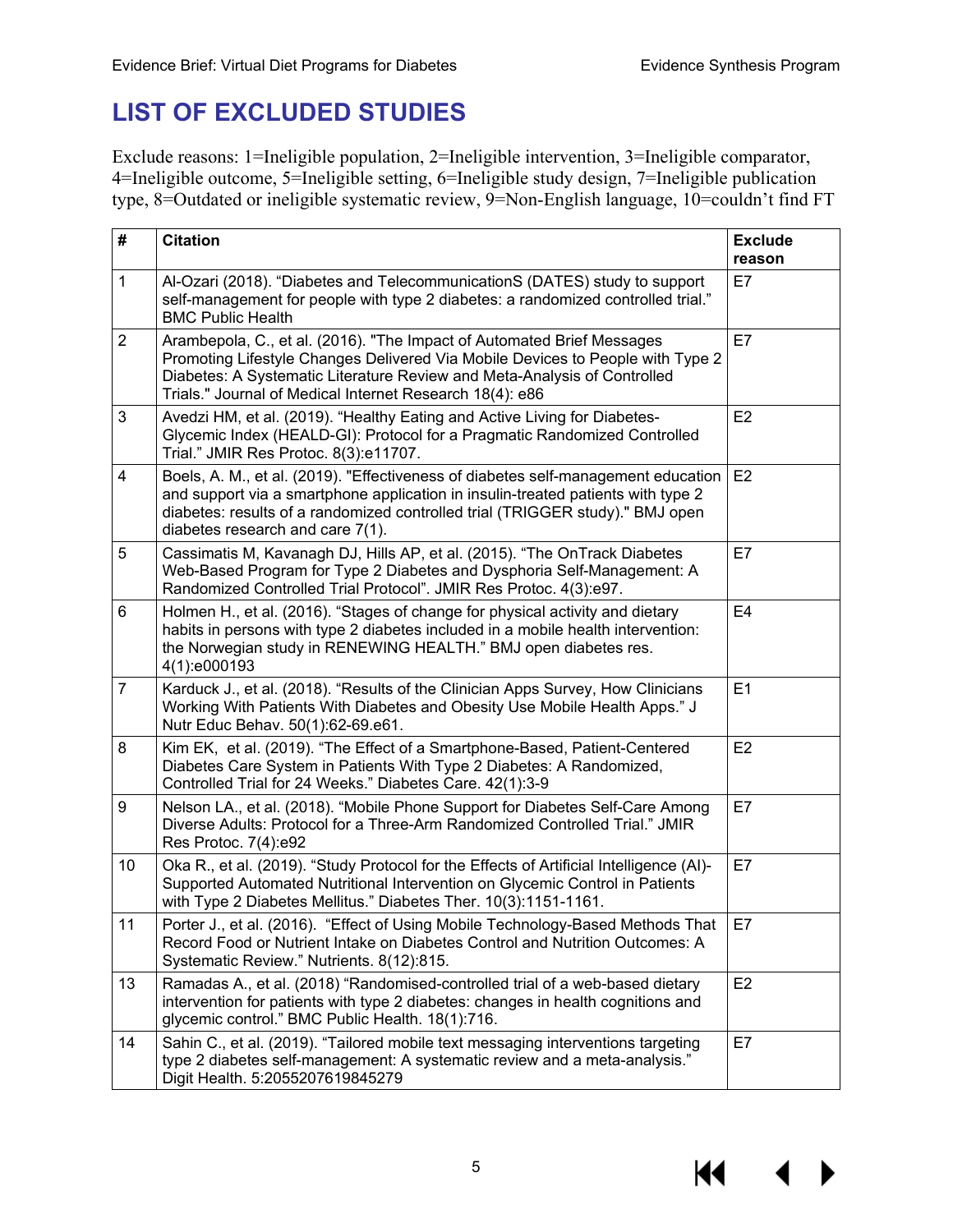$M \rightarrow$ 

| $\sharp$ | <b>Citation</b>                                                                                                                                                                                                                                                                                                    | <b>Exclude</b><br>reason |  |  |  |  |
|----------|--------------------------------------------------------------------------------------------------------------------------------------------------------------------------------------------------------------------------------------------------------------------------------------------------------------------|--------------------------|--|--|--|--|
| 15       | Saslow LR., et al. (2017). "An Online Intervention Comparing a Very Low-<br>Carbohydrate Ketogenic Diet and Lifestyle Recommendations Versus a Plate<br>Method Diet in Overweight Individuals With Type 2 Diabetes: A Randomized<br>Controlled Trial." J Med Internet Res. 19(2):e36.                              | E <sub>2</sub>           |  |  |  |  |
| 16       | Thomson H., et al. (2018). "Protocol for a clinical trial of text messaging in<br>addition to standard care versus standard care alone in prevention of type 2<br>diabetes through lifestyle modification in India and the UK." BMC Endocr<br>Disord.18(1):63                                                      |                          |  |  |  |  |
| 17       | Vinitha R., et al. (2019). "Effectiveness of mobile phone text messaging in<br>improving glycaemic control among persons with newly detected type 2<br>diabetes." Diabetes Res Clin Pract. 158:107919.                                                                                                             | E <sub>2</sub>           |  |  |  |  |
| 18       | Vorderstrasse AA., et al. (2015). "Diabetes Learning in Virtual Environments:<br>Testing the Efficacy of Self-Management Training and Support in Virtual<br>Environments (Randomized Controlled Trial Protocol)." Nurs Res. 64(6):485-493.                                                                         | E2                       |  |  |  |  |
| 19       | Wu X., et al. (2019). "The Efficacy of Mobile Phone Apps for Lifestyle<br>Modification in Diabetes: Systematic Review and Meta-Analysis." JMIR Mhealth<br>Uhealth. 7(1):e12297.                                                                                                                                    | E7                       |  |  |  |  |
| 20       | (2019). "The rationale and design of the personal diet study, a randomized<br>clinical trial evaluating a personalized approach to weight loss in individuals with<br>pre-diabetes and early-stage type 2 diabetes." Contemp Clin Trials. 79:80-88                                                                 | E7                       |  |  |  |  |
| 21       | Kapostasy, A., et al. (2017). "Effects of a 12-week telenutrition weight loss<br>intervention on diet quality in men." FASEB journal 31(1).                                                                                                                                                                        | E7                       |  |  |  |  |
| 22       | Lee, E. S., et al. (2016). "The results of extended study of smart phone based the<br>S-Diabetes Care programme in policyholders with type 2 diabetes." Diabetologia<br>59(1): S422-S423.                                                                                                                          | E7                       |  |  |  |  |
| 23       | Myers, A. K., et al. (2017). "Assessing the feasibility of using an in-home, tablet-<br>based telemonitoring care management program in black (B) and hispanic/latino<br>(H/L) disparity patients with type 2 diabetes mellitus (T2DM)." Endocrine reviews<br>$38(3)$ .                                            | E7                       |  |  |  |  |
| 24       | Whittemore, R., et al. (2019). "Yo puedo! A self-management group and mHealth<br>program for low-income adults with type 2 diabetes in Mexico City." Diabetes 68.                                                                                                                                                  | E7                       |  |  |  |  |
| 25       | Siegmann, et al. (2019) "Improvement in patient-reported sleep in type 2<br>diabetes and prediabetes participants receiving a continuous care intervention<br>with nutritional ketosis." Sleep medicine 55 92-99.                                                                                                  | E4                       |  |  |  |  |
| 26       | Vilar-Gomez E., et al. (2019). "Post hoc analyses of surrogate markers of non-<br>alcoholic fatty liver disease (NAFLD) and liver fibrosis in patients with type 2<br>diabetes in a digitally supported continuous care intervention: an open-label, non-<br>randomised controlled study." BMJ Open. 9(2):e023597. | E <sub>4</sub>           |  |  |  |  |
| 27       | Zhou W., et al. (2016). "Welltang–A smart phone-based diabetes management<br>application-Improves blood glucose control in Chinese people with diabetes."<br>Diabetes research and clinical practice. 116:105-110.                                                                                                 | E <sub>2</sub>           |  |  |  |  |
| 28       | Bao S, Jiang H, Luo Y, Zhang D. Application of diabetes phone recipe software<br>in diet intervention for patients with type 2 diabetes.<br>Chinese Nursing Research 2017;31(11):1407-8. Doi: 10.3969/j.issn.1009-<br>6493.2017.11.042.                                                                            | E10                      |  |  |  |  |

Insert table footnotes here, in ESP Figure Notes style.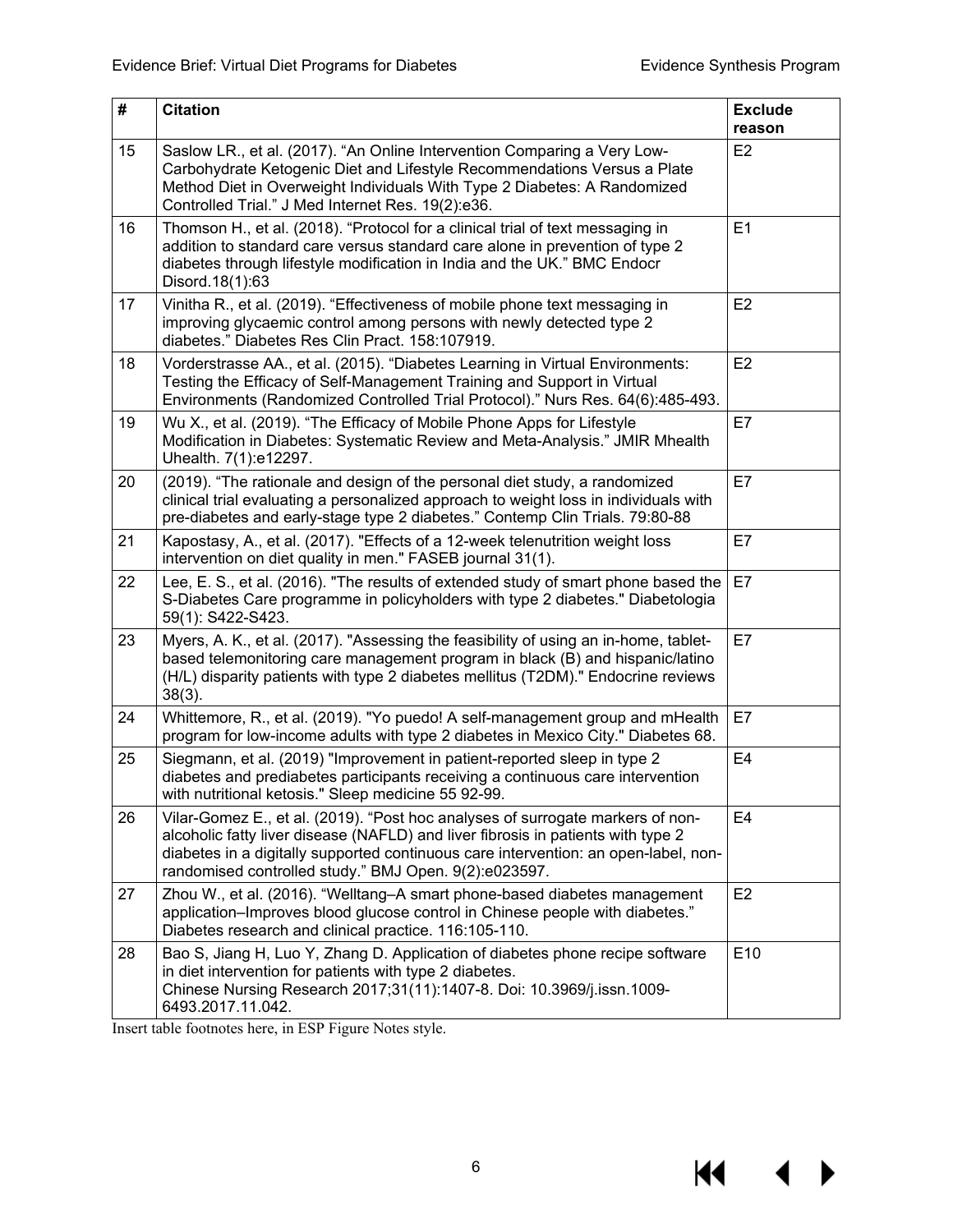# **EVIDENCE TABLES**

## **DATA ABSTRACTION OF INCLUDED PRIMARY STUDIES**

#### **Data Abstraction of RCTs**

<span id="page-8-1"></span><span id="page-8-0"></span>

| Year<br>N                           | <b>Author Patient</b><br><b>Characteristics</b>                                                                                                                                                                                                                                                                                                                                                                                                                                                                                                                                                                                                                                                                                                                                                                                                                                                                                                                                                                                                                                                                                                       | Intervention                                                                                                                                                                                                                                                                               | Comparator                                                                                                                        | HbA1c, weight, medication Harms<br>use outcomes                                                                                                                                                                                                                                                                                                                                                                                                   |           | <b>Setting</b>                                                     |
|-------------------------------------|-------------------------------------------------------------------------------------------------------------------------------------------------------------------------------------------------------------------------------------------------------------------------------------------------------------------------------------------------------------------------------------------------------------------------------------------------------------------------------------------------------------------------------------------------------------------------------------------------------------------------------------------------------------------------------------------------------------------------------------------------------------------------------------------------------------------------------------------------------------------------------------------------------------------------------------------------------------------------------------------------------------------------------------------------------------------------------------------------------------------------------------------------------|--------------------------------------------------------------------------------------------------------------------------------------------------------------------------------------------------------------------------------------------------------------------------------------------|-----------------------------------------------------------------------------------------------------------------------------------|---------------------------------------------------------------------------------------------------------------------------------------------------------------------------------------------------------------------------------------------------------------------------------------------------------------------------------------------------------------------------------------------------------------------------------------------------|-----------|--------------------------------------------------------------------|
| Haste<br>2017<br>$N = 61$<br>1 year | <b>Adults with T2D</b><br>Diet: My Dietician (I) website provided a<br>Age: median 58 years<br>weight-loss program. Participants used<br>website to record type and amount of food<br>$(I)$ & 61 years $(C)$<br>and time consumed. Information could be<br>Sex: All participants<br>were male<br>converted into calories consumed and<br>Length of time<br>represented in a pie chart showing<br>diagnosed with T2D:<br>percentages for food types consumed.<br>Database of recipes, and non-interactive<br>NR.<br><b>Baseline BMI/weight:</b><br>diet and weight loss advice were available.<br>median $33.3$ kg/m2 (I)<br><b>Coaching: Dietitians were expected to</b><br>& 34.4 kg/m2 (C) /<br>provide Web-based consultations on a<br>106.5 kg (I) & 109.3 kg<br>maximum weekly basis for the first 3<br>(C)<br><b>Baseline HbA1c: NR</b><br>months (n=12) and then monthly for the<br>T2D comorbidities:<br>last 9 months. Exercise experts provided<br><b>NR</b><br>Web-based consultations on a maximum<br>monthly basis for the first $3$ months ( $n=3$ )<br>Other comorbidities:<br>NR.<br>and then every 3 months for the last 9<br>months |                                                                                                                                                                                                                                                                                            | Control group (C)<br>received usual care for<br>weight loss according to<br>GP's normal processes.                                | HbA1c: NR<br>Weight/BMI: In per-protocol<br>analyses, intervention group<br>lost 2.35 kg (compared to<br>2.2 kg for control) at 3<br>months. Intervention group<br>lost 4.3 kg (compared to 2.5<br>kg for control) at 12 months.<br><b>BMI</b> was reduced by .9<br>kg/m2 in intervention (vs.7<br>kg/m2 in control) at 3 months<br>and was reduced by 1.7<br>kg/m2 (vs .8 kg/m2 in<br>control) at 12 months.<br><b>Medication reductions: NR</b> | <b>NR</b> | Pts recruited<br>through UK<br>primary care<br>research<br>network |
|                                     |                                                                                                                                                                                                                                                                                                                                                                                                                                                                                                                                                                                                                                                                                                                                                                                                                                                                                                                                                                                                                                                                                                                                                       | <b>Other components: Participants had the</b><br>option to record waist and weight<br>measurements and amount of steps taken<br>presented in a graph to display<br>participant's progress as part of the<br>intervention. Users could interact through<br>forums, diaries, and chat rooms. |                                                                                                                                   |                                                                                                                                                                                                                                                                                                                                                                                                                                                   |           |                                                                    |
| Hansel<br>2017<br>$N = 120$         | <b>Adults with T2D</b><br>Age: mean 57.6 years<br>$(I)$ & 55.5 $(C)$<br>Sex (% female):<br>66.7% (I&C)                                                                                                                                                                                                                                                                                                                                                                                                                                                                                                                                                                                                                                                                                                                                                                                                                                                                                                                                                                                                                                                | <b>Diet:</b> ANODE is a web-based nutritional<br>support tool that is designed to improve<br>lifestyle habits, including both diet and<br>physical activity, and consists of four<br>modules, 3 of which were related to diet:<br>(1) diet and physical activity self-                     | In control group,<br>participants were asked<br>to continue<br>their usual follow-up with<br>their general practitioner<br>and/or | HbA1c: In ITT analysis at 16 NR<br>weeks, HbA1c had lowered<br>by -.30 (SD .94) in I group<br>and increased by .21 (SD<br>$2.1$ ) in C group.                                                                                                                                                                                                                                                                                                     |           | Two<br>university<br>Hospitals in<br>Paris,<br>France              |

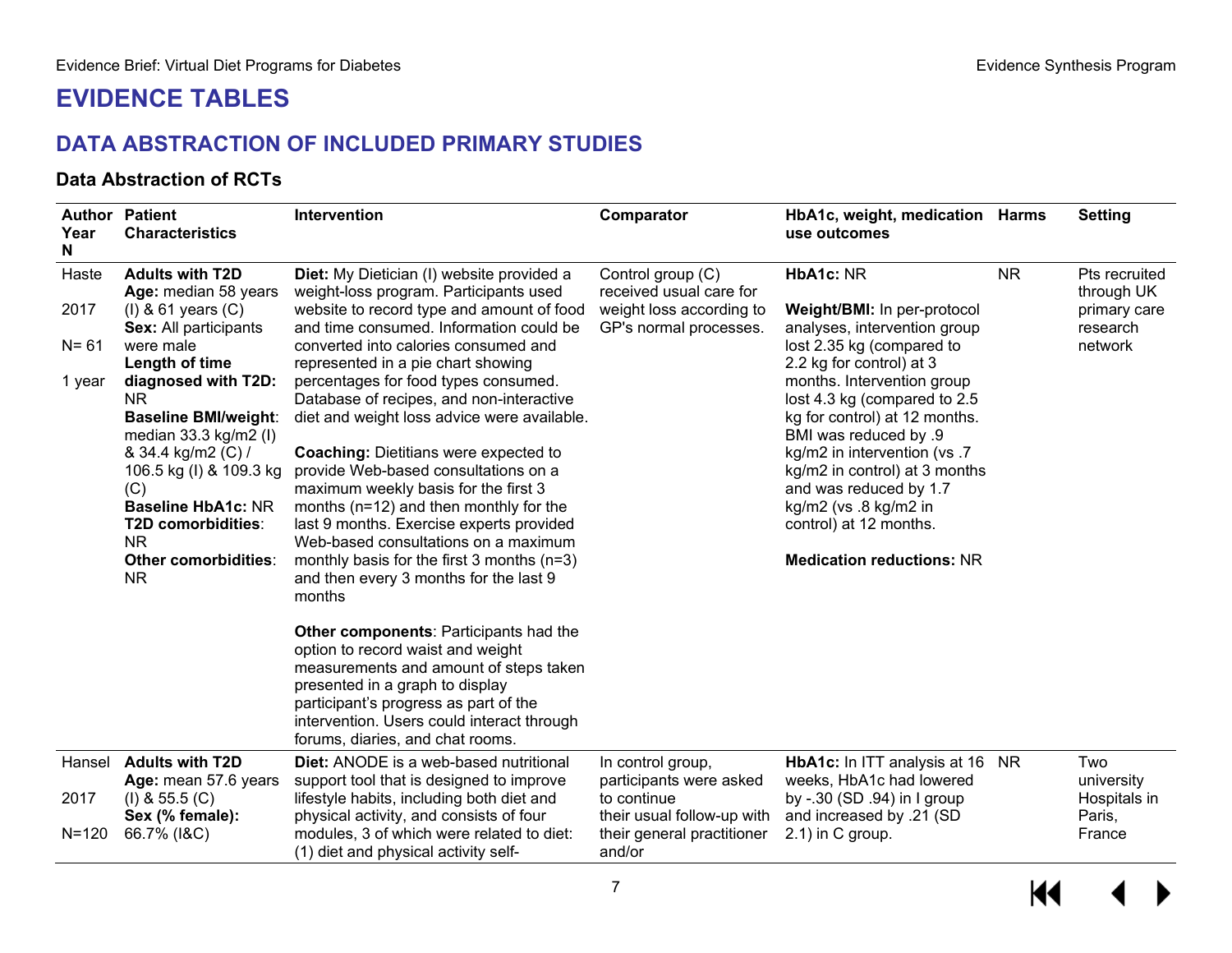| Year<br>N   | <b>Author Patient</b><br><b>Characteristics</b>                                                                                                                                                                                                                                                                                     | Intervention                                                                                                                                                                                                                                                                                                                                                                                                                                                                                                                                                                                                                                                                                                                | Comparator                                                                              | HbA1c, weight, medication Harms<br>use outcomes                                                                                                                                                                                                                                                                                            |           | <b>Setting</b>            |
|-------------|-------------------------------------------------------------------------------------------------------------------------------------------------------------------------------------------------------------------------------------------------------------------------------------------------------------------------------------|-----------------------------------------------------------------------------------------------------------------------------------------------------------------------------------------------------------------------------------------------------------------------------------------------------------------------------------------------------------------------------------------------------------------------------------------------------------------------------------------------------------------------------------------------------------------------------------------------------------------------------------------------------------------------------------------------------------------------------|-----------------------------------------------------------------------------------------|--------------------------------------------------------------------------------------------------------------------------------------------------------------------------------------------------------------------------------------------------------------------------------------------------------------------------------------------|-----------|---------------------------|
| 16<br>weeks | Length of time<br>diagnosed with T2D:<br><b>NR</b><br><b>Baseline BMI/weight:</b><br>33.4 kg/m2 (I&C)/ 93.3<br>$(I)$ & 93.5 $(C)$<br><b>Baseline HbA1c:</b><br>7.2% (I&C)<br><b>T2D comorbidities:</b><br><b>Other comorbidities:</b><br>1.9% (I) & 6.7% (C)<br>had microangiopathy;<br>3.3% (I) & 6.7% (C)<br>had history of CVD   | monitoring module, (2) nutritional<br>assessment, (3) balanced diet menu<br>generator.<br>Coaching: Based on 24-hour dietary<br>recall, the program informed the patients<br>about the mean level of calories ingested<br>as well as the mean fat, saturated fat,<br>protein, salt, and carbohydrate contents in<br>their diet. Intakes of certain food groups<br>(ie, fish, starchy foods, high-fat foods,<br>dairy products, alcoholic beverages, and<br>water) were also reported. Participants<br>also received advice to ensure a balanced<br>diet according to national guidelines.<br><b>Other components: Human contact</b><br>limited to hotline support in cases of<br>technical issues. 4th module is a physical | specialist.                                                                             | Weight/BMI: In ITT analysis<br>at 16 weeks, I group lost 2.3<br>kg (SD 3) of weight vs C<br>group gained .2 kg (SD 2.5).<br><b>Medication reductions: NR</b>                                                                                                                                                                               |           |                           |
|             |                                                                                                                                                                                                                                                                                                                                     | activity education and prescription<br>program.                                                                                                                                                                                                                                                                                                                                                                                                                                                                                                                                                                                                                                                                             |                                                                                         |                                                                                                                                                                                                                                                                                                                                            |           |                           |
| Kempf       | <b>Adults with T2D</b><br>Age (average): 59 (I)                                                                                                                                                                                                                                                                                     | Diet: During the first week of the study,<br>the Telemedical Lifestyle Intervention                                                                                                                                                                                                                                                                                                                                                                                                                                                                                                                                                                                                                                         | Control subjects<br>remained in routine care                                            | HbA1c: HbA1c was reduced<br>more in the TeLiPro group (-                                                                                                                                                                                                                                                                                   | <b>NR</b> | West-<br>German           |
| 2017        | & 60 (C)<br><b>Sex (% female): 45%</b>                                                                                                                                                                                                                                                                                              | Program (I) group replaced breakfast,<br>lunch, and dinner with 1 g protein-rich                                                                                                                                                                                                                                                                                                                                                                                                                                                                                                                                                                                                                                            | (quarterly visits with<br>attending physician for                                       | 1.1% (SD 1.2%)) than the<br>control group (-.2% (SD                                                                                                                                                                                                                                                                                        |           | Centre of<br>Diabetes and |
| $N = 202$   | $(I)$ & 47% $(C)$                                                                                                                                                                                                                                                                                                                   | meal replacement (PRMR)/kg normal                                                                                                                                                                                                                                                                                                                                                                                                                                                                                                                                                                                                                                                                                           | routine health visits as                                                                | $.8\%)$ ) at 12 weeks, which                                                                                                                                                                                                                                                                                                               |           | Health in                 |
| 1 year      | Length of time<br>diagnosed with T2D:<br>11 years $(1 & C)$<br><b>Baseline BMI/weight:</b><br>35.3 kg/m2 (I) & 37<br>kg/m2 (C) / 104.3 kg<br>(I) & 110.8 kg $(C)$<br><b>Baseline HbA1c:</b><br>8.4% (I) & 8.2% (C)<br><b>T2D comorbidities:</b><br><b>NR</b><br><b>Other comorbidities:</b><br>All ppts were<br>overweight or obese | body wt (defined as height in cm 2 100)<br>per meal (dissolved in 250 mL water) and<br>consumed 45 g oil rich in n-3 fatty acids<br>and 750 mL vegetable juice each day. No<br>additional snacks were permitted. During<br>weeks 2-4, breakfast and dinner were<br>replaced by PRMR, and a low-<br>carbohydrate protein-rich lunch was<br>allowed. This lunch included 150-200 g<br>fish or meat, 500 g vegetables, and not<br>more than 50 g carbohydrates from whole<br>grain bread or brown rice. During weeks<br>5-12, only dinner was replaced with<br>PRMR.                                                                                                                                                           | defined by Diabetes<br><b>Management Programs</b><br>for T2 diabetes in<br>Germany) (C) | was maintained at 26 weeks<br>and 52 weeks.<br><b>Weight/BMI: Weight was</b><br>reduced more in TeLiPro<br>group (-6.2 kg) than control<br>group (-1 kg) at 12 weeks,<br>and weight was maintained<br>at 26 weeks and 52 weeks.<br>Similar effects were seen for<br>BMI (2 kg/m2 loss in<br>intervention vs. .3 kg/m2 loss<br>in control). |           | Dusseldorf,<br>Germany    |

 $M$  $\leftrightarrow$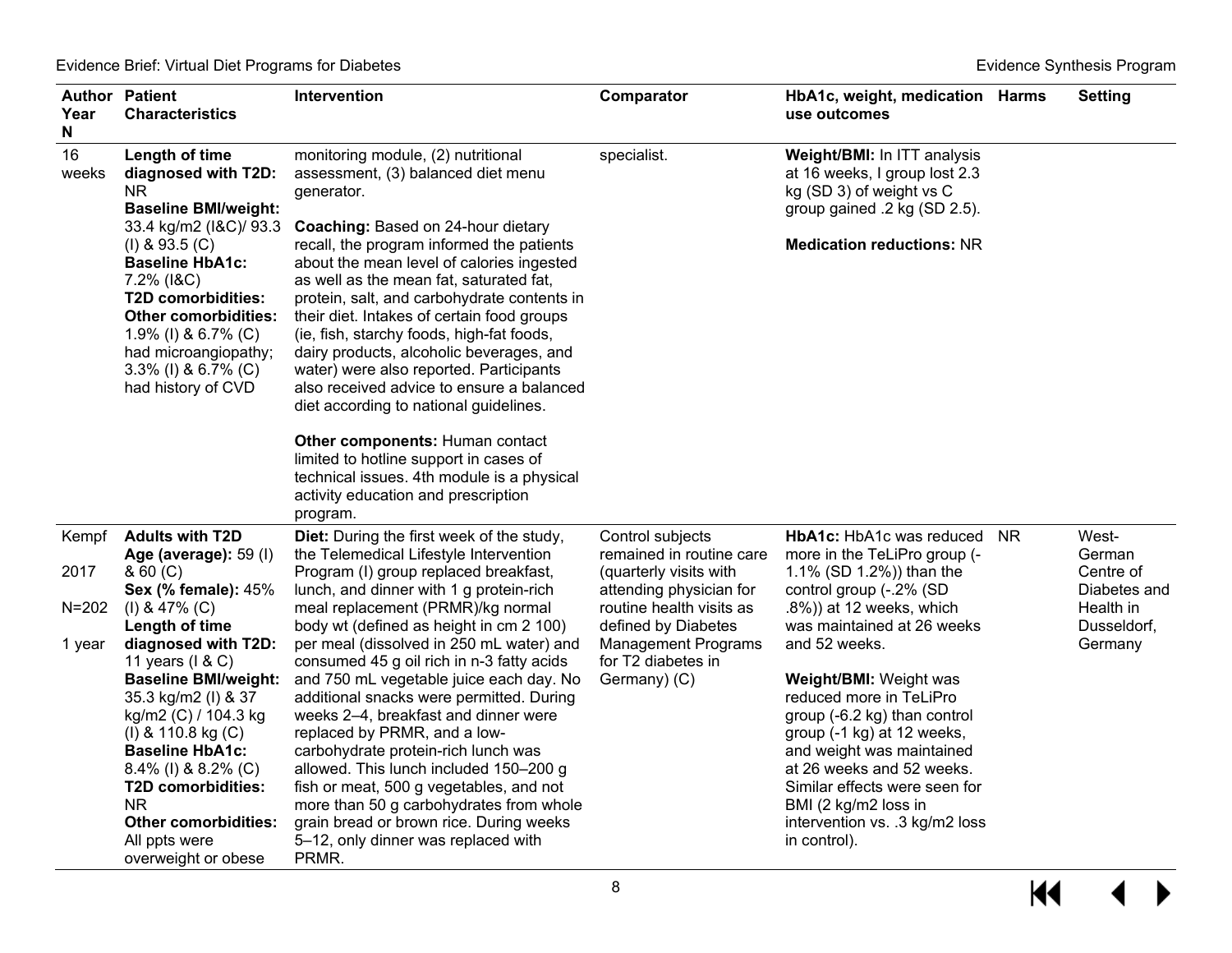| Year<br>N  | <b>Author Patient</b><br><b>Characteristics</b>          | Intervention                                                                                                                                                                                                                                                                                                                            | Comparator                                        | HbA1c, weight, medication Harms<br>use outcomes                                                                                                                                                                                |           | <b>Setting</b>               |
|------------|----------------------------------------------------------|-----------------------------------------------------------------------------------------------------------------------------------------------------------------------------------------------------------------------------------------------------------------------------------------------------------------------------------------|---------------------------------------------------|--------------------------------------------------------------------------------------------------------------------------------------------------------------------------------------------------------------------------------|-----------|------------------------------|
|            | and taking at least 2<br>anti-diabetes<br>medications.   | <b>Coaching: Weekly care calls (planned</b><br>duration 20 min) from trained diabetes<br>coaches. Care calls included information<br>about type 2 diabetes, anti-diabetes<br>medication, healthy diet, physical activity,<br>and subjective possibilities for lifestyle<br>changes. Measured data were discussed<br>during these calls. |                                                   | <b>Medication reductions:</b><br>MES was reduced from 3.1<br>(SD 4.1) to 2.1 (SD 2.2) in<br>intervention group and 3.2<br>(SD 4.9) to 2.5 (1.5) in<br>control group at 12 weeks<br>which was maintained at 26<br>and 52 weeks. |           |                              |
|            |                                                          | Other components: Self-monitoring of<br>blood glucose & mental motivational<br>training                                                                                                                                                                                                                                                 |                                                   |                                                                                                                                                                                                                                |           |                              |
| <b>Kim</b> | <b>Adults with T2D</b><br>Age: 65.7 (I) & 65.9           | Diet: U-health group (I) received a<br>therapeutic lifestyle change program                                                                                                                                                                                                                                                             | The control group $(C)$<br>received standard care | <b>HbA1c: 7.51% (U-health</b><br>group) vs 8.24 % (control) at                                                                                                                                                                 | <b>NR</b> | Seoul<br>National            |
| 2015       | (C)<br>Sex (% male): 49% (I)                             | focused on diabetes management<br>according to the recommendations of the                                                                                                                                                                                                                                                               | (told to monitor blood<br>glucose at same rate as | 6 months.                                                                                                                                                                                                                      |           | University<br><b>Bundang</b> |
| $N=70$     | & 51% (C)                                                | American Diabetes Association (ADA) and                                                                                                                                                                                                                                                                                                 | intervention group,                               | Weight/BMI: In the u-                                                                                                                                                                                                          |           | Hospital                     |
| 6          | Length of time<br>diagnosed with T2D:                    | the Korean Diabetes Association.                                                                                                                                                                                                                                                                                                        | average caloric<br>consumption by exercise        | healthcare group, body<br>weight and BMI decreased                                                                                                                                                                             |           |                              |
| months     | 16.6 years (I) & 14.6<br>years $(C)$                     | <b>Coaching: Tailored feedback messages</b><br>by voice or text messages, which are                                                                                                                                                                                                                                                     | estimated at the 3- and<br>6-month visits).       | significantly, with no change<br>in the control group at 6                                                                                                                                                                     |           |                              |
|            | <b>Baseline BMI/weight:</b>                              | generated automatically through the                                                                                                                                                                                                                                                                                                     |                                                   | months. The changes in                                                                                                                                                                                                         |           |                              |
|            | 25.1 kg/m2 (I) & 25.4<br>kg/m2 (C)64.9 kg/ 65.2 entered. | CDSS rule engine for the data that they                                                                                                                                                                                                                                                                                                 |                                                   | body weight and BMI in the<br>u-healthcare group were                                                                                                                                                                          |           |                              |
|            | $(I)$ & 67.4 kg $(C)$                                    |                                                                                                                                                                                                                                                                                                                                         |                                                   | significantly greater than                                                                                                                                                                                                     |           |                              |
|            | Baseline HbA1c (%):<br>8.6% (I) & 8.7% (C)               | <b>Other components: Participants were</b><br>asked to send their health data such as                                                                                                                                                                                                                                                   |                                                   | those in the standard care<br>group.                                                                                                                                                                                           |           |                              |
|            | T2D comorbidities:                                       | blood glucose level, body weight,                                                                                                                                                                                                                                                                                                       |                                                   |                                                                                                                                                                                                                                |           |                              |
|            | retinopathy (5.7% both<br>groups)                        | exercise, diet, and medication adherence<br>to the u-healthcare center through the                                                                                                                                                                                                                                                      |                                                   | <b>Medication reductions: NR</b>                                                                                                                                                                                               |           |                              |
|            | <b>Other comorbidities:</b>                              | auto response system (ARS) or touch pad                                                                                                                                                                                                                                                                                                 |                                                   |                                                                                                                                                                                                                                |           |                              |
|            | Hypertension (46%<br>$(I)/51\%$ (C),                     | system (text to speech, TTS) with a mobile<br>phone or a landline.                                                                                                                                                                                                                                                                      |                                                   |                                                                                                                                                                                                                                |           |                              |
|            | dyslipidemia (71%<br>$(I)/65.7\% (C),$                   |                                                                                                                                                                                                                                                                                                                                         |                                                   |                                                                                                                                                                                                                                |           |                              |
|            | cardiovascular disease                                   |                                                                                                                                                                                                                                                                                                                                         |                                                   |                                                                                                                                                                                                                                |           |                              |
|            | $(22.9\%$ (I)/14.3% (C))<br><b>Other Comorbidities:</b>  |                                                                                                                                                                                                                                                                                                                                         |                                                   |                                                                                                                                                                                                                                |           |                              |
|            | NR.                                                      |                                                                                                                                                                                                                                                                                                                                         |                                                   |                                                                                                                                                                                                                                |           |                              |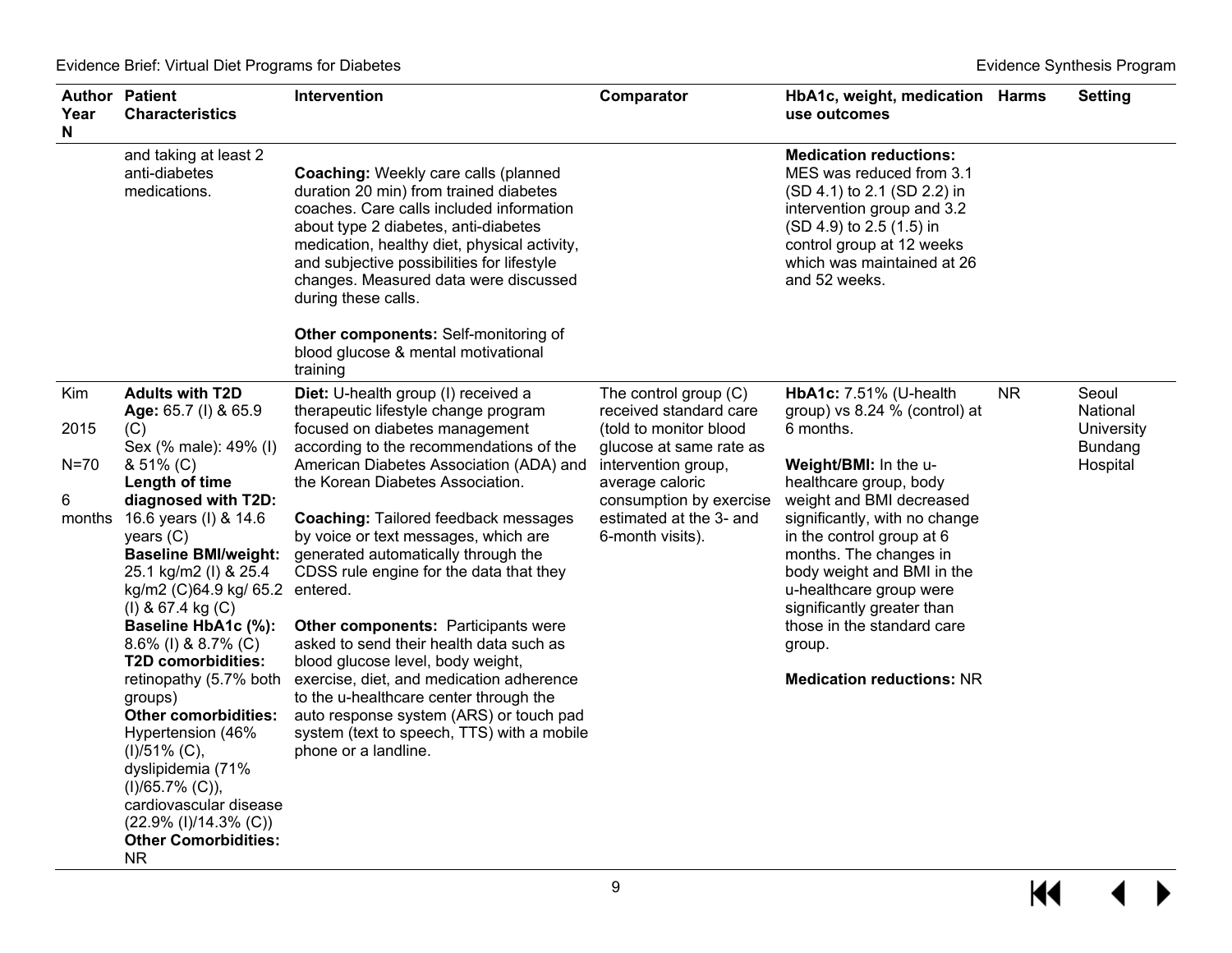| Year<br>N                               | <b>Author Patient</b><br><b>Characteristics</b>                                                                                                                                                                                                                                                                                                                                                                                                                                                                                                        | Intervention                                                                                                                                                                                                                                                                                                                                                                                                                                                                                                                                                                                                                                                                                                                                                                                                                                                                                                                                                         | Comparator                                                                                                                                                                                                                  | HbA1c, weight, medication Harms<br>use outcomes                                                                                                                                                                                                                                                                                                                                                                                                                                                                                                                                                                                                                                                                                                                                                                                                                 |           | <b>Setting</b>                                                |
|-----------------------------------------|--------------------------------------------------------------------------------------------------------------------------------------------------------------------------------------------------------------------------------------------------------------------------------------------------------------------------------------------------------------------------------------------------------------------------------------------------------------------------------------------------------------------------------------------------------|----------------------------------------------------------------------------------------------------------------------------------------------------------------------------------------------------------------------------------------------------------------------------------------------------------------------------------------------------------------------------------------------------------------------------------------------------------------------------------------------------------------------------------------------------------------------------------------------------------------------------------------------------------------------------------------------------------------------------------------------------------------------------------------------------------------------------------------------------------------------------------------------------------------------------------------------------------------------|-----------------------------------------------------------------------------------------------------------------------------------------------------------------------------------------------------------------------------|-----------------------------------------------------------------------------------------------------------------------------------------------------------------------------------------------------------------------------------------------------------------------------------------------------------------------------------------------------------------------------------------------------------------------------------------------------------------------------------------------------------------------------------------------------------------------------------------------------------------------------------------------------------------------------------------------------------------------------------------------------------------------------------------------------------------------------------------------------------------|-----------|---------------------------------------------------------------|
| Lim<br>2016<br>$N = 100$<br>6<br>months | <b>Adults with T2D</b><br>Age: 64.3 years (I) &<br>65.8 $(C)$<br><b>Sex (% male): 40% (l)</b><br>& 35% (C)<br>Length of time<br>diagnosed with T2D:<br>14.4 years (I) & 14.6<br>years $(C)$<br><b>Baseline BMI/weight:</b><br>25.9 kg/m2 (l) & 25.4<br>kg/m2 (l) /71.2 kg (l) &<br>70 kg (C)<br>Baseline HbA1c (%):<br>8.1% (I) & 7.9% (C)<br>T2D comorbidities:<br>Retinopathy (14% both<br>groups), neuropathy<br>$(10\%$ (I)/ 18% (C))<br>Other comorbidities:<br>Cardiovascular<br>disease (26% (I)/16%<br>$(C)$ , stroke $(8\%$<br>$(I)/16\% (C)$ | Diet: The u-healthcare group (I) received<br>individual assessment of dietary habits<br>over 3 days (two weekdays and 1 day on<br>a weekend), and nutrition education was<br>given to each participant by a dietician.<br><b>Coaching: Diet and exercise counseling</b><br>was conducted for 1 h at the baseline, 3-<br>and 6-month visits.<br><b>Other components: Education provided</b><br>on using a public switched telephone<br>network (PSTN)-connected glucometer to<br>measure their blood glucose level at the<br>same frequency as the SMBG group.<br>Daily physical activity of participants was<br>monitored/transmitted to main server<br>through Bluetooth/PSTN network via a<br>physical activity monitor. Activity<br>information from each participant was<br>evaluated based on his or her<br>recommended activity level set by the<br>exercise physiologist, and a tailored<br>message was transmitted to the mobile<br>phone of the participant | The SMBG group (C)<br>was recommended to<br>measure their blood<br>glucose level at least<br>eight times a week (three<br>or more times fasting,<br>three or more times<br>postprandially, and twice<br>or more at bedtime) | <b>HbA1c:</b> The mean HbA1c<br>level of the u-healthcare<br>group had decreased<br>significantly at 3-month<br>follow-up and was<br>maintained for 6 months (8%<br>to 7.3%). HbA1c was<br>unchanged in the SMBG<br>group at 3 and 6 months<br>(8.1% to 7.9%). The number<br>of patients reaching the<br>target HbA1c level after 6<br>months of follow-up was<br>significantly higher in the u-<br>healthcare group than the<br>SMBG group.<br>Weight/BMI: BMI was<br>significantly reduced in the<br>u-healthcare group (26.3 to<br>25.7 kg/m2) compared with<br>the SMBG group (26.8 to<br>26.5 kg/m2). Follow-up<br>weight NR.<br><b>Medication reductions:</b><br>11.6 % in the u-healthcare<br>group<br>reduced their dose of oral<br>antidiabetic drug or insulin,<br>whereas there was no<br>change in antidiabetic<br>medication in the SMBG<br>group. | <b>NR</b> | Seoul<br>National<br>University<br><b>Bundang</b><br>Hospital |
| Sun<br>2019<br>$N = 91$                 | <b>Adults with T2D</b><br><b>Age:</b> 67.9 years (I) &<br>68.4 years (C)<br>Sex (% male): 43% (I)<br>& 38% (C)                                                                                                                                                                                                                                                                                                                                                                                                                                         | <b>Diet:</b> Patients in the intervention group (I)<br>used the app-based diet management<br>software to input daily dietary intake. The<br>dietitian received the daily dietary record<br>of each patient via the mHealth app.                                                                                                                                                                                                                                                                                                                                                                                                                                                                                                                                                                                                                                                                                                                                      | Control group received<br>usual care (given a free<br>glucometer, instructed to<br>monitor blood glucose<br>regularly, received<br>dietary and exercise                                                                     | <b>HbA1c: Reduction from</b><br>6.97% at 3 months to 6.84%<br>at 6 months (intervention<br>group). Control group<br>increased from 7.18% at 3<br>months to 7.22% at 6                                                                                                                                                                                                                                                                                                                                                                                                                                                                                                                                                                                                                                                                                           | <b>NR</b> | China                                                         |
|                                         |                                                                                                                                                                                                                                                                                                                                                                                                                                                                                                                                                        |                                                                                                                                                                                                                                                                                                                                                                                                                                                                                                                                                                                                                                                                                                                                                                                                                                                                                                                                                                      | 10                                                                                                                                                                                                                          |                                                                                                                                                                                                                                                                                                                                                                                                                                                                                                                                                                                                                                                                                                                                                                                                                                                                 | KK        |                                                               |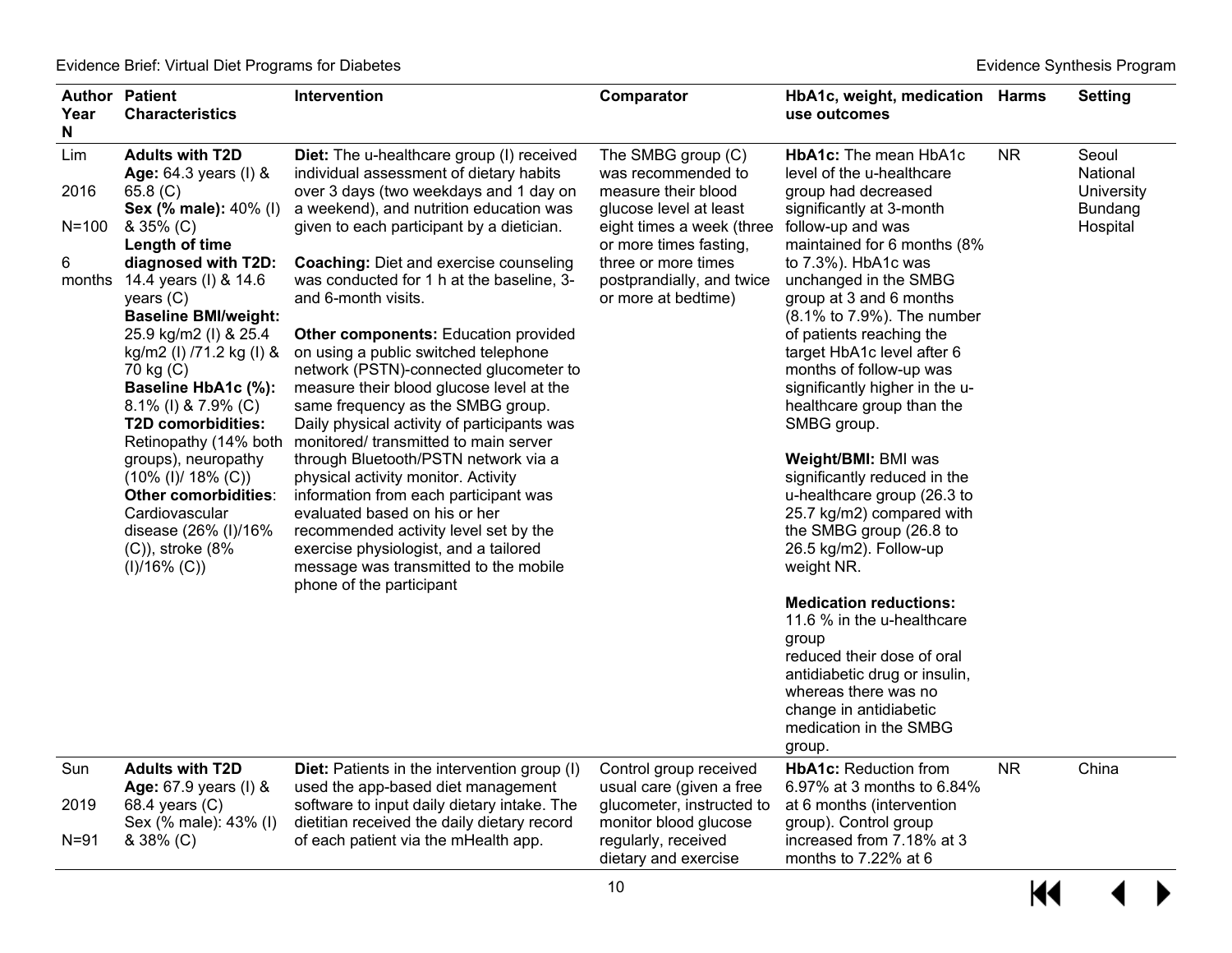| Year<br>N                        | <b>Author Patient</b><br><b>Characteristics</b>                                                                                                                                                                                                                                                                                                                      | Intervention                                                                                                                                                                                                                                                                                                                                                                                                                                                                                                                                                                                                                                                                                                                                                                                           | Comparator                                                                                                                                   | HbA1c, weight, medication Harms<br>use outcomes                                                                                                                                                                                                                                                                                                                                                                                                                                                                                         |                                                           | <b>Setting</b>                                                 |
|----------------------------------|----------------------------------------------------------------------------------------------------------------------------------------------------------------------------------------------------------------------------------------------------------------------------------------------------------------------------------------------------------------------|--------------------------------------------------------------------------------------------------------------------------------------------------------------------------------------------------------------------------------------------------------------------------------------------------------------------------------------------------------------------------------------------------------------------------------------------------------------------------------------------------------------------------------------------------------------------------------------------------------------------------------------------------------------------------------------------------------------------------------------------------------------------------------------------------------|----------------------------------------------------------------------------------------------------------------------------------------------|-----------------------------------------------------------------------------------------------------------------------------------------------------------------------------------------------------------------------------------------------------------------------------------------------------------------------------------------------------------------------------------------------------------------------------------------------------------------------------------------------------------------------------------------|-----------------------------------------------------------|----------------------------------------------------------------|
| 6                                | Length of time<br>months diagnosed with T2D:<br>11.19 (I) & 11.52 years<br>(C)<br><b>Baseline BMI</b><br>(median)/weight: 23.6<br>$(I)$ & 23.3 $(C)$<br>Baseline HbA1c (%):<br>7.84% (I) & 7.88% (C)<br><b>T2D comorbidities:</b><br>NR.<br><b>Other comorbidities:</b><br><b>NR</b>                                                                                 | <b>Coaching: The study dietitian offered</b><br>guidance for blood glucose monitoring and<br>provided dietary advice based on the<br>individual blood glucose levels. The<br>medical teams logged on to the system<br>and sent medical advice and reminders to<br>patients to monitor their glucose levels via<br>the personal messaging app or<br>telephonically every 2 weeks.<br><b>Other components: Physical activity</b><br>(daily calorie expenditure) was obtained<br>from patients in the intervention group via<br>text message. The patients were<br>instructed on how to text pedometer data<br>to the study personnel. This information<br>was analyzed, and each patient in the<br>intervention group was provided with<br>guidance related to aerobic and<br>resistance-based exercises | guidance during face-to-<br>face meetings at<br>baseline and conclusion<br>of study, although there<br>was no limit on number<br>of visits). | months. At 6 months, the<br>HbA1c level in the<br>intervention group was<br>significantly lower than that<br>at baseline (6.84% vs<br>7.84%) and lower than<br>control group at 6 months<br>$(6.84\% \text{ vs } 7.22\%).$<br><b>Weight/BMI: Intervention</b><br>group median BMI increase<br>from 23 at 3 months to 23.8<br>at 6 months. The control<br>group's median BMI<br>decreased from 23.25 at 3<br>months to 22.62 at 6<br>months.<br><b>Medication reductions: NR</b>                                                         |                                                           |                                                                |
| 2015<br>$N = 131$<br>6<br>months | Wayne Adults with T2D<br><b>Age: 53.2 years</b><br><b>Sex (% female): 72%</b><br>Length of time<br>diagnosed with T2D:<br><b>NR</b><br><b>Baseline BMI</b><br>(kg/m2)/weight (kg):<br>33.74 (I) vs 37 (C) /<br>93.66 (I) vs 98.76 (C)<br>Baseline HbA1c (%):<br>8.69% (I) & 8.89% (C)<br>T2D comorbidities:<br><b>NR</b><br><b>Other comorbidities:</b><br><b>NR</b> | <b>Diet:</b> 6-month intervention where<br>participants were coached to increase<br>exercise, modify diet to limit carbohydrate<br>intake, manage stress, adhere to<br>medications, and engage with PCPs as<br>needed. Food intake was also monitored<br>via photo journaling.<br><b>Coaching: Communication with a health</b><br>coach took place any time within a 24-<br>hour period through secure messaging,<br>scheduled phone contact, and/or during<br>in-person meetings. All data entered by<br>participants was immediate visible to<br>health coaches. Health coaches provided<br>support when clients diverged from<br>intended health goals and routines.<br>Other components: Intervention group<br>was provided with a Samsung Galaxy Ace                                              | Control group received<br>the same intervention<br>but without mobile<br>phone-support.                                                      | <b>HbA1c:</b> There was a<br>significant between-group<br>difference in<br>HbA1c at the 3-month time<br>point (0.52%, P=.03)<br>favoring the Intervention<br>group, although this<br>difference was not<br>statistically significant at 6<br>months because the control<br>group's mean HbA1c<br>reduction improved between<br>3 and 6 months while the<br>intervention group's HbA1c<br>level remained stable.<br><b>Weight/BMI: Significant</b><br>reductions in body weight<br>(1.22 kg, 95% CI 0.35-2.08;<br>$P = .006$ ) and waist | No.<br>adverse<br>events<br>resulting<br>from<br>exercise | Two primary<br>care health<br>centers in<br>Toronto,<br>Canada |

 $\overline{\mathbf{M}}$  $\blacktriangleright$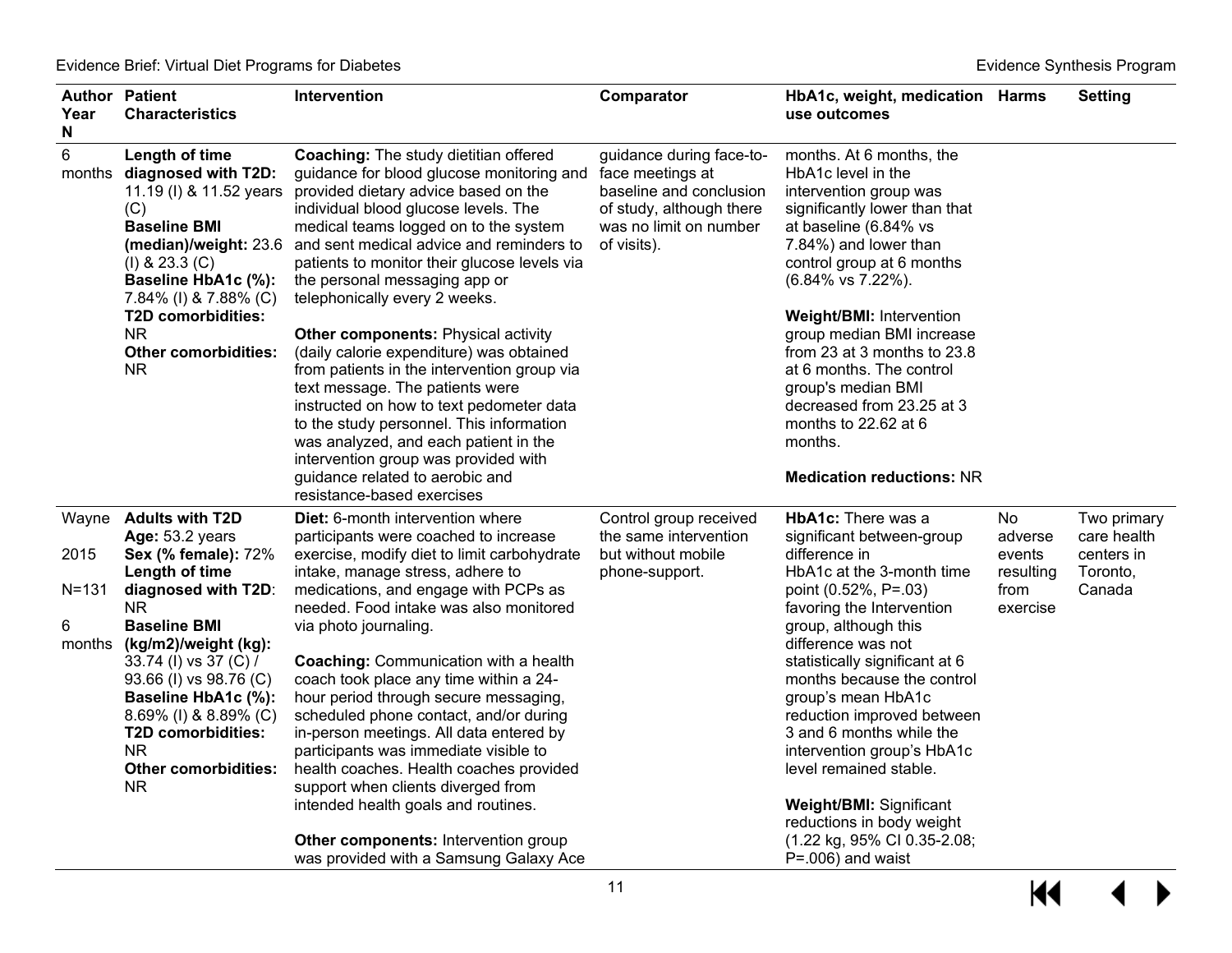| Year<br>N | <b>Author Patient</b><br><b>Characteristics</b> | <b>Intervention</b>                                                                                                                                                                                                                                                                                                         | Comparator | HbA1c, weight, medication Harms<br>use outcomes                                                                                                              | <b>Setting</b> |
|-----------|-------------------------------------------------|-----------------------------------------------------------------------------------------------------------------------------------------------------------------------------------------------------------------------------------------------------------------------------------------------------------------------------|------------|--------------------------------------------------------------------------------------------------------------------------------------------------------------|----------------|
|           |                                                 | II mobile phone running Google Android<br>Ice Cream Sandwich (Android 4.0.2) for<br>the study intervention period, a user<br>account with the Connected Wellness<br>Platform (CWP) provided by NexJ<br>Systems, Inc, which supported<br>participants in health-related goal setting<br>and progress monitoring. Key metrics |            | circumference (2.23 cm,<br>95% CI 0.53-3.93; P=.01) in<br>the intervention group. The<br>control group had no<br>change.<br><b>Medication reductions: NR</b> |                |
|           |                                                 | including blood glucose levels, exercise<br>frequency/duration/intensity, and mood<br>were also tracked. Intervention ppts also<br>had access to an exercise education<br>program (exercise classes, resistance<br>training with weights and bands, and<br>cardiovascular exercise.)                                        |            |                                                                                                                                                              |                |

NR= Not reported, T2D= Type 2 diabetes, BMI= Body Mass Index, SD= Standard deviation, Pts= Participants

#### **Data Abstraction of Observational Studies**

| <b>Author</b><br>Year<br><b>Study design</b><br>N<br>Follow-up | Patient<br><b>Characteristics</b>                       | <b>Intervention</b>                                                                 | Comparator                                                      | HbA1c, weight,<br>medication use<br>outcomes                     | <b>Harms</b>                                              | <b>Setting</b>      |
|----------------------------------------------------------------|---------------------------------------------------------|-------------------------------------------------------------------------------------|-----------------------------------------------------------------|------------------------------------------------------------------|-----------------------------------------------------------|---------------------|
| Althinaravana                                                  | <b>Adults with T2D</b>                                  | <b>Diet:</b> Education modules                                                      | UC (usual care)                                                 | HbA1c: HbA1c                                                     | No treatment-related                                      | Lafayette, Indiana, |
| 2019                                                           | Age: mean 54<br>$(CCI)$ vs 52 $(UC)$<br>Sex (% female): | (weekly for 12 weeks, bi-<br>weekly for 12 weeks, monthly<br>for 6 months, and then | group consisted of<br>care from a PCP or<br>endocrinologist and | decreased in CCI<br>group but stayed the<br>same in the UC group | adverse events<br>occurred between<br>year 1 and 2 in the | <b>USA</b>          |
| Non-                                                           | 67% (CCI) vs                                            | quarterly in the second year)                                                       | counseled by RD                                                 | at 1 year (mean diff -                                           | CCI group including                                       |                     |
| randomized                                                     | 59% (UC)                                                | covered core concepts related                                                       | according to ADA                                                | 1.3 [.2]) and at 2                                               | no ketoacidosis or                                        |                     |
| clinical trial                                                 | Length of time                                          | to the dietary changes for                                                          | recommendations                                                 | years (mean diff -1.2                                            | severe hypoglycemia.                                      |                     |
|                                                                | diagnosed with                                          | achieving nutritional ketosis,                                                      | on nutrition,                                                   | $[.2]$ ).                                                        | In year 2, the CCI                                        |                     |
| $N = 349$                                                      | $TD: 8.4$ yrs                                           | and adaptation to and                                                               | lifestyles, and                                                 |                                                                  | group experienced 9                                       |                     |
|                                                                |                                                         | (CCI) vs 7.9 years maintenance of the diet.                                         | diabetes                                                        | <b>Weight/BMI: Weight</b>                                        | adverse events: one                                       |                     |
| 2 years                                                        | (UC)                                                    |                                                                                     | management.                                                     | decreased in the CCI                                             | breast cancer                                             |                     |
|                                                                | <b>Baseline</b>                                         | <b>Coaching: Web-based app</b>                                                      |                                                                 | group, whereas no                                                | diagnosis, one                                            |                     |
|                                                                | <b>BMI/weight: 40.4</b>                                 | was used by participants to                                                         |                                                                 | change was observed                                              | mycosis fungoides,                                        |                     |
|                                                                | kg/m2 (CCI) vs                                          | communicate with their                                                              |                                                                 | in the UC group at 1                                             | one onset of atrial                                       |                     |
|                                                                | 36.7 (UC)                                               | remote care team consisting                                                         |                                                                 | year (mean diff -11.4                                            | fibrillation (Afib) with                                  |                     |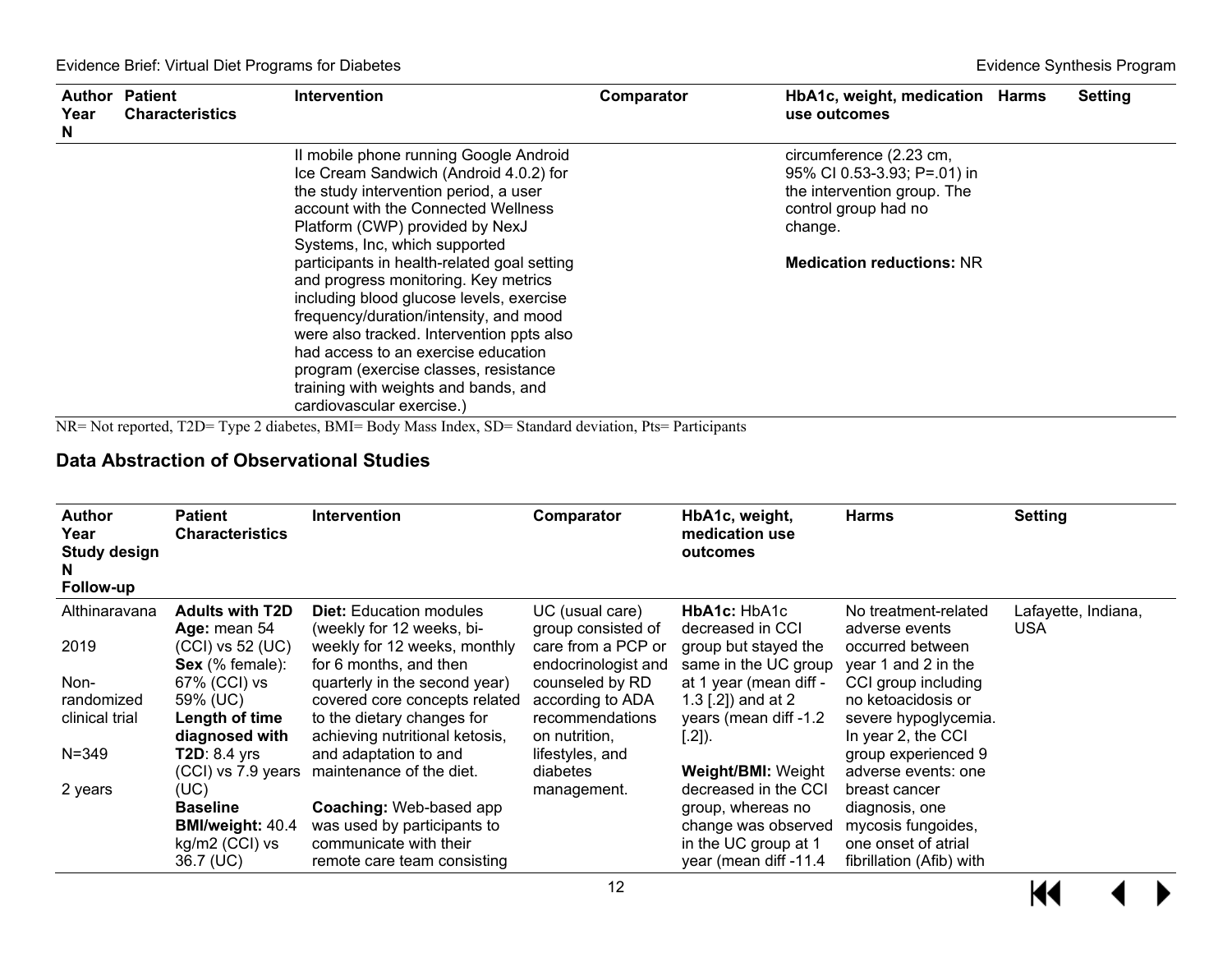$M \rightarrow$ 

| <b>Author</b><br>Year<br><b>Study design</b><br>N<br>Follow-up | <b>Patient</b><br><b>Characteristics</b>                                                                                                             | Intervention                                                                                                                                                                                                                                                                                                                                                                                                                                                                                                                                                                                                                                                                                                                                                                                                                                                                                                                                                                 | Comparator | HbA1c, weight,<br>medication use<br>outcomes                                                                                                                                                                                                                                                                                                                                                                                                                                                                                                                                                                   | <b>Harms</b>                                                                                                                                                                                                                                                                                                                                                                                                                                                                                                                                                                                                                                                                                                                                                                                                   | <b>Setting</b> |
|----------------------------------------------------------------|------------------------------------------------------------------------------------------------------------------------------------------------------|------------------------------------------------------------------------------------------------------------------------------------------------------------------------------------------------------------------------------------------------------------------------------------------------------------------------------------------------------------------------------------------------------------------------------------------------------------------------------------------------------------------------------------------------------------------------------------------------------------------------------------------------------------------------------------------------------------------------------------------------------------------------------------------------------------------------------------------------------------------------------------------------------------------------------------------------------------------------------|------------|----------------------------------------------------------------------------------------------------------------------------------------------------------------------------------------------------------------------------------------------------------------------------------------------------------------------------------------------------------------------------------------------------------------------------------------------------------------------------------------------------------------------------------------------------------------------------------------------------------------|----------------------------------------------------------------------------------------------------------------------------------------------------------------------------------------------------------------------------------------------------------------------------------------------------------------------------------------------------------------------------------------------------------------------------------------------------------------------------------------------------------------------------------------------------------------------------------------------------------------------------------------------------------------------------------------------------------------------------------------------------------------------------------------------------------------|----------------|
|                                                                | <b>Baseline HbA1c:</b><br>7.6 (CCI) vs 7.6<br>(UC)<br>T <sub>2</sub> D<br>comorbidities:<br><b>NR</b><br><b>Other</b><br>comorbidities:<br><b>NR</b> | of a health coach and a<br>medical provider. The remote<br>care team provided education<br>and support regarding dietary<br>changes, behavior<br>modification techniques for<br>maintenance of lifestyle<br>changes, and directed<br>medication changes for<br>diabetes and antihypertensive<br>medications.<br><b>Other components:</b><br>Continuous care intervention<br>(CCI) participants had access<br>to a web-based software<br>application (app), which was<br>used to provide telemedicine<br>communication, online<br>resources and biomarker<br>tracking tools. The<br>participants used the app to<br>upload and monitor their<br>reportable biomarkers<br>including body weight, blood<br>glucose and beta-<br>hydroxybutyrate (BHB).<br>Biomarkers allowed for daily<br>feedback to the care team<br>and individualization of patient<br>instruction. Participants could<br>also use app to participate in<br>an online peer community for<br>social support. |            | kg $[1.7]$ ) and 2 years<br>(mean diff -9.7 [2.2]).<br>Among CCI patients<br>at 2 years, 74% had<br>>5% weight loss<br>compared to only<br>14% of UC patients.<br><b>Medication</b><br>reductions: The<br>mean dose among<br>CCI participants<br>prescribed insulin at<br>baseline decreased<br>by 81% at 2 years<br>(from 81.9 to 15.5)<br>U/day), but not<br>among UC<br>participants (+13%;<br>from 96.6 to 109.3<br>U/day). Among<br>participants who<br>remained insulin-<br>users at 2 years,<br>mean dose also<br>decreased in the CCI<br>by 61% (from 104.3<br>to 40.2 U/day, $P = 9.2$<br>$× 10-5$ ). | heart failure, one<br>onset of migraine, two<br>cases of chest pain<br>(one resulting in stent<br>placement), one<br>pulmonary effusion,<br>and two pulmonary<br>embolisms (one<br>following orthopedic<br>surgery and one with<br>benign ovarian<br>mass/Afib).<br>In the UC group,<br>adverse events<br>occurring in the first<br>year ( $n = 6$ ) were<br>previously reported<br>(Hallberg 2018), and<br>in the second year,<br>adverse events<br>occurred in six<br>participants: one death<br>from liver cancer, one<br>hospitalization from<br>recurrent seizure, one<br>ureteropelvic junction<br>obstruction from<br>kidney stone, one<br>cerebrovascular<br>accident with left side<br>weakness and<br>sensory disturbances,<br>one chest pain<br>requiring<br>percutaneous<br>coronary intervention, |                |

13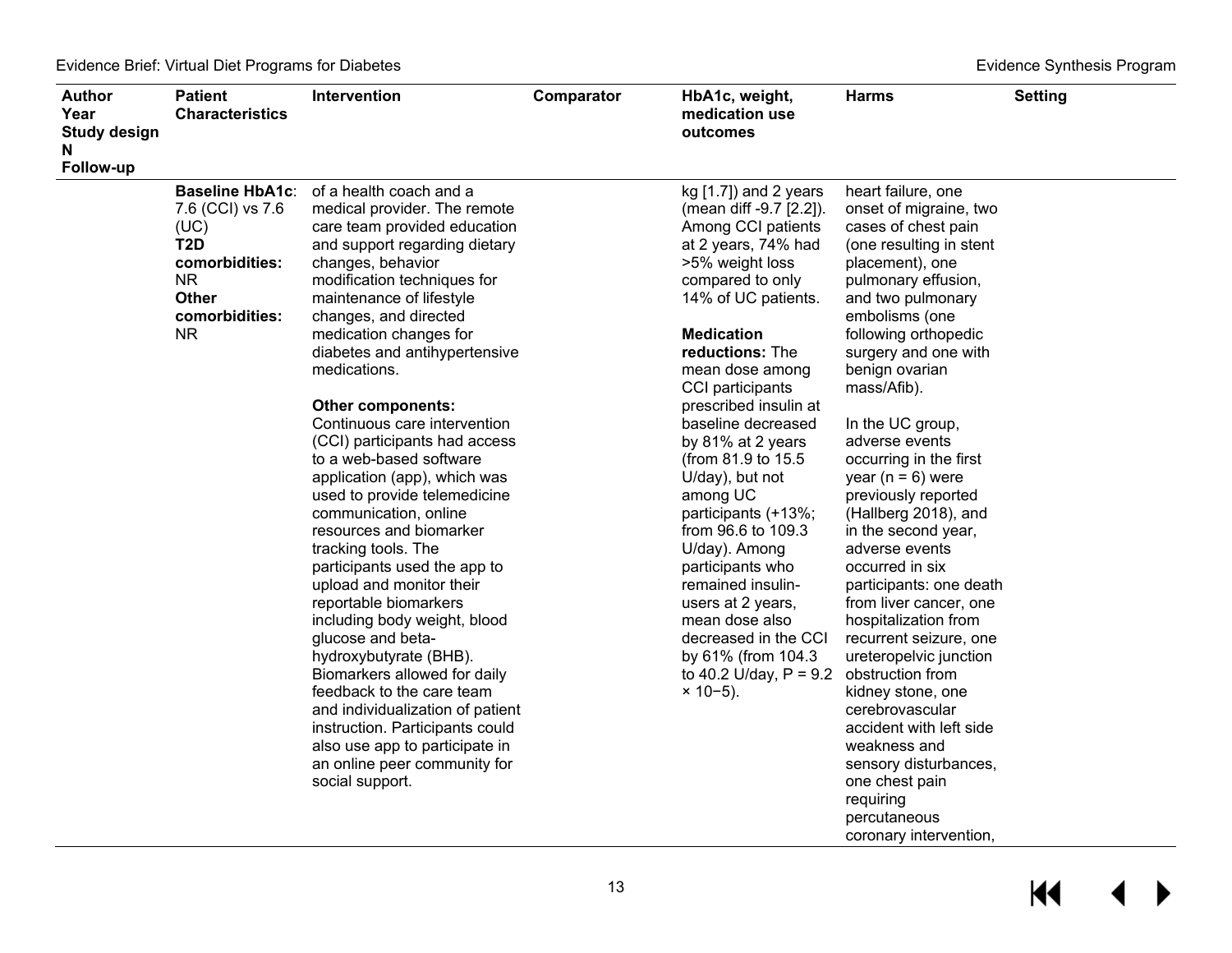| <b>Author</b><br>Year<br><b>Study design</b><br>N<br>Follow-up | <b>Patient</b><br><b>Characteristics</b>                                                                                                                                                       | Intervention                                                                                                                                                                                                                                                                                                    | Comparator | HbA1c, weight,<br>medication use<br>outcomes                                                                                                                                                                                              | <b>Harms</b>                                                                                                     | <b>Setting</b>                                  |
|----------------------------------------------------------------|------------------------------------------------------------------------------------------------------------------------------------------------------------------------------------------------|-----------------------------------------------------------------------------------------------------------------------------------------------------------------------------------------------------------------------------------------------------------------------------------------------------------------|------------|-------------------------------------------------------------------------------------------------------------------------------------------------------------------------------------------------------------------------------------------|------------------------------------------------------------------------------------------------------------------|-------------------------------------------------|
|                                                                |                                                                                                                                                                                                |                                                                                                                                                                                                                                                                                                                 |            |                                                                                                                                                                                                                                           | and one deep vein<br>thrombosis                                                                                  |                                                 |
| Berman                                                         | <b>Adults with T2D</b><br>Age (average):                                                                                                                                                       | <b>Diet: Program promoted</b><br>plant-based dietary patterns                                                                                                                                                                                                                                                   | None       | HbA1c: Mean<br>change was $-0.8\%$                                                                                                                                                                                                        | One participant<br>reported suicidal                                                                             | Participants from 38<br>states recruited online |
| 2018                                                           | 50.7 years<br>Sex (% female):                                                                                                                                                                  | through an app. Included a<br>meal planning feature (5                                                                                                                                                                                                                                                          |            | $(SD 1.3)$ over a<br>mean interval of 3.5                                                                                                                                                                                                 | ideations to a coach.<br>and another                                                                             |                                                 |
| Pre-post                                                       | 81.4%<br>Length of time                                                                                                                                                                        | min/week), educational<br>materials to promote culinary                                                                                                                                                                                                                                                         |            | (SD 0.9) months.                                                                                                                                                                                                                          | participant was<br>hospitalized briefly for                                                                      |                                                 |
| $N = 118$                                                      | diagnosed with<br>T2D: $2.6$ years                                                                                                                                                             | or health literacy (15-20<br>mins/week), and option to                                                                                                                                                                                                                                                          |            | <b>Weight/BMI: Not</b><br>reported                                                                                                                                                                                                        | dehydration after a flu-<br>like illness. Both                                                                   |                                                 |
| 12 weeks                                                       | <b>Baseline</b><br><b>BMI/weight: 38.1</b><br>(SD 8.8) kg/m2<br><b>Baseline HbA1c</b><br>(%): 8.1%<br>T <sub>2</sub> D<br>comorbidities:<br><b>NR</b><br><b>Other</b><br>comorbidities:<br>NR. | report meals made (1-2<br>min/day).<br><b>Coaching: Health coaching</b><br>was provided for 30 mins<br>every 2 weeks by telephone,<br>and a clinical team was<br>available for participants<br>requiring additional support.<br>Health coaching calls were<br>used to set and review<br>personalized behavioral |            | <b>Medication</b><br>reductions:<br>Participants took on<br>average 1.4 diabetic<br>medications at<br>baseline. 4% of<br>participants (4/97)<br>changed medications<br>or dosages within the<br>12-week study. 17%<br>reported decreasing | participants recovered<br>fully from their events<br>and were able to<br>continue participating<br>in the study. |                                                 |
|                                                                |                                                                                                                                                                                                | goals. These goals centered<br>on the attainment of dietary<br>skills/repetition for habit<br>formation, and included<br>setting physical activity<br>goals/addressing barriers to<br>these goals                                                                                                               |            | or stopping 1 or more<br>diabetic medications<br>and 8% (8/97)<br>increased or<br>added 1 or more<br>diabetic medications.                                                                                                                |                                                                                                                  |                                                 |
|                                                                |                                                                                                                                                                                                | <b>Other components: An</b><br>optional, private Facebook<br>community was created to<br>provide additional peer-to-<br>peer and expert peer-to-peer<br>support). App also facilitated<br>self-monitoring of weight daily.<br>Coaches encouraged                                                                |            |                                                                                                                                                                                                                                           |                                                                                                                  |                                                 |
|                                                                |                                                                                                                                                                                                |                                                                                                                                                                                                                                                                                                                 | 14         |                                                                                                                                                                                                                                           |                                                                                                                  | KI                                              |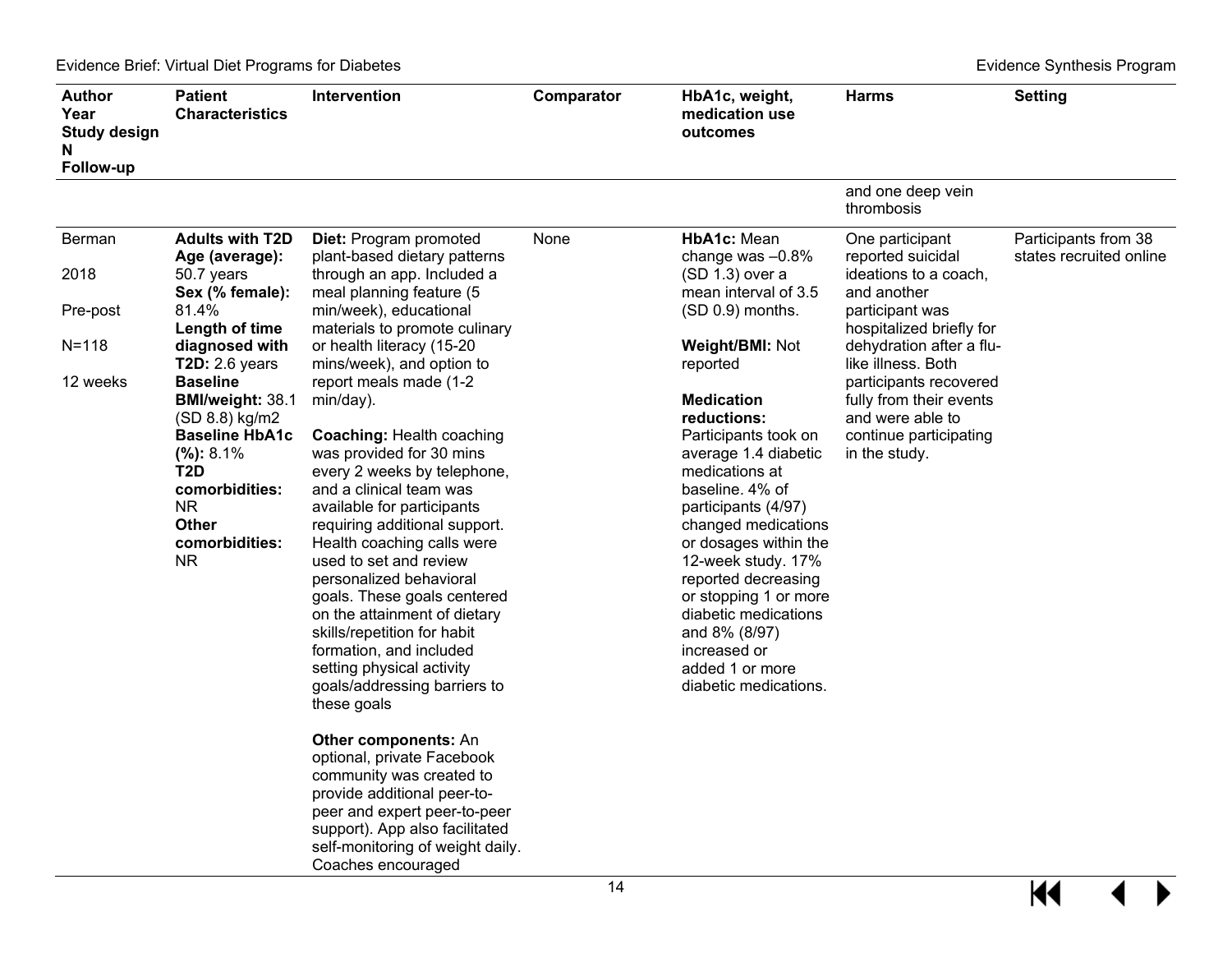| Author<br>Year<br><b>Study design</b><br>N<br>Follow-up                         | <b>Patient</b><br><b>Characteristics</b>                                                                                                                                                                                                                                                              | Intervention                                                                                                                                                                                                                                                                                                                                                                                                                                                                                     | Comparator                                                                                     | HbA1c, weight,<br>medication use<br>outcomes                                                                                                                                                                                                                                                                                                                                   | <b>Harms</b>                                                                                                | <b>Setting</b>                    |
|---------------------------------------------------------------------------------|-------------------------------------------------------------------------------------------------------------------------------------------------------------------------------------------------------------------------------------------------------------------------------------------------------|--------------------------------------------------------------------------------------------------------------------------------------------------------------------------------------------------------------------------------------------------------------------------------------------------------------------------------------------------------------------------------------------------------------------------------------------------------------------------------------------------|------------------------------------------------------------------------------------------------|--------------------------------------------------------------------------------------------------------------------------------------------------------------------------------------------------------------------------------------------------------------------------------------------------------------------------------------------------------------------------------|-------------------------------------------------------------------------------------------------------------|-----------------------------------|
|                                                                                 |                                                                                                                                                                                                                                                                                                       | participants to increase<br>physical exercise to 30<br>mins/day. Health coaches<br>could escalate care to nurse<br>practitioner, internist,<br>psychiatrist, chef-educator,<br>and RD as needed.<br>Participants were told to<br>manage medications with<br>their primary care team or<br>endocrinologist.                                                                                                                                                                                       |                                                                                                |                                                                                                                                                                                                                                                                                                                                                                                |                                                                                                             |                                   |
| Buhanpuri<br>2018<br>Non-<br>randomized<br>control trial<br>$N = 349$<br>1 year | <b>Adults with T2D</b><br>Age(average):<br>mean 54 (CCI) &<br>52 (UC)<br>Sex (% female):<br>67% (CCI) & 59<br>(UC)<br>Length of time<br>diagnosed with<br><b>T2D: NR</b><br><b>Baseline</b><br><b>BMI/weight: BMI</b><br>40.4 kg/m2 (CCI)<br>& 36.7 (UC)/<br>weight 116.5 kg<br>(CCI) & 105.6<br>(UC) | Diet: CCI participants self-<br>selected to receive education<br>via either an onsite<br>group setting (CCI-onsite) or<br>via the app (CCI-web). There<br>were no instructions given to<br>the CCI group on counting or<br>restricting calories. The CCI<br>participants were instructed to<br>restrict carbohydrate, eat<br>protein in moderation, and<br>consume fat to satiety.<br><b>Coaching: The remote care</b><br>team (health coach and<br>physician or nurse<br>practitioner) provided | UC (usual care)<br>group was referred<br>to RD providing<br>dietary advice<br>according to ADA | <b>HbA1c: From ITT</b><br>analysis, 1-year<br>HbA1c was lower in<br>CCI group (6.29 (.07)<br>vs UC group (7.84<br>$(.19)$ , with a mean<br>diff of diff = $-1.5(.17)$ .<br>Weight/BMI: From<br>ITT analysis, 1-year<br>weight was lower in<br>CCI group (102.7 kg<br>$(1.5)$ ) vs. UC group<br>(107.3 kg (2.6)), with<br>a mean diff of diff= $-$<br>13.7<br><b>Medication</b> | No evidence of<br>vascular harm or<br>benefit from 1 year of<br>nutritional ketosis in<br>patients with T2D | Lafayette, Indiana,<br><b>USA</b> |
|                                                                                 | <b>Baseline HbA1c</b><br>$(\%): 7.6$ (CCI) &<br>7.6 (UC)<br>T <sub>2</sub> D<br>comorbidities:<br><b>NR</b><br><b>Other</b><br>comorbidities:                                                                                                                                                         | nutritional advice and<br>medication management.<br>Participants were guided by<br>individualized nutrition<br>recommendations to achieve<br>and sustain nutritional ketosis.<br>CCI participants were<br>instructed to restrict<br>carbohydrate, eat protein in<br>moderation, and consume fat                                                                                                                                                                                                  |                                                                                                | reductions: From<br>ITT analysis,<br>significant reductions<br>were observed in<br>overall use of<br>antihypertensive<br>medication in CCI<br>group $(-11.4%$<br>$(2.8%)$ ) vs no change                                                                                                                                                                                       |                                                                                                             |                                   |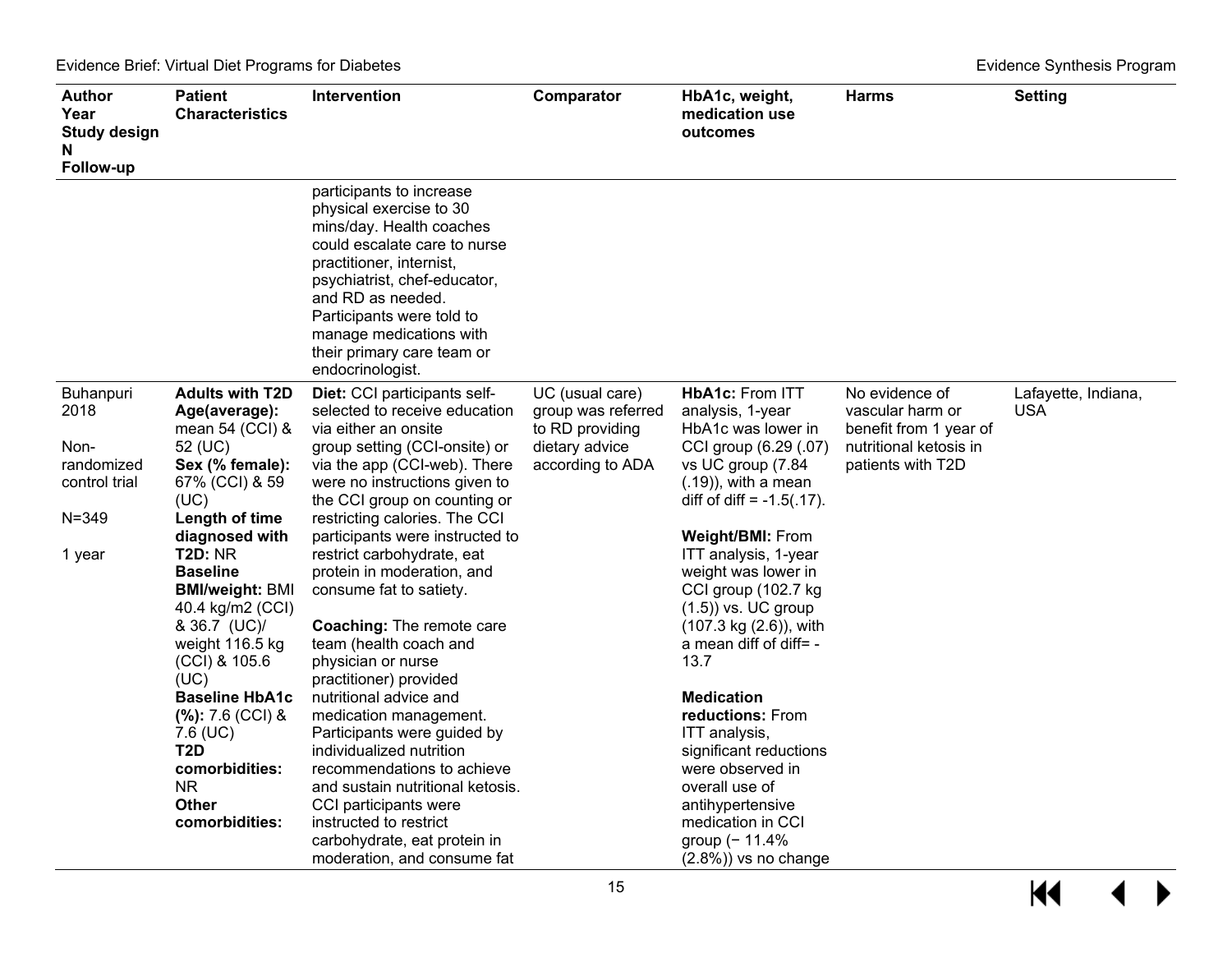| <b>Author</b><br>Year<br><b>Study design</b><br>N<br>Follow-up | <b>Patient</b><br><b>Characteristics</b>                                                                                                                                                       | Intervention                                                                                                                                                                                                                                                                                                                                                                                                                                                                                                    | Comparator                                                                                                          | HbA1c, weight,<br>medication use<br>outcomes                                                                                                                                                                                                                                                                                                                        | <b>Harms</b>                                                                                                                                                                                                          | <b>Setting</b>                    |
|----------------------------------------------------------------|------------------------------------------------------------------------------------------------------------------------------------------------------------------------------------------------|-----------------------------------------------------------------------------------------------------------------------------------------------------------------------------------------------------------------------------------------------------------------------------------------------------------------------------------------------------------------------------------------------------------------------------------------------------------------------------------------------------------------|---------------------------------------------------------------------------------------------------------------------|---------------------------------------------------------------------------------------------------------------------------------------------------------------------------------------------------------------------------------------------------------------------------------------------------------------------------------------------------------------------|-----------------------------------------------------------------------------------------------------------------------------------------------------------------------------------------------------------------------|-----------------------------------|
|                                                                | - % smokers<br>$(3.8\%$ CCI &<br>14.9% UC)                                                                                                                                                     | to satiety from the start of the<br>study.<br><b>Other components: Web-</b><br>based software application<br>(app) for biomarker reporting<br>and monitoring including body<br>weight, blood glucose and<br>blood betahydroxybutyrate<br>(BHB; a marker of ketosis). If<br>participants reported<br>headaches, constipation or<br>lightheadedness, remote care<br>team recommended<br>individualized adjustments to<br>sodium and fluid intake.<br>Social support was provided<br>via an online peer community. |                                                                                                                     | (+8.3% (4.8%)) in UC<br>group (diff-in-diff -<br>19.7% (5.6%) at 1<br>year. Significant<br>reductions were also<br>observed with<br>diuretics in CCI group<br>$(-9.7\% (2.75\%)$ vs.<br>no change (+3.2%<br>$(4.1\%)$ ) in UC group<br>(diff-in-diff -12.8%<br>$(4.9\%)$ . There was<br>difference in ACE or<br>ARB and statin use<br>between groups at 1-<br>year. |                                                                                                                                                                                                                       |                                   |
| Hallberg<br>2018<br>Non-<br>randomized                         | <b>Adults with T2D</b><br>Age (average):<br>54 (CCI) & 52<br>(UC)<br>Sex (% female):<br>67% (CCI) 59%                                                                                          | <b>Diet: Participants received</b><br>individualized nutrition<br>recommendations that<br>allowed them to achieve and<br>sustain nutritional ketosis with<br>a goal of 0.5-3.0 mmol L-1                                                                                                                                                                                                                                                                                                                         | UC (usual care)<br>group received care<br>from PCP or<br>endocrinologist and<br>were counseled by<br>RD on diabetes | HbA1c: In the CCI<br>group, HbA1c was<br>significantly reduced<br>from 7.6% to 6.3%<br>after 1 year, the UC<br>group had no                                                                                                                                                                                                                                         | No cases of metabolic<br>acidosis, One CCI<br>patient had a clinically<br>significant rise in<br>serum creatinine, but<br>group mean declined                                                                         | Lafayette, Indiana,<br><b>USA</b> |
| control trial                                                  | (UC)<br>Length of time                                                                                                                                                                         | blood BHB. Participants were<br>encouraged to report daily                                                                                                                                                                                                                                                                                                                                                                                                                                                      | self-management,<br>nutrition and                                                                                   | changes in HbA1c.                                                                                                                                                                                                                                                                                                                                                   | at 1 year.                                                                                                                                                                                                            |                                   |
| $N = 349$                                                      | diagnosed with<br>T2D: $8.4$ years                                                                                                                                                             | hunger,<br>cravings, energy, and mood                                                                                                                                                                                                                                                                                                                                                                                                                                                                           | lifestyle.                                                                                                          | Weight/BMI: In the<br>CCI group, weight                                                                                                                                                                                                                                                                                                                             | Adverse events<br>occurred in 6/262 CCI                                                                                                                                                                               |                                   |
| 1 year                                                         | (CCI) & 7.9 (UC)<br><b>Baseline</b><br><b>BMI/weight: BMI</b><br>40.4 kg/m2 (CCI)<br>36.7 (US)/ weight<br>116.5 kg (CCI) &<br>105.6 (UC)<br><b>Baseline HbA1c:</b><br>7.6% (CCI) & 7.6<br>(UC) | on a four-point Likert scale.<br>Daily protein intake was<br>initially targeted to a level of<br>1.5 g kg-1 of reference body<br>weight and adjusted as<br>necessary. Participants<br>coached to incorporate dietary<br>fats to satiety. Participants<br>advised to consume adequate<br>intake of omega-3 and                                                                                                                                                                                                   |                                                                                                                     | was reduced from<br>116.5 kg to 102.7 kg<br>$(-13.8 \text{ kg})$ , the UC<br>group had no<br>changes in weight.<br><b>Medication</b><br>reductions: In the<br>CCI group, usage of<br>diabetes medications                                                                                                                                                           | participants including<br>one non-ST-segment<br>myocardial infarction,<br>one inferior myocardial<br>ischemia by<br>electrocardiogram,<br>one metastatic<br>neuroendocrine<br>carcinoma, one<br>malignant cancer with |                                   |

 $M$  $\leftrightarrow$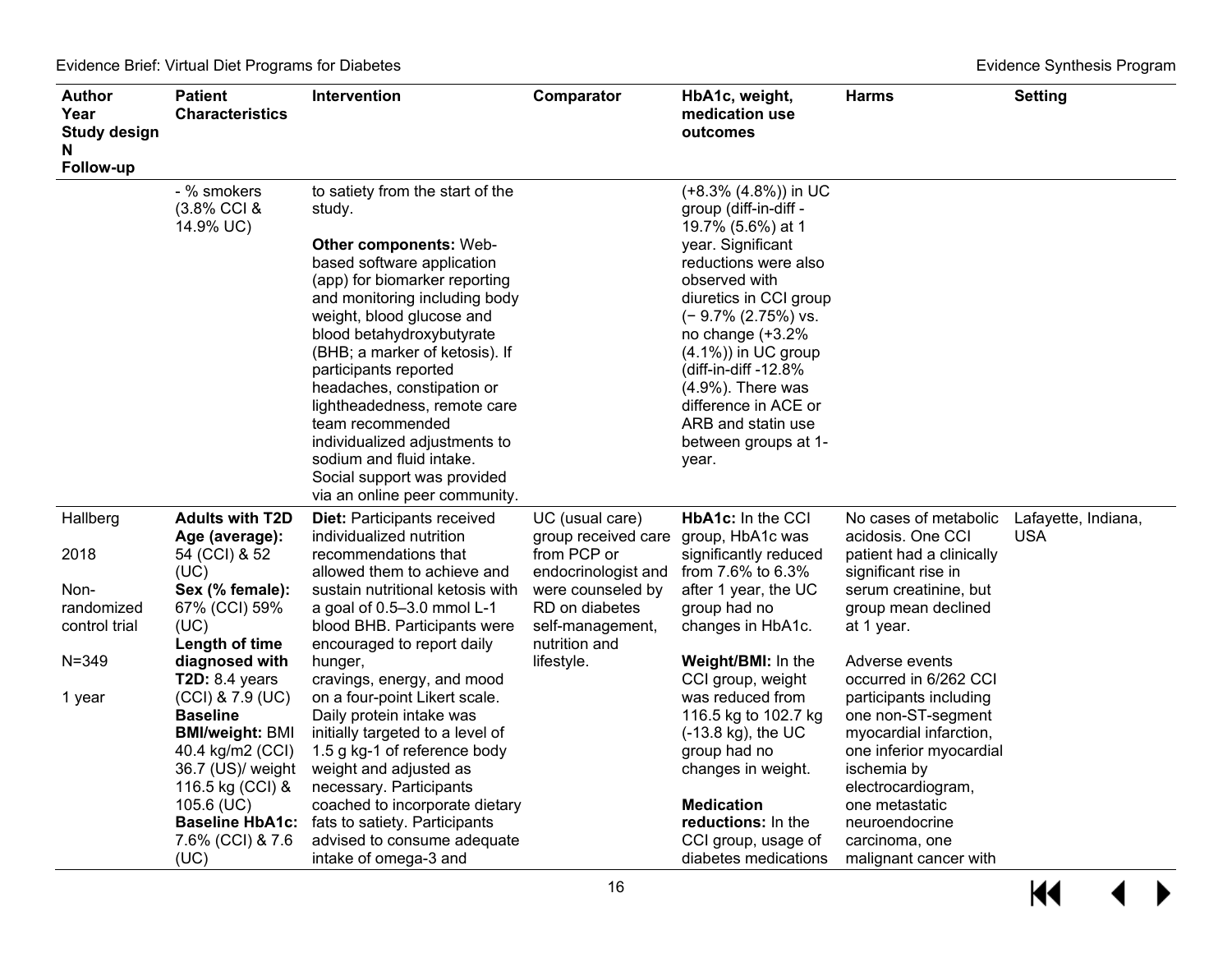| <b>Author</b><br>Year<br><b>Study design</b><br>N<br>Follow-up | <b>Patient</b><br><b>Characteristics</b>                                           | Intervention                                                                                                                                                                                                                                                                                                                                                                                                                                                                                                                                                                                                                                                                                                                                                                                                                                                                                                                                                                                                                     | Comparator | HbA1c, weight,<br>medication use<br>outcomes                                                                                                                                                                                                                                                                                                                                                                                                                                                                                                                                                                                                                                                                                                                                                                                                                                                                    | <b>Harms</b>                                                                                                                                                                                                                                                                                                                                                                                                                                                                    | <b>Setting</b> |
|----------------------------------------------------------------|------------------------------------------------------------------------------------|----------------------------------------------------------------------------------------------------------------------------------------------------------------------------------------------------------------------------------------------------------------------------------------------------------------------------------------------------------------------------------------------------------------------------------------------------------------------------------------------------------------------------------------------------------------------------------------------------------------------------------------------------------------------------------------------------------------------------------------------------------------------------------------------------------------------------------------------------------------------------------------------------------------------------------------------------------------------------------------------------------------------------------|------------|-----------------------------------------------------------------------------------------------------------------------------------------------------------------------------------------------------------------------------------------------------------------------------------------------------------------------------------------------------------------------------------------------------------------------------------------------------------------------------------------------------------------------------------------------------------------------------------------------------------------------------------------------------------------------------------------------------------------------------------------------------------------------------------------------------------------------------------------------------------------------------------------------------------------|---------------------------------------------------------------------------------------------------------------------------------------------------------------------------------------------------------------------------------------------------------------------------------------------------------------------------------------------------------------------------------------------------------------------------------------------------------------------------------|----------------|
|                                                                | T <sub>2</sub> D<br>comorbidities:<br>NR.<br><b>Other</b><br>comorbidities:<br>NR. | omega-6 polyunsaturated<br>fats, while it was<br>recommended that the<br>remainder of their intake from<br>fat come from both<br>monounsaturated and<br>saturated sources. Other<br>aspects of the diet were<br>individually prescribed,<br>including consumption of 3-5<br>servings of non-starchy<br>vegetables and adequate<br>mineral and fluid intake for the<br>ketogenic state. Patients also<br>took a multivitamin.<br><b>Coaching: Health coach and</b><br>medical provider (physician or<br>nurse practitioner) provided<br>advice and medication<br>management.<br>Other components: Used a<br>software application to track<br>biomarkers. Social support<br>was provided via an online<br>peer community. Care<br>coordination between CCI and<br>PCP as needed. Participants<br>also received education on<br>behavior change strategies,<br>and could choose whether<br>they received education<br>classes in person or online<br>(met weekly for 12 weeks, bi-<br>weekly for 12 weeks, monthly<br>for 6 months) |            | (excluding metformin)<br>was reduced<br>significantly (56.9 $\pm$<br>3.1% to $29.7 \pm 3.0$ %).<br>Prescription for DPP-<br>4 (9.9-6.3%), insulin<br>(29.8-16.7%), SGLT-<br>2 inhibitors (10.3-<br>0.9%), sulfonylureas<br>$(23.7 - 0\%)$ , and<br>thiazolidinediones<br>$(1.5 - 0.4\%)$<br>decreased in the CCI<br>group. GLP-1<br>prescriptions were<br>statistically<br>unchanged (13.4% at<br>baseline to 14.4% at<br>1 year, $P = 0.67$ ), and<br>metformin decreased<br>slightly (71.4-65.0%,<br>$P = 0.04$ ) for CCI<br>participants. 40% of<br>CCI participants who<br>began the study with<br>insulin prescriptions<br>(average dose of 64.2)<br>units) eliminated the<br>medication, while the<br>remaining 60%<br>$(47/78)$ of insulin<br>users reduced daily<br>dosage from 105.2 to<br>53.8 units. Patients<br>enrolled in UC for 1<br>year showed no<br>significant change for<br>prescription of | multiple brain lesions<br>and lung tumor, and<br>death from renal<br>hemorrhage and<br>failure and<br>hyperkalemia.<br>Adverse events<br>occurred in 6/87 UC<br>pts: one percutaneous<br>coronary intervention<br>(PCI) to left anterior<br>descending stenosis,<br>one PCI to right<br>coronary artery, two<br>carotid<br>endarterectomies (one<br>of which was<br>successful),<br>multifactorial<br>encephalopathy, and<br>diabetic ketoacidosis<br>with pulmonary<br>emboli. |                |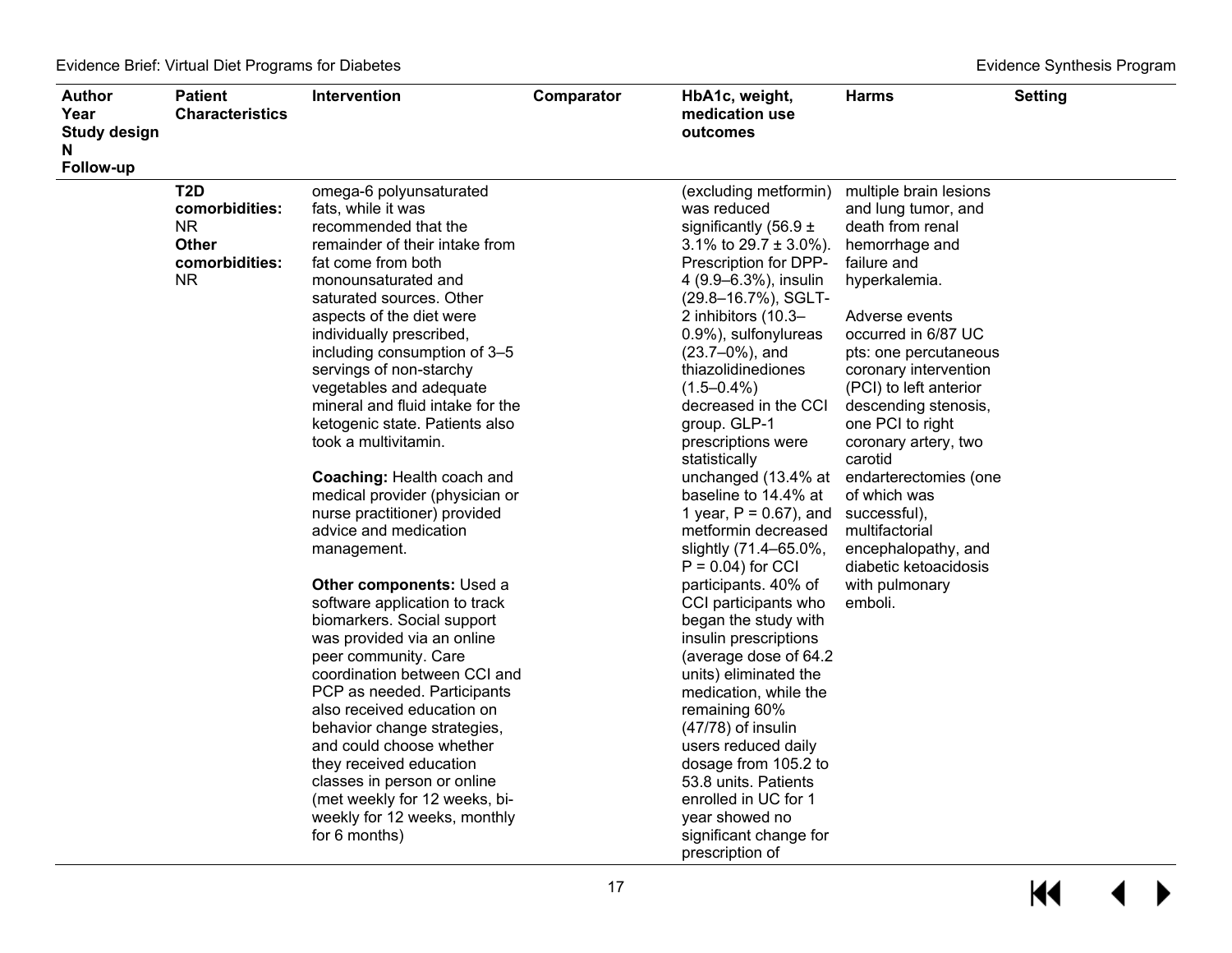| Author<br>Year<br><b>Study design</b><br>N<br>Follow-up                | <b>Patient</b><br><b>Characteristics</b>                                                                                                                                                                                                                                                                                  | Intervention                                                                                                                                                                                                                                                                                                                                                                                                                                                                                                                                                                                                                                                                                                                                                                                          | Comparator | HbA1c, weight,<br>medication use<br>outcomes                                                                                                                                                                                                                                                                                                                                                                                                       | <b>Harms</b> | <b>Setting</b> |
|------------------------------------------------------------------------|---------------------------------------------------------------------------------------------------------------------------------------------------------------------------------------------------------------------------------------------------------------------------------------------------------------------------|-------------------------------------------------------------------------------------------------------------------------------------------------------------------------------------------------------------------------------------------------------------------------------------------------------------------------------------------------------------------------------------------------------------------------------------------------------------------------------------------------------------------------------------------------------------------------------------------------------------------------------------------------------------------------------------------------------------------------------------------------------------------------------------------------------|------------|----------------------------------------------------------------------------------------------------------------------------------------------------------------------------------------------------------------------------------------------------------------------------------------------------------------------------------------------------------------------------------------------------------------------------------------------------|--------------|----------------|
|                                                                        |                                                                                                                                                                                                                                                                                                                           |                                                                                                                                                                                                                                                                                                                                                                                                                                                                                                                                                                                                                                                                                                                                                                                                       |            | medication for the 34<br>UC participants that<br>continued using<br>insulin, the average<br>daily dose increased<br>from 96.0 to 111.9<br>units.                                                                                                                                                                                                                                                                                                   |              |                |
| Idris                                                                  | <b>Adults with T2D</b>                                                                                                                                                                                                                                                                                                    | Diet: OurPath program was                                                                                                                                                                                                                                                                                                                                                                                                                                                                                                                                                                                                                                                                                                                                                                             | None       | HbA1c: NR                                                                                                                                                                                                                                                                                                                                                                                                                                          | <b>NR</b>    | <b>UK</b>      |
| 2020<br>Single-arm,<br>longitudinal<br>study<br>$N = 896$<br>12 months | Age (average):<br>49.4 years<br>Sex (% female):<br>70%<br>Length of time<br>diagnosed with<br><b>T2D: NR</b><br><b>Baseline</b><br><b>BMI/weight:</b><br>33.7 kg/m2 / 94.7<br>kg<br><b>Baseline HbA1c:</b><br><b>NR</b><br>T <sub>2</sub> D<br>comorbidities:<br><b>NR</b><br><b>Other</b><br>comorbidities:<br><b>NR</b> | designed to help participants<br>make behavioral changes<br>while also increasing their<br>knowledge of nutrition and<br>other self-management<br>behaviors. Ppts could access<br>educational articles with<br>multimedia components (10-<br>15 min to read/article) that<br>addressed nutrition topics in<br>addition to physical activity,<br>stress, mental well-being, and<br>sleep. Pts also received a<br>recipe group. The program<br>was divided into 2 periods: the<br>initial phase of the program:<br>Core phase (3 months) and<br>sustain phase (9 months).<br><b>Coaching: Registered</b><br>dietitians or nutritionists<br>delivered one-to-one health<br>coaching via a private, text-<br>based instant messaging<br>function within the app.<br>Coaching based on NICE<br>guidelines. |            | Weight/BMI: In per-<br>protocol analyses,<br>intervention group<br>lost 2.35 kg<br>(compared to 2.2 kg<br>for control) at 3<br>months. Intervention<br>group lost 4.3 kg<br>(compared to 2.5 kg<br>for control) at 12<br>months. BMI was<br>reduced by .9 kg/m2<br>in intervention (vs.7<br>kg/m2 in control) at 3<br>months and was<br>reduced by 1.7 kg/m2<br>( $vs.8$ kg/m2 in<br>control) at 12 months.<br><b>Medication</b><br>reductions: NR |              |                |
|                                                                        |                                                                                                                                                                                                                                                                                                                           | Other components: In                                                                                                                                                                                                                                                                                                                                                                                                                                                                                                                                                                                                                                                                                                                                                                                  |            |                                                                                                                                                                                                                                                                                                                                                                                                                                                    |              |                |

addition to nutrition, the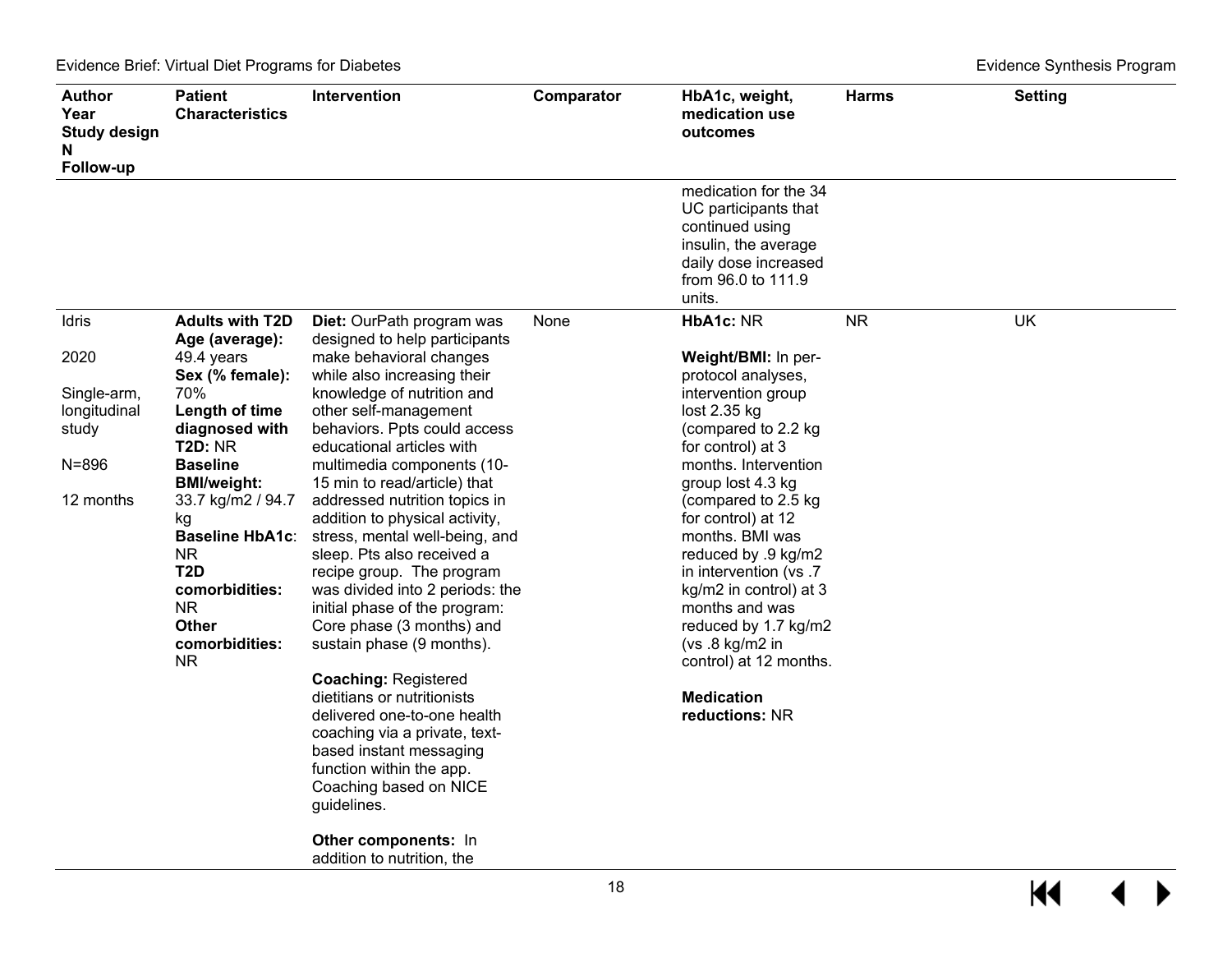| Author<br>Year<br><b>Study design</b><br>N<br>Follow-up | <b>Patient</b><br><b>Characteristics</b>                                                                                                                                     | <b>Intervention</b>                                                                                                                                                                                                                                                                                                                          | Comparator     | HbA1c, weight,<br>medication use<br>outcomes                                                                                                                                                             | <b>Harms</b> | <b>Setting</b>                                |
|---------------------------------------------------------|------------------------------------------------------------------------------------------------------------------------------------------------------------------------------|----------------------------------------------------------------------------------------------------------------------------------------------------------------------------------------------------------------------------------------------------------------------------------------------------------------------------------------------|----------------|----------------------------------------------------------------------------------------------------------------------------------------------------------------------------------------------------------|--------------|-----------------------------------------------|
|                                                         |                                                                                                                                                                              | program aimed to increase<br>knowledge of physical activity,<br>adequate sleep, and general<br>physical and mental well-<br>being, which were addressed<br>in multi-media articles. Ppts<br>also received an activity<br>tracker and a scale. There<br>was a group chat option<br>where up to 10 ppts could ask<br>a health coach questions. |                |                                                                                                                                                                                                          |              |                                               |
| Koot                                                    | <b>Adults with T2D</b><br>Age: 54 years                                                                                                                                      | <b>Diet:</b> Meal photos taken by<br>participants uploaded onto the                                                                                                                                                                                                                                                                          | None           | HbA1c: HbA1c levels<br>were 1.1 percentage                                                                                                                                                               | NR.          | A single community<br>health care facility in |
| 2019                                                    | Sex (% male):<br>50%                                                                                                                                                         | app for health coach<br>evaluation. Health coaches                                                                                                                                                                                                                                                                                           | up compared to | points lower at follow-                                                                                                                                                                                  |              | Singapore                                     |
| Pre-post study                                          | Length of time                                                                                                                                                               | rate meals using a 1 to 5<br>linear scale. Meal scores                                                                                                                                                                                                                                                                                       |                | baseline in ITT                                                                                                                                                                                          |              |                                               |
| $N = 100$                                               | diagnosed with<br>T2D: $9.3$ years                                                                                                                                           | awarded based on the                                                                                                                                                                                                                                                                                                                         |                | analyses. 49 of 100<br>participants (49%)                                                                                                                                                                |              |                                               |
| 6 months                                                | <b>Baseline</b><br><b>BMI/weight: 29.8</b><br>(kg/m2) / 79.7 kg<br><b>Baseline HbA1c</b><br>$(\%): 8.8\%$<br>T <sub>2</sub> D<br>comorbidities:<br><b>NR</b><br><b>Other</b> | balance of nutrients, food<br>quality, and nutritional<br>content. Meal scores based<br>on Singapore Health<br>Promotion Board's national<br>dietary guidelines. A total of<br>24 educational lessons on<br>diabetes and self-<br>management were delivered                                                                                  |                | achieved a ≥1<br>percentage point<br>reduction in HbA1c<br>levels. The average<br>duration between<br>intervention start and<br>follow-up HbA1c tests<br>was 24.2 weeks.                                 |              |                                               |
|                                                         | comorbidities:<br><b>NR</b>                                                                                                                                                  | online. This curriculum was<br>adapted for the local<br>population and covers topics<br>from the 7 healthy self-care<br>behaviors as described by the<br>American Association of<br>Diabetes Educators. Quizzes<br>tested knowledge on<br>diabetes, obtained information<br>about participants' lifestyle<br>habits, and were designed to    |                | Weight/BMI:<br>Participants achieved<br>a weight loss of 2 kg<br>at follow-up<br>compared to<br>baseline, 17 out of<br>100 participants<br>(17%) lost ≥5% of<br>their initial body<br>weight at baseline |              |                                               |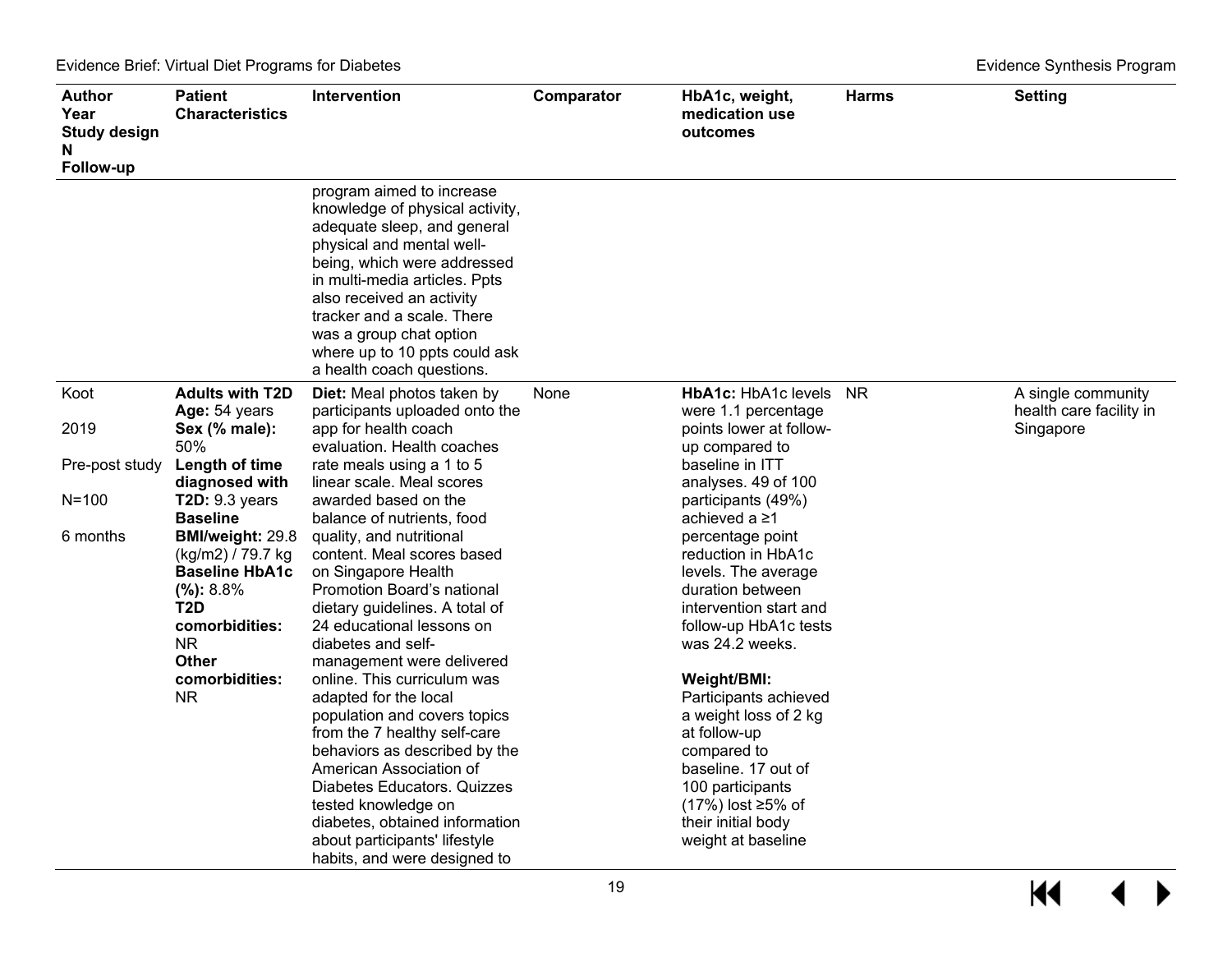| Author<br>Year<br><b>Study design</b><br>N<br>Follow-up | <b>Patient</b><br><b>Characteristics</b>                        | Intervention                                                                                                                                                                                                                                                | Comparator                                            | HbA1c, weight,<br>medication use<br>outcomes                   | <b>Harms</b>                                                 | <b>Setting</b>                                                    |
|---------------------------------------------------------|-----------------------------------------------------------------|-------------------------------------------------------------------------------------------------------------------------------------------------------------------------------------------------------------------------------------------------------------|-------------------------------------------------------|----------------------------------------------------------------|--------------------------------------------------------------|-------------------------------------------------------------------|
|                                                         |                                                                 | keep participants engaged<br>throughout each lesson.                                                                                                                                                                                                        |                                                       | <b>Medication</b><br>reductions: NR                            |                                                              |                                                                   |
|                                                         |                                                                 | <b>Coaching: Health coaches'</b><br>rate and respond to all meal<br>logs and regularly send<br>messages to participants to<br>provide recommendations,<br>encouragement, and<br>personalized feedback on<br>progress and answer<br>participants' questions. |                                                       |                                                                |                                                              |                                                                   |
|                                                         |                                                                 | <b>Other components: Blood</b><br>glucose and weight<br>monitoring, and physical<br>activity tracking.                                                                                                                                                      |                                                       |                                                                |                                                              |                                                                   |
| Ku<br>2020                                              | <b>Adults with T2D</b><br>Age: 46.6 years<br>$(I)$ & 53.4 $(C)$ | Diet: Subjects in the<br>smartphone-based care group<br>(I) were asked to log their                                                                                                                                                                         | The conventional<br>care group (C) did<br>not receive | <b>HbA1c: A1C levels in</b><br>both groups<br>decreased        | No serious adverse<br>events, such as<br>severe hypoglycemia | <b>Chungbuk National</b><br><b>University Hospital</b><br>(CBNUH) |
| Pilot study                                             | Sex (% male):<br>45% (I) & 25%<br>(C)                           | dietary data using this<br>application. This tool enables<br>the user to calculate their                                                                                                                                                                    | feedback after<br>baseline<br>consultation            | significantly relative to<br>the baseline<br>[smartphone-based | or hospitalization,<br>were reported                         |                                                                   |
| $N = 40$                                                | Length of time<br>diagnosed with                                | dietary intake easily using a<br>well-established database of                                                                                                                                                                                               |                                                       | care group, $-1.9 \pm$<br>1.6%; conventional                   |                                                              |                                                                   |
| 12 weeks                                                | T2D: 4 years $(I)$<br>&6.6 years (C)<br><b>Baseline</b>         | local foods. When a meal is<br>recorded in the application, a<br>color code (red, yellow, and                                                                                                                                                               |                                                       | care group, $-1.0 \pm$<br>$1.0\%$ ].                           |                                                              |                                                                   |
|                                                         | BMI/weight: 28.9<br>kg/m2 (I) & 26.8                            | green) is presented to help<br>patients choose healthier                                                                                                                                                                                                    |                                                       | Weight/BMI: NR                                                 |                                                              |                                                                   |
|                                                         | $kg/m2$ (C)                                                     | foods within the allotted                                                                                                                                                                                                                                   |                                                       | <b>Medication</b>                                              |                                                              |                                                                   |
|                                                         | <b>Baseline HbA1c</b><br>$(%): 8.8\%$ (l) &                     | calories per day (green, "It's a<br>good choice!"; yellow, "Please                                                                                                                                                                                          |                                                       | reductions: 5.0% (n<br>$=$ 3) and 20.0% (n =                   |                                                              |                                                                   |
|                                                         | $9.1\%$ (C)                                                     | eat only moderate amounts.";                                                                                                                                                                                                                                |                                                       | 4) of patients reduced                                         |                                                              |                                                                   |
|                                                         | T2D                                                             | red, "Sometimes, just a little.")                                                                                                                                                                                                                           |                                                       | the dose of oral                                               |                                                              |                                                                   |
|                                                         | comorbidities:                                                  |                                                                                                                                                                                                                                                             |                                                       | antidiabetic agents or<br>insulin in the                       |                                                              |                                                                   |
|                                                         | NR.                                                             | <b>Coaching: Both groups of</b><br>patients received conventional                                                                                                                                                                                           |                                                       | smartphone-based                                               |                                                              |                                                                   |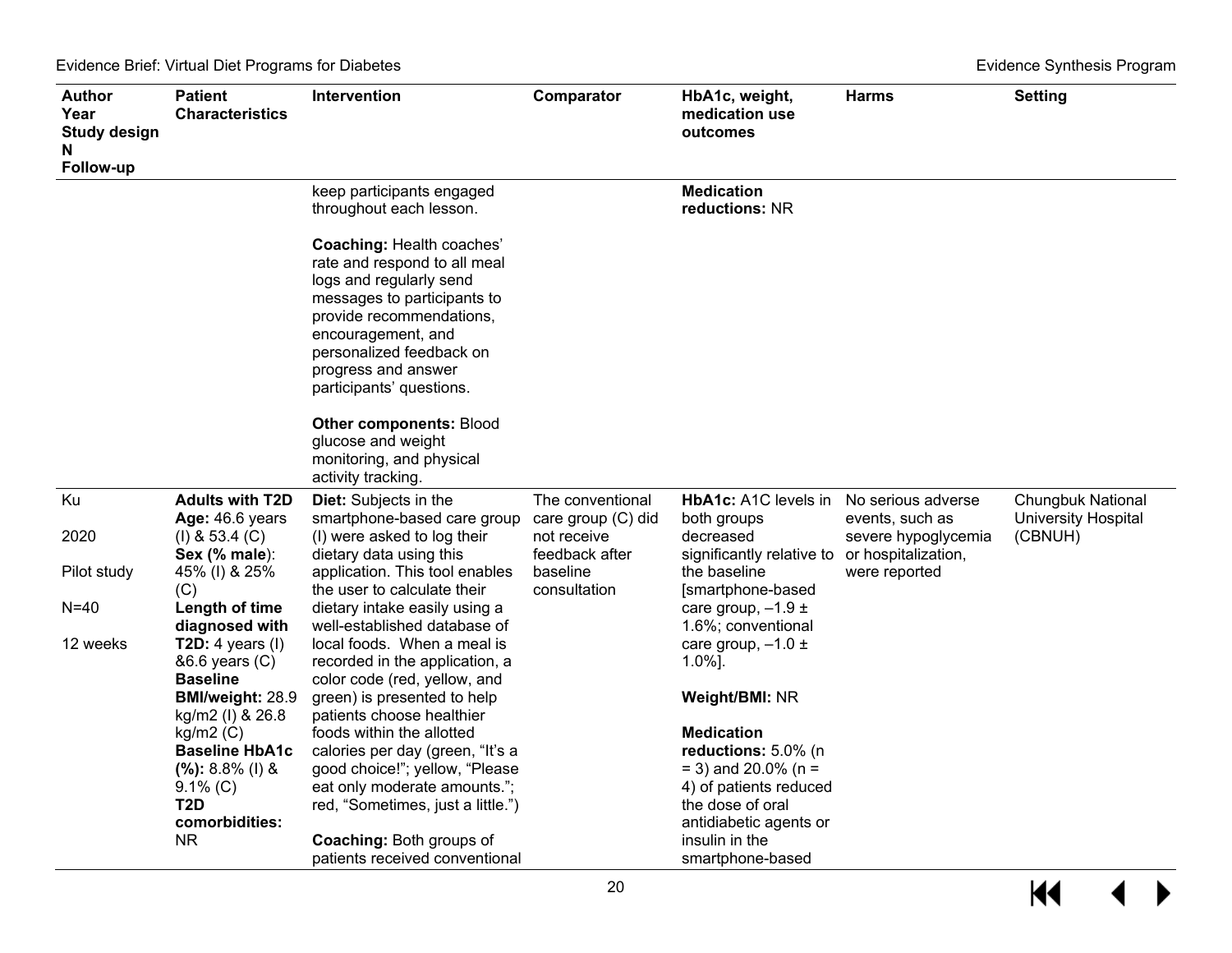| Author<br>Year<br><b>Study design</b><br>N<br>Follow-up | <b>Patient</b><br><b>Characteristics</b>                                                                                                                                                                              | Intervention                                                                                                                                                                                                                                                                                                                                                                                                                                                                                                                                                                                                                                                                                                                                                                                                        | Comparator | HbA1c, weight,<br>medication use<br>outcomes         | <b>Harms</b>                                              | <b>Setting</b>                           |
|---------------------------------------------------------|-----------------------------------------------------------------------------------------------------------------------------------------------------------------------------------------------------------------------|---------------------------------------------------------------------------------------------------------------------------------------------------------------------------------------------------------------------------------------------------------------------------------------------------------------------------------------------------------------------------------------------------------------------------------------------------------------------------------------------------------------------------------------------------------------------------------------------------------------------------------------------------------------------------------------------------------------------------------------------------------------------------------------------------------------------|------------|------------------------------------------------------|-----------------------------------------------------------|------------------------------------------|
|                                                         | <b>Other</b><br>comorbidities:<br>Hypertension<br>(25% (I)/40%<br>(C)), dyslipidemia<br>(40% (I)/50%<br>$(C)$ ),<br>cardiovascular<br>diseases (5%<br>$(I)/15%$ (C),<br>cerebrovascular<br>diseases (0%<br>(I)/5% (C) | diabetes care education from<br>a trained nurse at baseline.<br>Feedback text messages<br>were sent to the intervention<br>group after baseline<br>consultation by the medical<br>team within a day after a<br>comprehensive assessment<br>of daily blood glucose profile,<br>food intake, and physical<br>activity information registered<br>at the website.<br><b>Other components: All</b><br>patients were taught to test<br>and record their blood glucose<br>levels and were asked to<br>exercise. All patients were<br>recommended the following<br>exercise programs; strategies<br>to avoid hypoglycemia,<br>adequate types of exercise<br>(aerobic/resistant/flexible),<br>intensity (at a moderate level),<br>frequency (at least 3 times per<br>week), and duration (at least<br>150 minutes per week). |            | care group and the<br>conventional care<br>group.    |                                                           |                                          |
| McKenzie                                                | <b>Adults with T2D</b><br>Age: mean 54                                                                                                                                                                                | <b>Diet:</b> Intervention that<br>incorporated education on                                                                                                                                                                                                                                                                                                                                                                                                                                                                                                                                                                                                                                                                                                                                                         | None       | <b>All measurements</b><br>taken at 10-11            | 1 subject withdrew<br>due to side effects                 | West Lafayette, IN.<br>IRB was at Ciscan |
| 2017                                                    | <b>Sex: 67% were</b><br>female                                                                                                                                                                                        | principles of ketogenic diet<br>and role of ketones as a                                                                                                                                                                                                                                                                                                                                                                                                                                                                                                                                                                                                                                                                                                                                                            |            | weeks                                                | (diarrhea due to fat<br>intolerance). No                  | Health Lafayette East,<br>Lafayette,     |
| Pre-post study                                          | Length of time<br>diagnosed with                                                                                                                                                                                      | biofeedback mechanism<br>during weekly 90-min classes                                                                                                                                                                                                                                                                                                                                                                                                                                                                                                                                                                                                                                                                                                                                                               |            | <b>HbA1c: Reduction</b><br>from 7.6% (1.5%) to       | serious adverse<br>events in this time                    | Indiana.                                 |
| $N = 262$                                               | <b>T2D: NR</b><br><b>Baseline</b>                                                                                                                                                                                     | online or in-person. Pts also<br>received individualized                                                                                                                                                                                                                                                                                                                                                                                                                                                                                                                                                                                                                                                                                                                                                            |            | $6.6\%$ (1.1%).                                      | period including no<br>serious symptomatic                |                                          |
| 11 weeks                                                | <b>BMI/weight: BMI</b><br>40.8 kg/m2 (8.9)/                                                                                                                                                                           | nutritional recommendations<br>to sustain nutritional ketosis<br>based on ketogenic diet                                                                                                                                                                                                                                                                                                                                                                                                                                                                                                                                                                                                                                                                                                                            |            | Weight/BMI: BMI<br>reduced from<br>40.8(8.9) kgm2 to | hypoglycemic events<br>requiring medical<br>intervention. |                                          |

 $H$  $\leftrightarrow$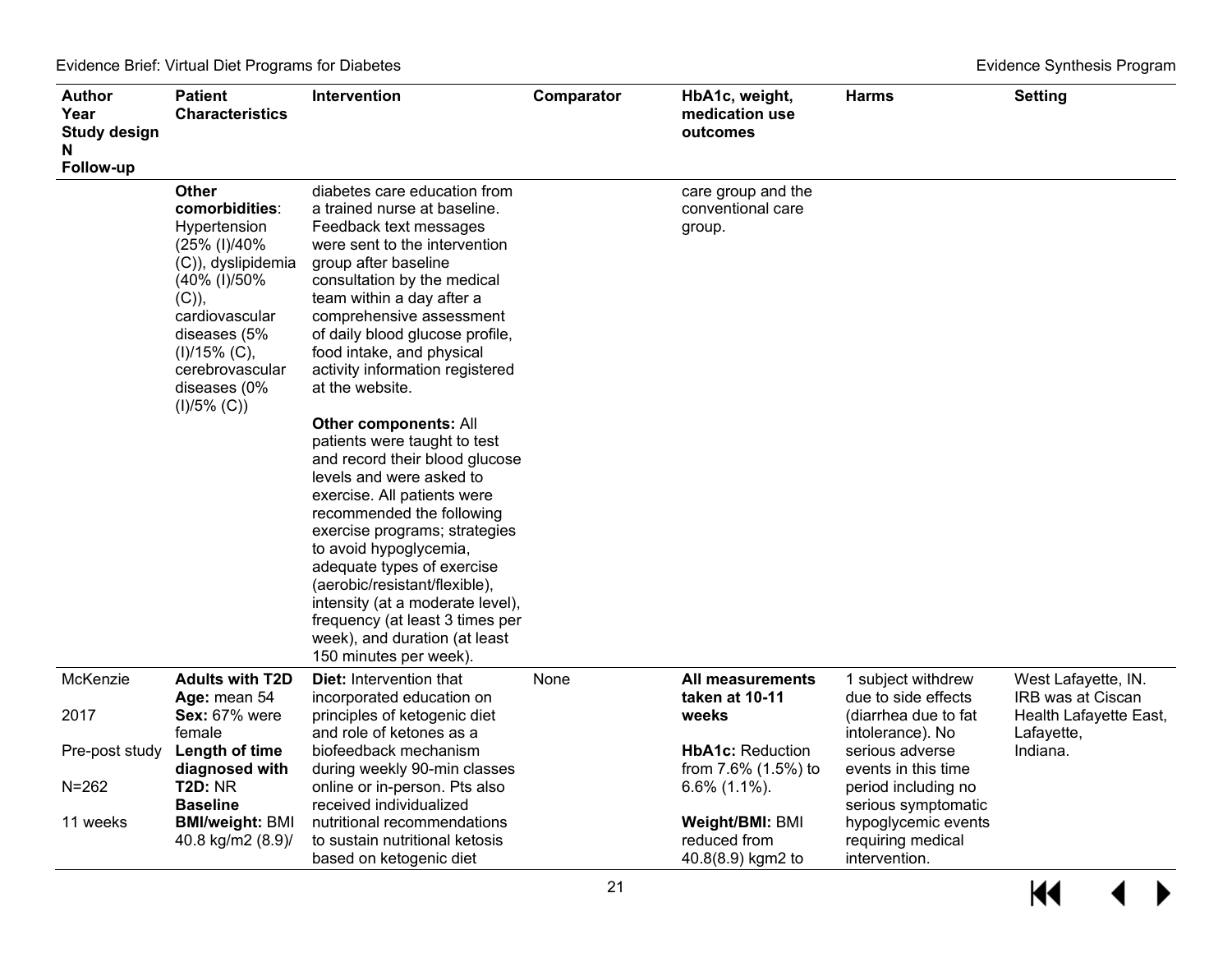| <b>Author</b><br>Year<br><b>Study design</b><br>N | <b>Patient</b><br><b>Characteristics</b>                                                                                                  | <b>Intervention</b>                                                                                                                                                                                                                                                                                                                                                                                                                                                                                                                                                                                                                                                                                                 | Comparator | HbA1c, weight,<br>medication use<br>outcomes                                                                                                                                                                                                                                                       | <b>Harms</b> | <b>Setting</b> |
|---------------------------------------------------|-------------------------------------------------------------------------------------------------------------------------------------------|---------------------------------------------------------------------------------------------------------------------------------------------------------------------------------------------------------------------------------------------------------------------------------------------------------------------------------------------------------------------------------------------------------------------------------------------------------------------------------------------------------------------------------------------------------------------------------------------------------------------------------------------------------------------------------------------------------------------|------------|----------------------------------------------------------------------------------------------------------------------------------------------------------------------------------------------------------------------------------------------------------------------------------------------------|--------------|----------------|
| Follow-up                                         | weight 117 kg<br>(26.3)<br>average 7.6%<br>T <sub>2</sub> D<br>comorbidities:<br><b>NR</b><br><b>Other</b><br>comorbidities:<br><b>NR</b> | principles. (typically, <30<br>g/day carb, 1.5 g/kg protein,<br><b>Baseline HbA1c:</b> dietary fats to satiety,<br>consumption of 3-5 servings<br>of nonstarchy vegetables,<br>adequate mineral and fluid<br>intake).<br><b>Coaching: Personal health</b><br>coach available for advice and<br>problem solving daily via 1-<br>on-1 texting.<br><b>Other components:</b><br>Education also covered<br>pathophysiology of diabetes<br>and appropriate behavior<br>change techniques. Peer<br>support community available<br>as well as physician<br>supervision/medication<br>management. Pt also tracked<br>data such as glucose level 1-<br>3x/day and sent this to<br>physician, who could titrate<br>medication. |            | 37.9(8.5) kgm2.<br>Weight reduced from<br>117(26.3) kg to 109<br>$(24.9)$ kg.<br><b>Medication</b><br>reductions: $13(5%)$<br>had medication<br>increase, 88 (34%)<br>had no change, 112<br>(42%) had medication<br>decrease, and 28<br>$(11%)$ had no<br>medications at<br>baseline or follow-up. |              |                |
| Saslow<br>2018                                    | <b>Adults with T2D</b><br><b>Age: 56.1 years</b><br>Sex (% female):<br>59.3%                                                              | Diet: Low Carb Program is a<br>10-week, automated,<br>structured health intervention<br>for adults with type 2                                                                                                                                                                                                                                                                                                                                                                                                                                                                                                                                                                                                      | None       | HbA1c: Overall,<br>everyone who<br>participated lowered<br>HbA1c by -.76% at 1                                                                                                                                                                                                                     | <b>NR</b>    | United Kingdom |
| Single-arm<br>longitudinal<br>study               | Length of time<br>diagnosed with<br><b>T2D: NR</b><br><b>Baseline</b>                                                                     | diabetes. Program modules<br>explored strategies to reduce<br>dietary sources of sugar high-<br>starch foods, such as bread,                                                                                                                                                                                                                                                                                                                                                                                                                                                                                                                                                                                        |            | year. Participants<br>who completed the<br>Low-Carb Program<br>lowered HbA1c by -                                                                                                                                                                                                                  |              |                |
| $N = 1,000$<br>1 year                             | <b>BMI/weight: 89.6</b><br>kg<br><b>Baseline HbA1c</b><br>(%): 7.8%                                                                       | pasta, and rice. Participants<br>were encouraged to make<br>portion control and<br>carbohydrate restriction                                                                                                                                                                                                                                                                                                                                                                                                                                                                                                                                                                                                         |            | 1.17%. Partial<br>completers lowered<br>HbA1c by -.6% which<br>was significantly                                                                                                                                                                                                                   |              |                |

 $M$  $\blacktriangleright$  $\blacktriangleleft$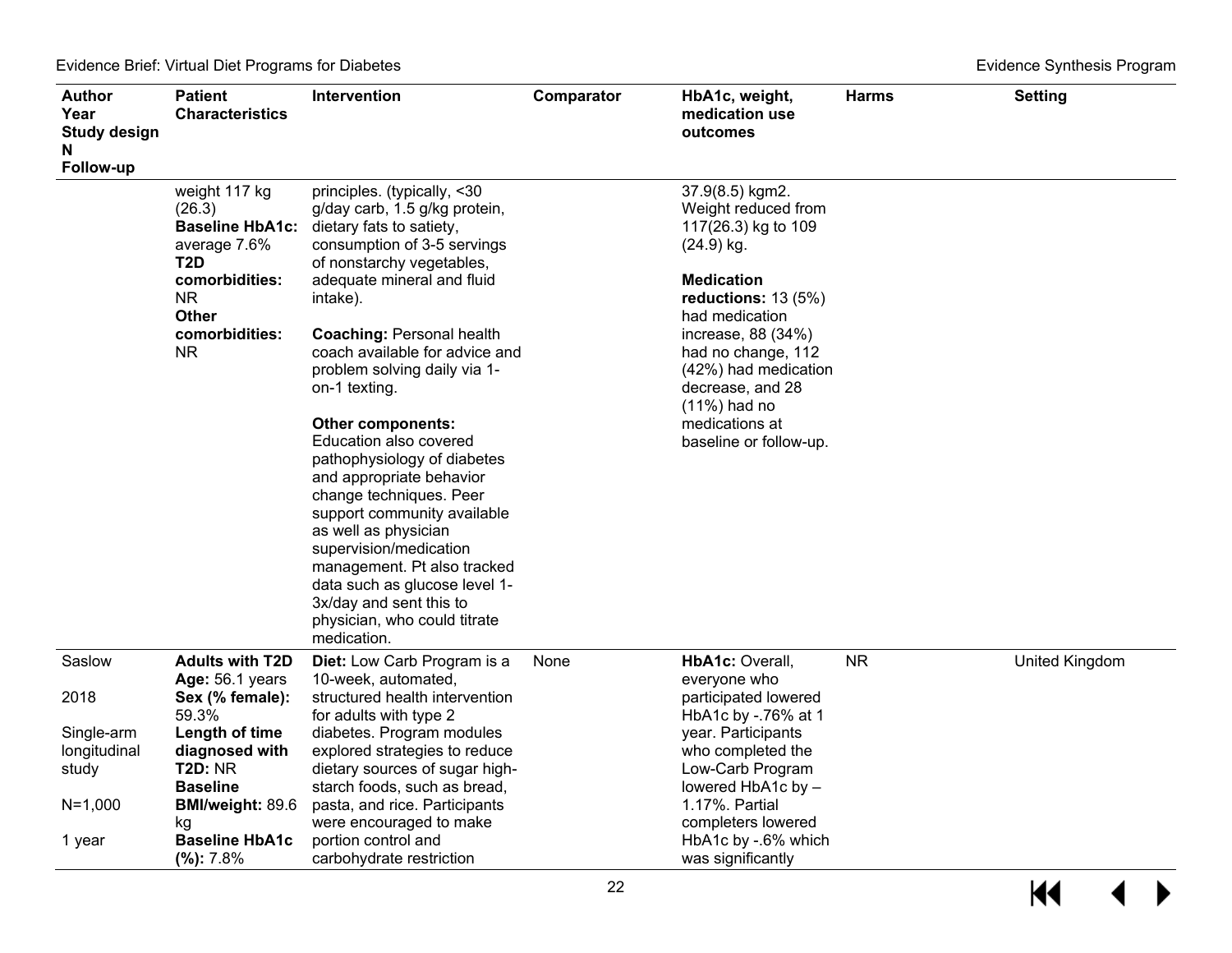| <b>Author</b><br>Year<br><b>Study design</b><br>N | <b>Patient</b><br><b>Characteristics</b> | <b>Intervention</b>               | Comparator | HbA1c, weight,<br>medication use<br>outcomes | <b>Harms</b> | <b>Setting</b> |
|---------------------------------------------------|------------------------------------------|-----------------------------------|------------|----------------------------------------------|--------------|----------------|
| Follow-up                                         |                                          |                                   |            |                                              |              |                |
|                                                   | T <sub>2</sub> D                         | decisions based on visual         |            | different from                               |              |                |
|                                                   | comorbidities:                           | plate representations. In place   |            | baseline.                                    |              |                |
|                                                   | <b>NR</b>                                | of carbohydrate-rich foods, an    |            | Noncompleters                                |              |                |
|                                                   | <b>Other</b>                             | increased intake of green         |            | lowered HbA1c by -                           |              |                |
|                                                   | comorbidities:                           | vegetables, low-glycemic          |            | .16% which was not                           |              |                |
|                                                   | Hypertension                             | index fruits and fats are         |            | statistically different                      |              |                |
|                                                   | (39.7%), high<br>cholesterol (35%)       | advocated.                        |            | from baseline.                               |              |                |
|                                                   |                                          | <b>Coaching: Weekly automated</b> |            | Weight/BMI: Overall,                         |              |                |
|                                                   |                                          | feedback was provided to          |            | everyone who                                 |              |                |
|                                                   |                                          | users based on their use of       |            | participated lost on                         |              |                |
|                                                   |                                          | the program through email         |            | average 3.31 kg.                             |              |                |
|                                                   |                                          | notifications.                    |            | Program completers                           |              |                |
|                                                   |                                          |                                   |            | lost 7.45 kg of weight.                      |              |                |
|                                                   |                                          | <b>Other components: The</b>      |            | Partial completers                           |              |                |
|                                                   |                                          | program stresses the              |            | lost 2.13 kg but was                         |              |                |
|                                                   |                                          | importance of regular contact     |            | not significantly                            |              |                |
|                                                   |                                          | with the participants' health     |            | different from                               |              |                |
|                                                   |                                          | care providers for adjustments    |            | baseline. Non-                               |              |                |
|                                                   |                                          | in medications in weeks 1, 2,     |            | completers lost -.35                         |              |                |
|                                                   |                                          | and 10. The program further       |            | kg which was also not                        |              |                |
|                                                   |                                          | reinforces behavior change        |            | statistically                                |              |                |
|                                                   |                                          | through integrated tracking       |            | significant.                                 |              |                |
|                                                   |                                          | whereby program users are         |            |                                              |              |                |
|                                                   |                                          | encouraged to track their         |            | <b>Medication</b>                            |              |                |
|                                                   |                                          | health data including mood,       |            | reductions: At 1                             |              |                |
|                                                   |                                          | food intake, blood glucose        |            | year, of those                               |              |                |
|                                                   |                                          | levels, weight, sleep, and        |            | originally prescribed                        |              |                |
|                                                   |                                          | HbA1c. Participants were also     |            | medications, 289/714                         |              |                |
|                                                   |                                          | encouraged to set goals (ie, to   |            | (40.4%) individuals                          |              |                |
|                                                   |                                          | lose weight, reduce               |            | were able to stop one                        |              |                |
|                                                   |                                          | medication dependency, or         |            | or more hypoglycemic                         |              |                |
|                                                   |                                          | make healthier choices).          |            | medications. Of the                          |              |                |
|                                                   |                                          |                                   |            | 743 participants who                         |              |                |
|                                                   |                                          |                                   |            | started with an                              |              |                |
|                                                   |                                          |                                   |            | HbA1c, equal to or                           |              |                |
|                                                   |                                          |                                   |            | above the type 2                             |              |                |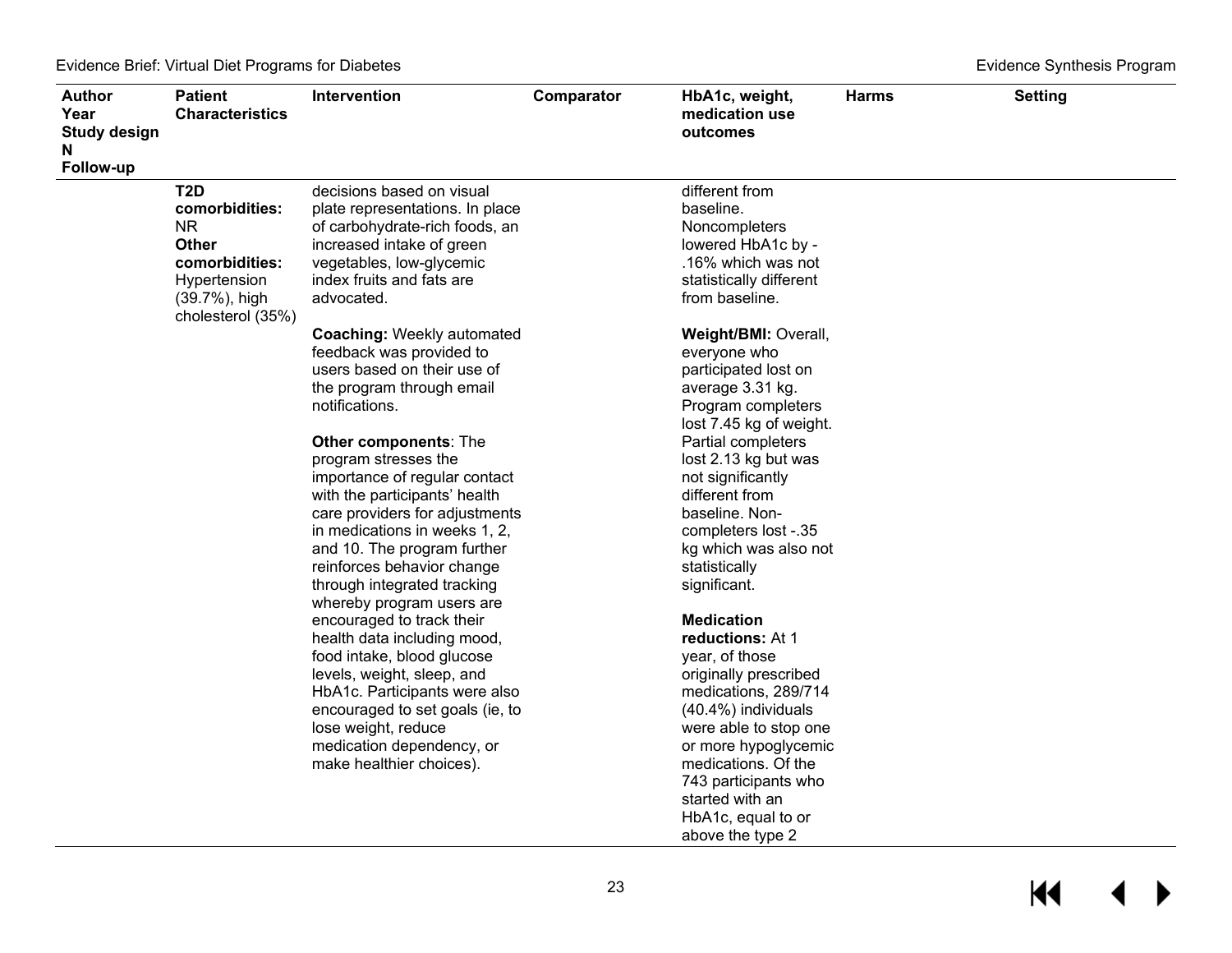| Author<br>Year<br><b>Study design</b><br>N<br>Follow-up             | <b>Patient</b><br><b>Characteristics</b>                                                                                                                                                                                                                                                                                | <b>Intervention</b>                                                                                                                                                                                                                                                                                                                                                                                                                                                                                                | Comparator                                                                                                 | HbA1c, weight,<br>medication use<br>outcomes                                                                                                                                                                                                                              | <b>Harms</b> | <b>Setting</b>                                                                                                                                |
|---------------------------------------------------------------------|-------------------------------------------------------------------------------------------------------------------------------------------------------------------------------------------------------------------------------------------------------------------------------------------------------------------------|--------------------------------------------------------------------------------------------------------------------------------------------------------------------------------------------------------------------------------------------------------------------------------------------------------------------------------------------------------------------------------------------------------------------------------------------------------------------------------------------------------------------|------------------------------------------------------------------------------------------------------------|---------------------------------------------------------------------------------------------------------------------------------------------------------------------------------------------------------------------------------------------------------------------------|--------------|-----------------------------------------------------------------------------------------------------------------------------------------------|
|                                                                     |                                                                                                                                                                                                                                                                                                                         |                                                                                                                                                                                                                                                                                                                                                                                                                                                                                                                    |                                                                                                            | diabetes threshold of<br>6.5%, 195<br>(26.2%) reduced their<br>HbA1c to below the<br>threshold while taking<br>no glucose-lowering<br>medications or just<br>metformin.                                                                                                   |              |                                                                                                                                               |
| Schusterbauer<br>2018<br>Pre-post study<br>$N=10$<br>3 months       | <b>Adults with T2D</b><br>Age: 53 years<br>Sex (% female):<br>20%<br>Length of time<br>diagnosed with<br><b>T2D: NR</b><br><b>Baseline</b><br><b>BMI/weight:</b><br>34.45 kg/m2<br><b>Baseline HbA1c</b><br>(%): 5.9%<br>T <sub>2</sub> D<br>comorbidities:<br><b>NR</b><br><b>Other</b><br>comorbidities:<br><b>NR</b> | Diet: The follow-up period<br>lasted for three months,<br>starting after the stationary<br>treatment. For the first month,<br>the transmission of images of<br>three main meals daily was<br>obligatory.<br><b>Coaching: The patients</b><br>received a weekly individual<br>feedback from their dietitian<br>as well as general<br>motivational messages.<br><b>Other components: The</b><br>therapy plan included the<br>weekly recording of blood<br>pressure, weight and blood<br>sugar (3 values on one day). | None                                                                                                       | <b>HbA1c: Increased</b><br>from 5.9 $%$ at<br>baseline to 6.05% at<br>3-month follow-up<br>(not a significant<br>increase).<br>Weight/BMI: The<br>median BMI was<br>reduced by 2.74<br>kg/m2 which was a<br>significant reduction.<br><b>Medication</b><br>reductions: NR | <b>NR</b>    | Austria                                                                                                                                       |
| Von Storch<br>2019<br>Prospective<br>study<br>$N = 115$<br>3 months | <b>Adults with T2D</b><br>Age: 59.4 years<br>$(I)$ & 58.4 $(C)$<br>Sex (% male):<br>78% (I) & 85%<br>(C)<br>Length of time<br>diagnosed with<br>T2D: 7 years<br>(18C)                                                                                                                                                   | Diet: 12-month intervention (I)<br>where participants received a<br>tablet computer where they<br>collected dietary information.<br><b>Coaching: Coach and</b><br>participant discussed and<br>interpreted the submitted data<br>concerning the participant's<br>health behavior. Coaching<br>was based on the                                                                                                                                                                                                     | Usual care group<br>(C) received<br>routine care by their<br>physician without<br>additional<br>treatment. | <b>HbA1c: Intervention</b><br>group had average<br>HbA1c values of<br>6.6% (from 7.05%)<br>after 3 months,<br>whereas controls<br>remained at their<br>baseline level of<br>6.9%.                                                                                         | <b>NR</b>    | Participants were<br>recruited if they were<br>covered by the health<br>insurance Central<br>Krankenversicherung<br>AG (Central),<br>Germany. |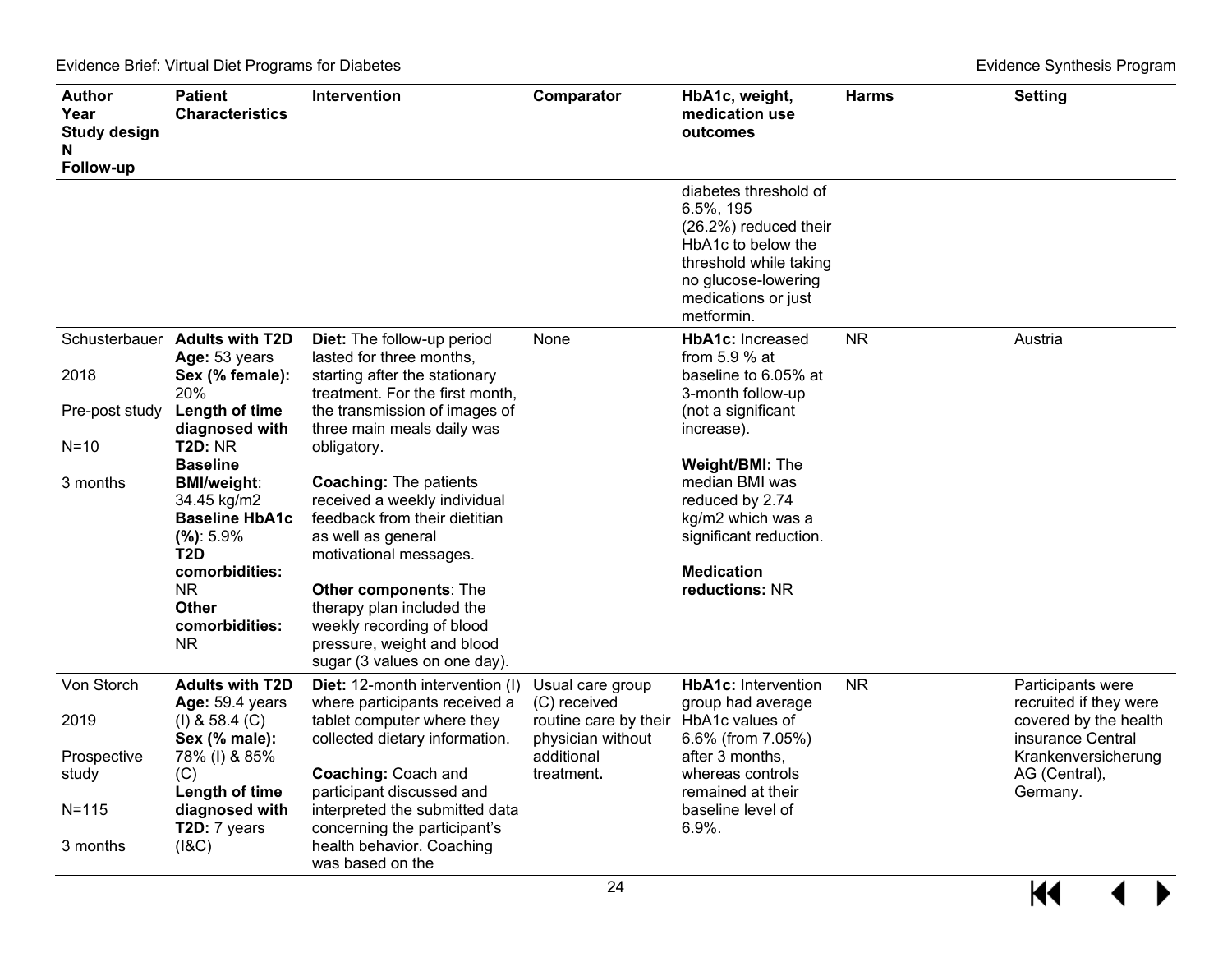| <b>Author</b><br>Year<br><b>Study design</b><br>N.<br>Follow-up | <b>Patient</b><br><b>Characteristics</b>                                                                                                                                                                                                              | Intervention                                                                                                                                                                                                                                                                                                                                                                                                                                                                                                                        | Comparator | HbA1c, weight,<br>medication use<br>outcomes                                                                                                                                                                                                      | <b>Harms</b> | <b>Setting</b> |
|-----------------------------------------------------------------|-------------------------------------------------------------------------------------------------------------------------------------------------------------------------------------------------------------------------------------------------------|-------------------------------------------------------------------------------------------------------------------------------------------------------------------------------------------------------------------------------------------------------------------------------------------------------------------------------------------------------------------------------------------------------------------------------------------------------------------------------------------------------------------------------------|------------|---------------------------------------------------------------------------------------------------------------------------------------------------------------------------------------------------------------------------------------------------|--------------|----------------|
|                                                                 | <b>Baseline</b><br>kg/m2 (l) & 29.3<br>$kg/m2$ (C)<br><b>Baseline HbA1c:</b> different modules<br>T2D<br>comorbidities:<br>mean of $3$ ( $18C$ )<br>Other<br>comorbidities:<br>chronic diseases): daily life routines.<br>$98.3\%$ (l) &<br>94.5% (C) | Transtheoretical Model of<br><b>BMI/weight:</b> 31.9 Prochaska. It consisted of a<br>stage-matched personalized<br>assessment, including<br>7% (I) & 6.9% (C) representing major problem<br>areas with emphasis on diet,<br>physical activity, self-control,<br>emergency, clinical, and<br>stress management. It also<br>involves a mental motivational<br>multimorbidity (>2 training and development of<br>Other components:<br>Participants also received a<br>glucometer and a step<br>counter and tracked these via<br>table. |            | Weight/BMI: Both<br>groups had<br>unchanged BMI (32.3<br>to 31.8 kg/m2 [I] vs.<br>29.3 to 29.4 [C]) at 3<br>months, although<br>intervention group<br>had higher BMI at<br>both baseline and<br>follow-up.<br><b>Medication</b><br>reductions: NR |              |                |

NR= Not reported, T2D= Type 2 diabetes, BMI= Body Mass Index, SD= Standard deviation, Pts= Participants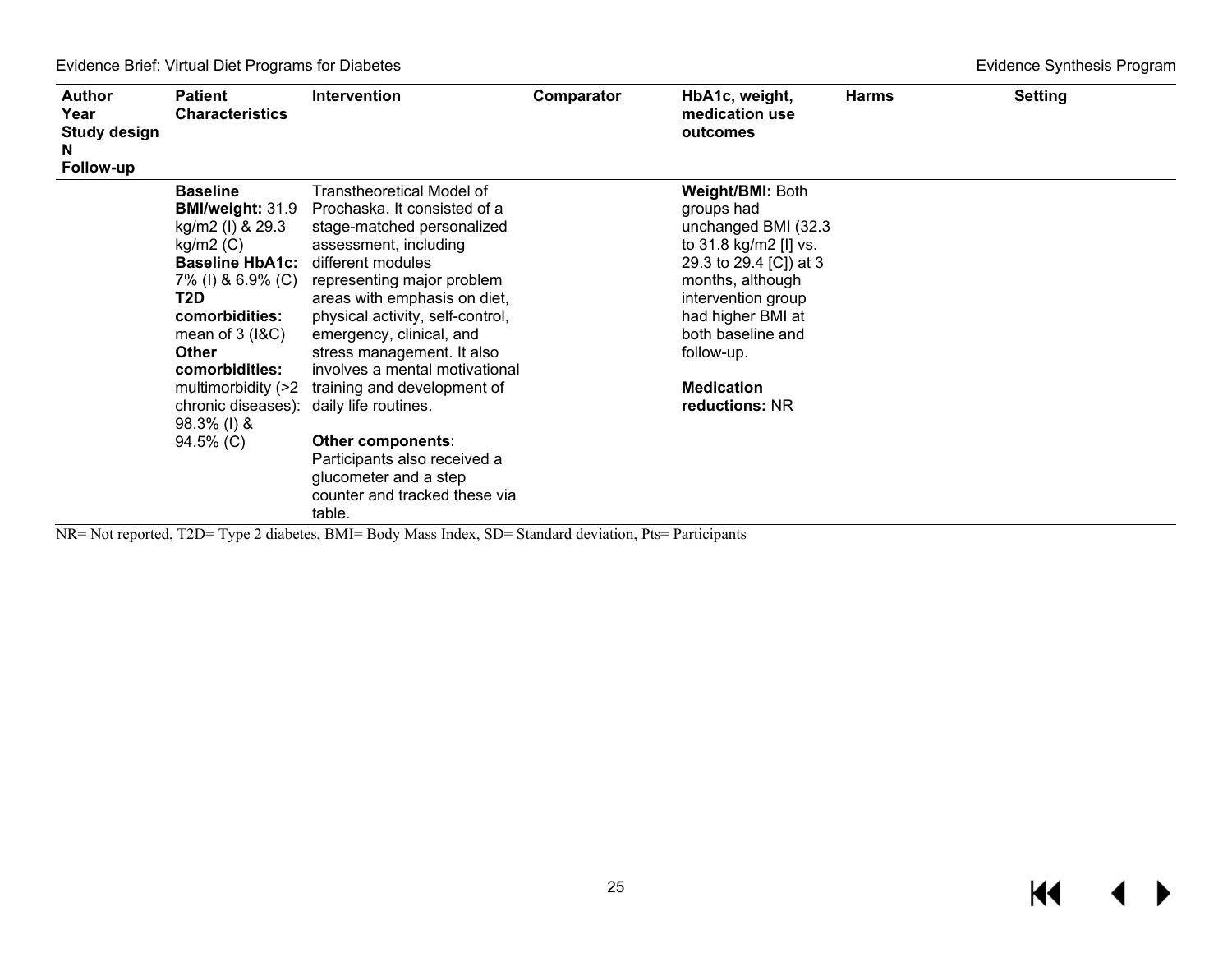# **QUESTIONS FOR QUALITY ASSESSMENT (RCTS)**

<span id="page-27-0"></span>

| <b>Risk of bias</b><br>from<br>randomization<br>process                                |           | Was allocation sequence random?<br>Was the allocation sequence concealed until participants were enrolled and assigned to interventions?<br>Did baseline differences between intervention groups suggest a problem with the randomization process?                                                                                                                                                                                                                                                                                                                                                                                                                                                                                                                  |
|----------------------------------------------------------------------------------------|-----------|---------------------------------------------------------------------------------------------------------------------------------------------------------------------------------------------------------------------------------------------------------------------------------------------------------------------------------------------------------------------------------------------------------------------------------------------------------------------------------------------------------------------------------------------------------------------------------------------------------------------------------------------------------------------------------------------------------------------------------------------------------------------|
| <b>Deviation from</b><br>intended<br>interventions -<br>assignment to<br>interventions |           | Were participants aware of their assigned intervention during the trial?<br>Were carers and people delivering the interventions aware of participants' assigned intervention during the trial?<br>Were there deviations from the intended intervention that arose because of the trial context?<br>Were these deviations likely to have affected the outcome?<br>Were these deviations from intended intervention balanced between groups?<br>Was an appropriate analysis used to estimate the effect of assignment to intervention?<br>Was there potential for a substantial impact of the failure to analyze participants in the group to which they were randomized?<br>Was an appropriate analysis used to estimate the effect of adhering to the intervention? |
| Risk of bias due •<br>to missing<br>outcome data                                       | $\bullet$ | Were data for this outcome available for all, or nearly all, participants randomized?<br>Is there evidence that the result was not biased by missing outcome data?<br>Could missingness in the outcome depend on its true value?<br>Is it likely that missingness in the outcome depended on its true value?                                                                                                                                                                                                                                                                                                                                                                                                                                                        |
| Risk of bias in<br>measurement<br>of the outcome                                       |           | Was the method of measuring the outcome appropriate?<br>Could measurement or ascertainment of the outcome have differed between intervention groups?<br>Were outcome assessors aware of the intervention received by the study participants?<br>Could assessment of the outcome have been influenced by knowledge of the intervention received?                                                                                                                                                                                                                                                                                                                                                                                                                     |
| Risk of bias in<br>selection of the<br>reported result                                 |           | Were the data that produced these results analyzed in accordance with a pre-specified analysis plan that was finalized before unblinded<br>outcome data were available for analysis?<br>Is the numerical result being assessed likely to have been selected on the basis of the results from: multiple eligible measurements or<br>analyses of the data?                                                                                                                                                                                                                                                                                                                                                                                                            |

## **QUESTIONS FOR QUALITY ASSESSMENT OF COHORT STUDIES**

<span id="page-27-1"></span>

| <b>Selection Bias</b>                                                            | Was selection of participants into the study (or into the analysis) based on participant characteristics observed after the start of<br>intervention?<br>Do start of follow-up and start of intervention coincide for most participants?<br>Were adjustment techniques used that are likely to correct for the presence of selection biases? |
|----------------------------------------------------------------------------------|----------------------------------------------------------------------------------------------------------------------------------------------------------------------------------------------------------------------------------------------------------------------------------------------------------------------------------------------|
| <b>Bias in</b><br><b>Classification</b><br>of Interventions .                    | Were intervention groups clearly defined?<br>Was the information used to define intervention groups recorded at the start of the intervention?<br>Could classification of intervention status have been affected by knowledge of outcome or risk of the outcome?                                                                             |
| <b>Bias due to</b><br><b>Departures</b><br>from Intended<br><b>Interventions</b> | Were the deviations from the intended intervention beyond what would be expected in usual practice?<br>$\bullet$<br>Were important co-interventions balanced across intervention groups?<br>٠<br>Was the intervention implemented successfully for most participants?                                                                        |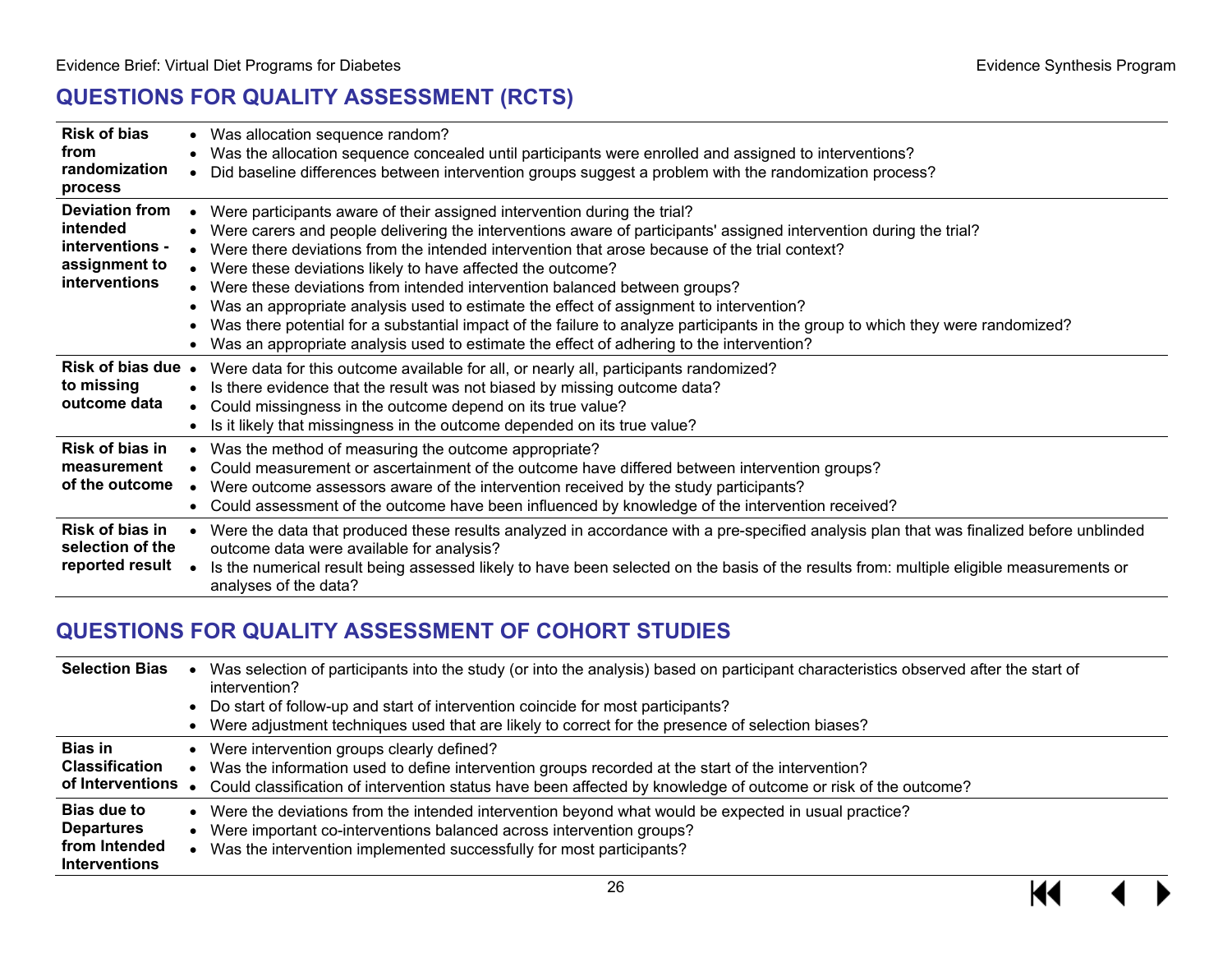$\overline{\mathbf{M}}$ 

|                                                                  |           | Did study participants adhere to the assigned intervention regimen?                                                                                                                                                                                                                                                                                             |
|------------------------------------------------------------------|-----------|-----------------------------------------------------------------------------------------------------------------------------------------------------------------------------------------------------------------------------------------------------------------------------------------------------------------------------------------------------------------|
| <b>Bias in</b><br>Measurement of .<br><b>Outcomes</b>            | $\bullet$ | Could the outcome measure have been influenced by knowledge of the intervention received?<br>Were the outcome assessors aware of the intervention received by study participants?<br>Were the methods of outcome assessment comparable across intervention groups?<br>Were any systematic errors in measurement of the outcome related to intervention received |
| Bias due to<br>Confounding                                       |           | Is there potential for confounding of the effect of intervention in this study?<br>Did the authors use an appropriate analysis method that controlled for all the important confounding domains?<br>Did the authors control for any postintervention variables that could have been affected by the intervention?                                               |
| Bias due to<br><b>Missing Data</b>                               | $\bullet$ | Were outcome data available for all, or nearly all, participants?<br>Were participants excluded due to missing data on intervention status?<br>Were participants excluded due to missing data on other variables needed for the analysis                                                                                                                        |
| <b>Bias in the</b><br>Selection of<br>Reported<br><b>Results</b> |           | Were results likely to be selected and reported based on results from multiple analyses, multiple outcome measurements or different<br>subgroups?                                                                                                                                                                                                               |

# **QUESTIONS FOR QUALITY ASSESSMENT OF PRE-POST STUDIES**

<span id="page-28-0"></span>

| <b>Selection Bias</b>         | Was selection of participants into the study (or into the analysis) based on participant characteristics observed after the start of<br>intervention?                                                                                                                                                                                 |
|-------------------------------|---------------------------------------------------------------------------------------------------------------------------------------------------------------------------------------------------------------------------------------------------------------------------------------------------------------------------------------|
|                               | Do start of follow-up and start of intervention coincide for most participants?                                                                                                                                                                                                                                                       |
|                               | Were adjustment techniques used that are likely to correct for the presence of selection biases?                                                                                                                                                                                                                                      |
| Pre-post considerations       | The issues are similar to those for follow-up studies. For studies that prospectively follow a specific group of units from pre-intervention<br>to post-intervention, selection bias is unlikely. For repeated cross-sectional surveys of a population, there is the potential for selection<br>bias even if the study is prospective |
| <b>Bias in Classification</b> | Were intervention groups clearly defined?                                                                                                                                                                                                                                                                                             |
| of Interventions              | Was the information used to define intervention groups recorded at the start of the intervention?                                                                                                                                                                                                                                     |
|                               | Could classification of intervention status have been affected by knowledge of outcome or risk of the outcome?                                                                                                                                                                                                                        |
| Pre-post considerations       | Whether specification of the distinction between pre-intervention time points and post-intervention time points could have been<br>influenced by the outcome data                                                                                                                                                                     |
| <b>Bias due to</b>            | Were the deviations from the intended intervention beyond what would be expected in usual practice?                                                                                                                                                                                                                                   |
| <b>Departures from</b>        | Were important co-interventions balanced across intervention groups?                                                                                                                                                                                                                                                                  |
| Intended                      | Was the intervention implemented successfully for most participants?                                                                                                                                                                                                                                                                  |
| <b>Interventions</b>          | Did study participants adhere to the assigned intervention regimen?                                                                                                                                                                                                                                                                   |
| Pre-post considerations       | Whether the effects of any preparatory (pre-interruption) phases of the intervention were appropriately accounted for.                                                                                                                                                                                                                |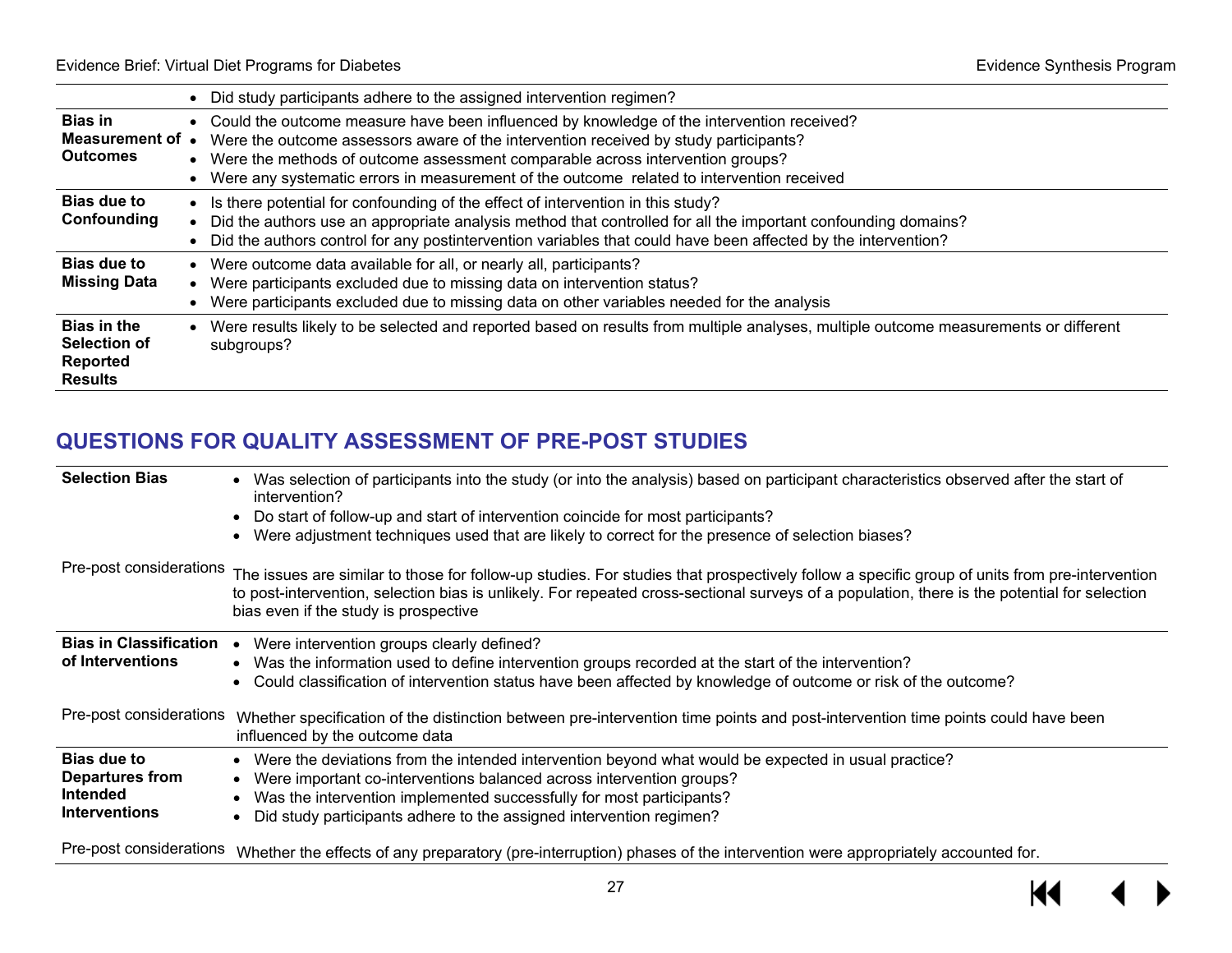| Bias in Measurement •<br>of Outcomes                | Could the outcome measure have been influenced by knowledge of the intervention received?<br>• Were the outcome assessors aware of the intervention received by study participants?<br>• Were the methods of outcome assessment comparable across intervention groups?<br>Were any systematic errors in measurement of the outcome related to intervention received?<br>$\bullet$                                                                                              |
|-----------------------------------------------------|--------------------------------------------------------------------------------------------------------------------------------------------------------------------------------------------------------------------------------------------------------------------------------------------------------------------------------------------------------------------------------------------------------------------------------------------------------------------------------|
| Pre-post considerations                             | Whether methods of outcome assessment were comparable before and after the intervention; and Whether there were changes in<br>systematic errors in measurement of the outcome coincident with implementation of the intervention.                                                                                                                                                                                                                                              |
| <b>Bias due to</b><br>Confounding                   | Is there potential for confounding of the effect of intervention in this study?<br>Did the authors use an appropriate analysis method that controlled for all the important confounding domains?<br>Did the authors control for any postintervention variables that could have been affected by the intervention?                                                                                                                                                              |
| Pre-post considerations                             | Whether measurements of outcomes were made at sufficient pre-intervention time points to permit characterization of pre-intervention<br>trends and patterns; whether there are extraneous events or changes in context around the time of the intervention that could have<br>influenced the outcome; and whether the study authors used an appropriate analysis method that accounts for time trends and<br>patterns, and controls for all the important confounding domains. |
| <b>Bias due to Missing</b>                          | Were outcome data available for all, or nearly all, participants?<br>$\bullet$                                                                                                                                                                                                                                                                                                                                                                                                 |
| <b>Data</b>                                         | Were participants excluded due to missing data on intervention status?<br>Were participants excluded due to missing data on other variables needed for the analysis                                                                                                                                                                                                                                                                                                            |
| Pre-post considerations                             | Whether outcome data were missing for whole clusters (units of multiple individuals) as well as for individual participants.                                                                                                                                                                                                                                                                                                                                                   |
| <b>Bias in the Selection</b><br>of Reported Results | Were results likely to be selected and reported based on results from multiple analyses, multiple outcome measurements or<br>different subgroups?                                                                                                                                                                                                                                                                                                                              |
|                                                     | Pre-post considerations The issues are the same as for follow-up studies                                                                                                                                                                                                                                                                                                                                                                                                       |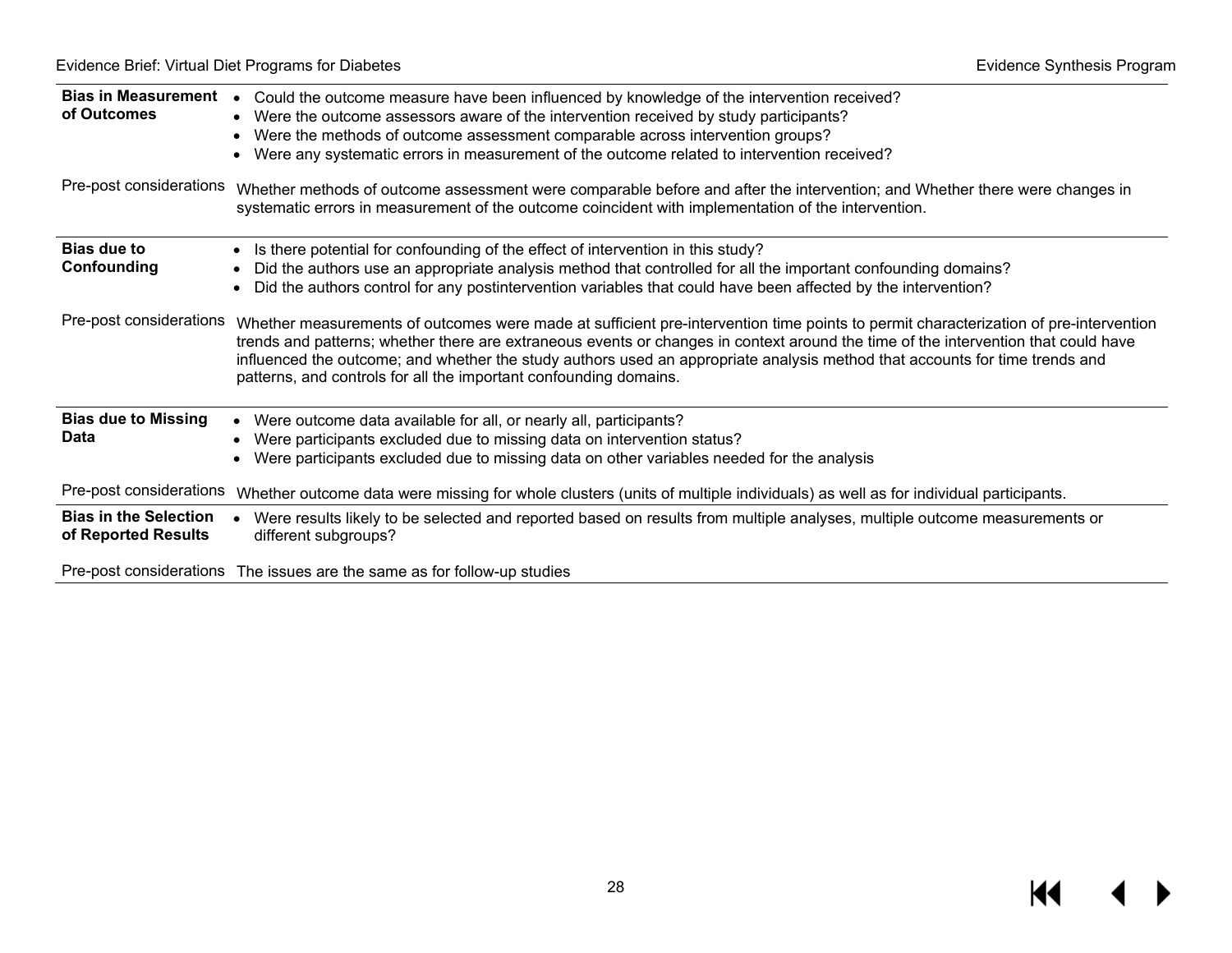# **QUALITY ASSESSMENT OF INCLUDED PRIMARY STUDIES**

#### **Quality Assessment of RCTs**

| Author,<br>Year | <b>Risk of bias from</b><br>randomization process<br>(high, some concerns,<br>low)                                                                               | <b>Risk of bias from</b><br>deviation from<br>intended<br>interventions<br>(assignment) (high,<br>some concerns, low) | <b>Risk of bias from</b><br>missing outcome<br>data (high, some<br>concerns, low)                                                                                                                                           | Risk of bias in<br>measurement of<br>the outcome<br>(high, some<br>concerns, low)                                                    | Risk of bias in<br>selection of the<br>reported result<br>(high, some<br>concerns, low) | <b>Quality Rating (Good,</b><br>Fair, Poor) |
|-----------------|------------------------------------------------------------------------------------------------------------------------------------------------------------------|-----------------------------------------------------------------------------------------------------------------------|-----------------------------------------------------------------------------------------------------------------------------------------------------------------------------------------------------------------------------|--------------------------------------------------------------------------------------------------------------------------------------|-----------------------------------------------------------------------------------------|---------------------------------------------|
| Hansel<br>2017  | Low                                                                                                                                                              | Fair                                                                                                                  | Fair                                                                                                                                                                                                                        | Fair                                                                                                                                 | Low                                                                                     | Fair                                        |
|                 | Randomized by means<br>of computer program;<br>Allocation concealed<br>until assigned to<br>interventions; Baseline<br>characteristics similar<br>between groups | Participants and<br>coaches aware of<br>assigned intervention<br>during trial; ITT and<br>PP analysis performed       | Missing primary<br>endpoint data for 9<br>participants from<br>intervention and 5<br>from control; more<br>ppts lost to follow<br>up in intervention vs<br>control [11 vs 5] due self-administered.<br>to lack of interest. | Diet assessor<br>blinded, unclear if<br>other study staff<br>measuring HbA1c<br>or weight were<br>blinded. Other<br>assessments were | All outcomes from<br>registry were<br>reported                                          |                                             |
| Haste 2017      | Low                                                                                                                                                              | High                                                                                                                  | High                                                                                                                                                                                                                        | Fair                                                                                                                                 | Low                                                                                     | Poor                                        |

<span id="page-30-0"></span>

| Researchers used<br>Sealed Envelope Web-<br>based System with<br>stratification to balance<br>diabetes medication<br>variable; Allocation<br>concealed until<br>enrollment in<br>intervention; Baseline<br>characteristics similar<br>between groups | Participants and<br>coaches aware of<br>assigned intervention<br>during trial; Fewer<br>than half of<br>participants adhered<br>to intervention; No ITT<br>analysis | 57% of control and<br>39% of intervention<br>group had dropped<br>out by 12 months | Outcome<br>assessors aware of<br>assignment;<br>Measurement of<br>outcomes<br>conducted in GP<br>offices and was<br>appropriate. | All outcomes from<br>registry were<br>reported |  |
|------------------------------------------------------------------------------------------------------------------------------------------------------------------------------------------------------------------------------------------------------|---------------------------------------------------------------------------------------------------------------------------------------------------------------------|------------------------------------------------------------------------------------|----------------------------------------------------------------------------------------------------------------------------------|------------------------------------------------|--|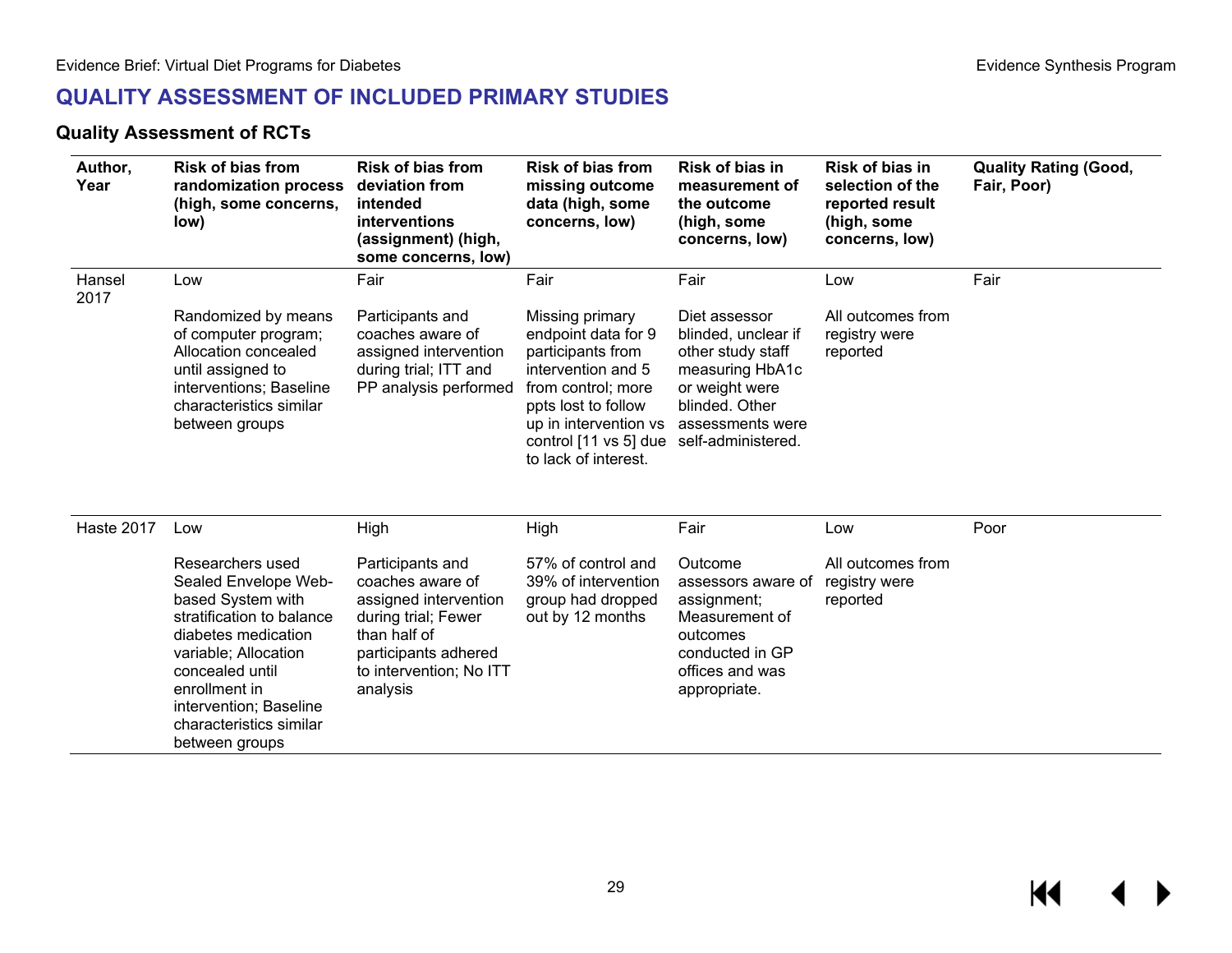| Author,<br>Year | <b>Risk of bias from</b><br>randomization process<br>(high, some concerns,<br>low)                                                                                                             | <b>Risk of bias from</b><br>deviation from<br>intended<br>interventions<br>(assignment) (high,<br>some concerns, low)                                                              | <b>Risk of bias from</b><br>missing outcome<br>data (high, some<br>concerns, low)                                                                                                                                                             | Risk of bias in<br>measurement of<br>the outcome<br>(high, some<br>concerns, low)                                                                                                         | Risk of bias in<br>selection of the<br>reported result<br>(high, some<br>concerns, low) | <b>Quality Rating (Good,</b><br>Fair, Poor) |
|-----------------|------------------------------------------------------------------------------------------------------------------------------------------------------------------------------------------------|------------------------------------------------------------------------------------------------------------------------------------------------------------------------------------|-----------------------------------------------------------------------------------------------------------------------------------------------------------------------------------------------------------------------------------------------|-------------------------------------------------------------------------------------------------------------------------------------------------------------------------------------------|-----------------------------------------------------------------------------------------|---------------------------------------------|
| Kempf 2017      | Low                                                                                                                                                                                            | Fair                                                                                                                                                                               | Fair                                                                                                                                                                                                                                          | Fair                                                                                                                                                                                      | Low                                                                                     | Fair                                        |
|                 | Electronically generated<br>random list created by<br>trial statistician;<br>Allocation concealed<br>until assigned to<br>interventions; baseline<br>characteristics similar<br>between groups | Participants not aware<br>of assignment; study<br>nurse; Drop-out rate in<br>control group higher<br>than in intervention<br>group (26% vs. 9%<br>drop-out rate); ITT<br>analysis. | No significant<br>differences between<br>those who<br>completed and<br>those who dropped<br>out; Follow-up data<br>being low in both<br>groups (56/100<br>control pts and<br>77/102 intervention<br>pts had data<br>collected at 52<br>weeks) | Assessor blinded.<br>and data analyst<br>blinded after<br>assignment to<br>intervention;<br>Multiple adjustment<br>models used to<br>assess treatment<br>difference in<br>HbA1c reduction | All outcomes from<br>registry were<br>reported                                          |                                             |
| Kim 2015        | Fair                                                                                                                                                                                           | Fair                                                                                                                                                                               | Low                                                                                                                                                                                                                                           | Fair                                                                                                                                                                                      | Low                                                                                     | Fair                                        |
|                 | Block randomization;<br>Not clear if allocation<br>sequence concealed;<br>baseline characteristics<br>similar between groups                                                                   | High levels of<br>adherence - only 2<br>dropouts per group;<br>Not clear if<br>participants aware of<br>assignment; doctors<br>aware of assignment.<br>PP analysis.                | No missing data<br>indicated in text or<br>figures; Equal<br>dropouts between<br>intervention and<br>control, overall low<br>rates.                                                                                                           | Most outcomes<br>self-measured but<br>unclear how<br>HbA1c, BMI<br>measured, not<br>clear if participants<br>or outcome<br>assessors blinded                                              | All outcomes from<br>registry were<br>reported                                          |                                             |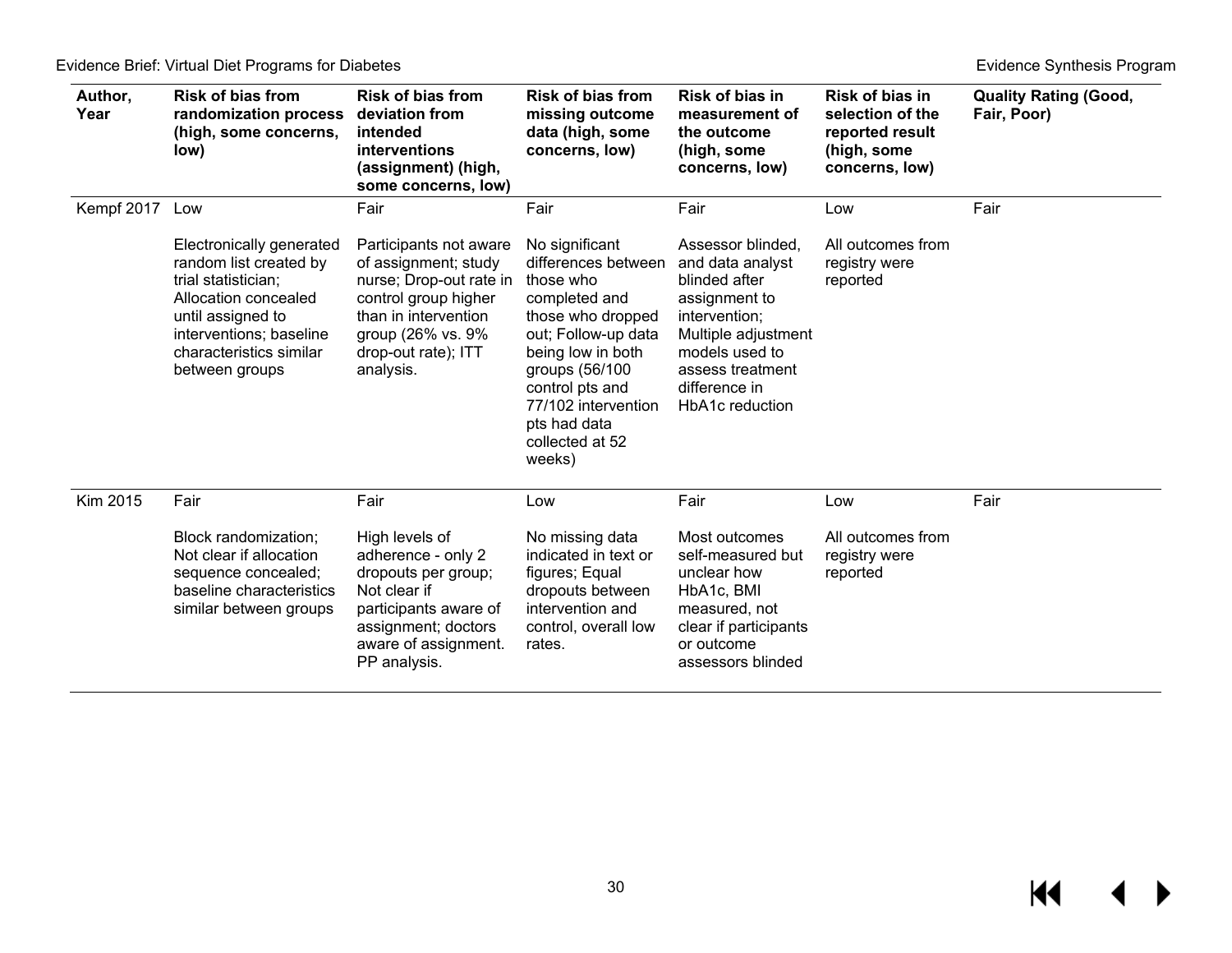| Author,<br>Year | <b>Risk of bias from</b><br>randomization process<br>(high, some concerns,<br>low)                                                                                                                                                                                                                                 | Risk of bias from<br>deviation from<br>intended<br>interventions<br>(assignment) (high,<br>some concerns, low)                                                             | <b>Risk of bias from</b><br>missing outcome<br>data (high, some<br>concerns, low)     | Risk of bias in<br>measurement of<br>the outcome<br>(high, some<br>concerns, low)                                                                        | Risk of bias in<br>selection of the<br>reported result<br>(high, some<br>concerns, low)                      | <b>Quality Rating (Good,</b><br>Fair, Poor) |
|-----------------|--------------------------------------------------------------------------------------------------------------------------------------------------------------------------------------------------------------------------------------------------------------------------------------------------------------------|----------------------------------------------------------------------------------------------------------------------------------------------------------------------------|---------------------------------------------------------------------------------------|----------------------------------------------------------------------------------------------------------------------------------------------------------|--------------------------------------------------------------------------------------------------------------|---------------------------------------------|
| Ku 2020         | Fair                                                                                                                                                                                                                                                                                                               | Fair                                                                                                                                                                       | Low                                                                                   | Some concerns                                                                                                                                            | Low                                                                                                          | Fair                                        |
|                 | Randomized with freely<br>available online<br>automated random<br>number generator<br>program; Not stated if<br>allocation sequence<br>concealed; Baseline<br>characteristics similar<br>between groups<br>although number of<br>blood glucose<br>measurements were<br>higher in smartphone<br>group than control. | Participants and<br>providers not blinded.<br>Full analysis set<br>approach (ie, ITT)<br>used to analyze data.<br>Low drop out-rate.                                       | Low drop-out rate,<br>even between<br>groups                                          | Outcome<br>assessors aware of<br>assignment.<br>Outcomes<br>measured in<br>laboratory setting.                                                           | All outcomes from<br>registry were<br>reported                                                               |                                             |
| Lim 2016        | Fair                                                                                                                                                                                                                                                                                                               | Fair                                                                                                                                                                       | Low                                                                                   | Fair                                                                                                                                                     | Fair                                                                                                         | Fair                                        |
|                 | Block randomization;<br>Not clear if allocation<br>was concealed; baseline<br>characteristics similar<br>between groups.                                                                                                                                                                                           | Not clear if blinded;<br>14% of intervention<br>and 16% of control<br>withdrew for similar<br>reasons; ITT and PP<br>analysis performed.                                   | Table 2 indicates<br>data is available for<br>all ppts who<br>completed the<br>study. | It's unclear if<br>outcomes were<br>measured by<br>participants or in<br>clinic, and it was<br>unclear if clinical<br>outcome assessors<br>were blinded. | Quality of life<br>outcome from<br>registry not<br>reported                                                  |                                             |
| Sun 2019        | Fair                                                                                                                                                                                                                                                                                                               | High                                                                                                                                                                       | High                                                                                  | Some concerns                                                                                                                                            | Fair                                                                                                         | Poor                                        |
|                 | Random number<br>sequence generated by<br>SPSS in batches of 6<br>patients at a time; not<br>clear if patients were<br>blinded to allocation;<br>baseline characteristics<br>similar between groups                                                                                                                | No information about<br>dropouts at follow-up<br>points; No information<br>about adherence; Not<br>clear if blinded; No<br>information on<br>whether ITT was<br>conducted. | No information<br>about dropouts or<br>about missing data                             | <b>Measurements</b><br>were assessed via<br>laboratory; Not<br>clear if outcome<br>assessors blinded                                                     | Registration was<br>retrospective and<br>there's no<br>indication results<br>were from multiple<br>analyses. |                                             |

 $M \leftarrow \leftarrow$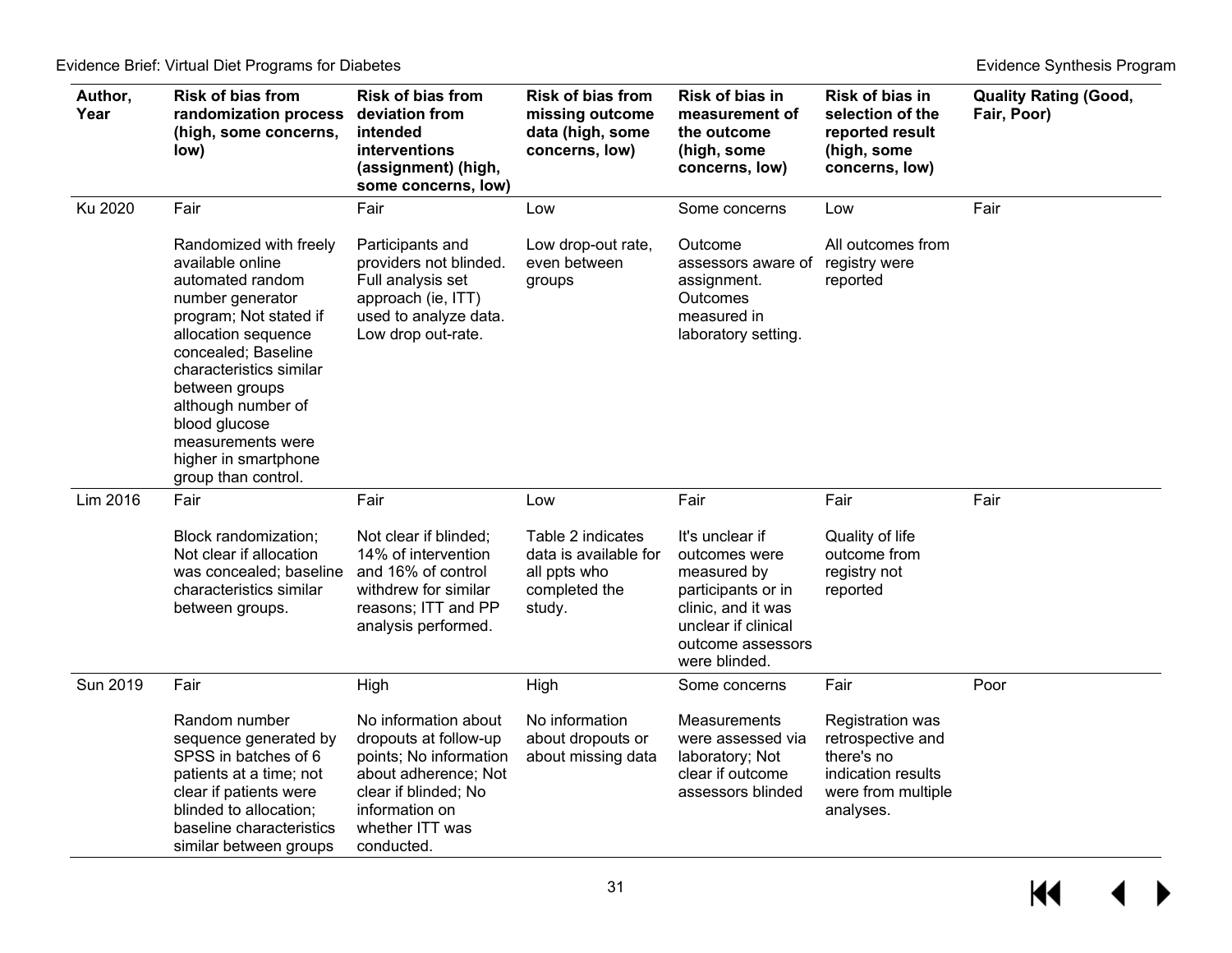| Author,<br>Year    | <b>Risk of bias from</b><br>randomization process<br>(high, some concerns,<br>low)                                                                                                                                                  | <b>Risk of bias from</b><br>deviation from<br>intended<br>interventions<br>(assignment) (high,<br>some concerns, low)                                                                                                                                                   | <b>Risk of bias from</b><br>missing outcome<br>data (high, some<br>concerns, low) | Risk of bias in<br>measurement of<br>the outcome<br>(high, some<br>concerns, low)                                                   | Risk of bias in<br>selection of the<br>reported result<br>(high, some<br>concerns, low)  | <b>Quality Rating (Good,</b><br>Fair, Poor) |
|--------------------|-------------------------------------------------------------------------------------------------------------------------------------------------------------------------------------------------------------------------------------|-------------------------------------------------------------------------------------------------------------------------------------------------------------------------------------------------------------------------------------------------------------------------|-----------------------------------------------------------------------------------|-------------------------------------------------------------------------------------------------------------------------------------|------------------------------------------------------------------------------------------|---------------------------------------------|
| Von Storch<br>2019 | High                                                                                                                                                                                                                                | High                                                                                                                                                                                                                                                                    | Fair                                                                              | High                                                                                                                                | Fair                                                                                     | Poor                                        |
|                    | Randomization method<br>not stated; allocation<br>concealment not clear;<br>baselines mostly similar<br>except for BMI (higher in<br>intervention); Also, more<br>participants in<br>intervention than control                      | High attrition rate<br>(82/219(37%)<br>completed baseline<br>questionnaire in<br>intervention group,<br>64/219 (29%) at<br>follow-up; 68/79 (86%)<br>completed in control,<br>55/79 (70%) at follow-<br>up); only those that<br>completed at follow-up<br>were analyzed | Listwise deletion for<br>missing data -<br>deleted 4 from<br>intervention group   | Measurements<br>appropriate, HbA1c<br>measured in<br>laboratory but BMI<br>was self-reported                                        | No trial registration<br>reported or<br>connected to<br>PubMed page                      |                                             |
| Wayne<br>2015      | Low                                                                                                                                                                                                                                 | Fair                                                                                                                                                                                                                                                                    | Fair                                                                              | Fair                                                                                                                                | Low                                                                                      | Fair                                        |
|                    | Random number<br>sequence generated<br>from random number-<br>generating program;<br>allocation concealed<br>until assignment to<br>intervention; baselines<br>similar except for SF-12<br>Mental Health<br><b>Composite Scores</b> | No blinding of<br>participants or<br>coaches; high overall<br>attrition (26%) but<br>similar rates between<br>intervention (28%) and<br>control (23%). ITT<br>analysis.                                                                                                 | >20% attrition rate<br>in both groups, no<br>other indication of<br>missing data  | HbA1c and weight<br>measured by<br>physician or<br>research staff,<br>unclear if they were<br>aware of<br>participant<br>allocation | All outcomes from<br>registry are<br>represented and no<br>signs of multiple<br>analyses |                                             |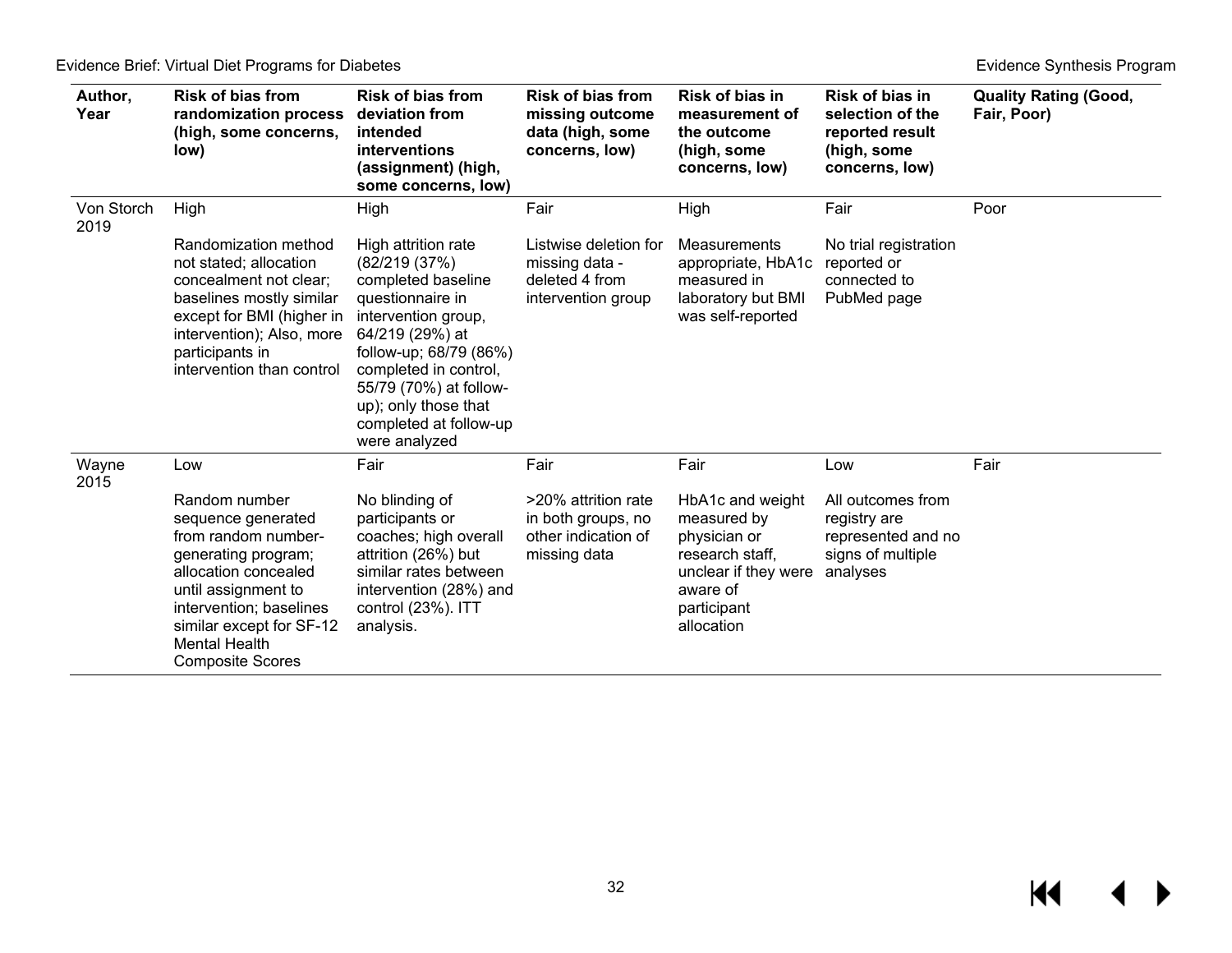## **Quality Assessment of Observational Cohort Studies**

| <b>Author</b><br>Year    | <b>Selection</b><br>bias (High,<br><b>Some</b><br>Concerns,<br>Low) | <b>Bias in</b><br>classification<br>οf<br>interventions<br>(High, Some<br>Concerns,<br>Low) | <b>Bias due to</b><br>departures from<br>intended<br>interventions (High,<br><b>Some Concerns,</b><br>Low)                                                                                                 | <b>Bias due to</b><br>measurement of<br>outcomes (High,<br><b>Some Concerns,</b><br>Low)                                                                                                                                                                         | <b>Bias due to</b><br>confounding<br>(High, Some<br>Concerns, Low) | <b>Bias due to</b><br>missing data?<br>(High, Some<br>Concerns, Low)                                                                                                                 | <b>Bias in the</b><br>selection of<br>reported results<br>(High, Some<br>Concerns, Low) | Overall<br>quality<br>(Good,<br>Fair,<br>Poor) |
|--------------------------|---------------------------------------------------------------------|---------------------------------------------------------------------------------------------|------------------------------------------------------------------------------------------------------------------------------------------------------------------------------------------------------------|------------------------------------------------------------------------------------------------------------------------------------------------------------------------------------------------------------------------------------------------------------------|--------------------------------------------------------------------|--------------------------------------------------------------------------------------------------------------------------------------------------------------------------------------|-----------------------------------------------------------------------------------------|------------------------------------------------|
| Althinaravanan<br>2019   | See<br>Hallberg<br>2018                                             | See Hallberg<br>2018                                                                        | Some concerns<br>2-year attrition was<br>26% for intervention<br>vs. 22% for control<br>for reasons like<br>intervening life<br>events, difficulty<br>attending visits, and<br>insufficient<br>motivation. | Some concerns<br>Body composition<br>not measured in<br>control<br>participants. Study<br>doesn't comment<br>on whether<br>outcome<br>assessors were<br>blinded to<br>treatment group.                                                                           | See Hallberg<br>2018                                               | High<br>At least 22% of<br>control and 26%<br>intervention data<br>at 2 years<br>missing based on<br>drop-out, study<br>doesn't report<br>whether<br>additional data<br>was missing. | See Hallberg<br>2018                                                                    | Fair                                           |
| <b>Buhanpuri</b><br>2017 | See<br>Hallberg<br>2018                                             | See Hallberg<br>2018                                                                        | See Hallberg 2018                                                                                                                                                                                          | Some concerns<br>No outcomes<br>collected for control<br>group at 70 days.<br>Investigator<br>performing carotid<br>ultrasonography<br>was blinded to<br>treatment group,<br>but not clear if<br>clinicians collecting<br>other<br>measurements<br>were blinded. | See Hallberg<br>2018                                               | High<br>At least 22% of<br>control and 26%<br>intervention data<br>at 2 years<br>missing based on<br>drop-out, study<br>doesn't report<br>whether<br>additional data<br>was missing. | See Hallberg<br>2018                                                                    | Fair                                           |
| Hallberg 2018            | High                                                                | Low                                                                                         | Some concerns                                                                                                                                                                                              | Some concerns                                                                                                                                                                                                                                                    | Some concerns                                                      | High                                                                                                                                                                                 | Low                                                                                     | Fair                                           |
|                          | Overall,<br>intervention<br>group was                               | Pts                                                                                         | 17% of intervention<br>prospectively and 10% of control<br>consented to dropped out, but                                                                                                                   | No outcomes<br>collected for control<br>group at 70 days.                                                                                                                                                                                                        | Study doesn't<br>provide much<br>information                       | 4% of baseline<br>and 24% of 1-year                                                                                                                                                  | Outcomes from<br>protocol are                                                           |                                                |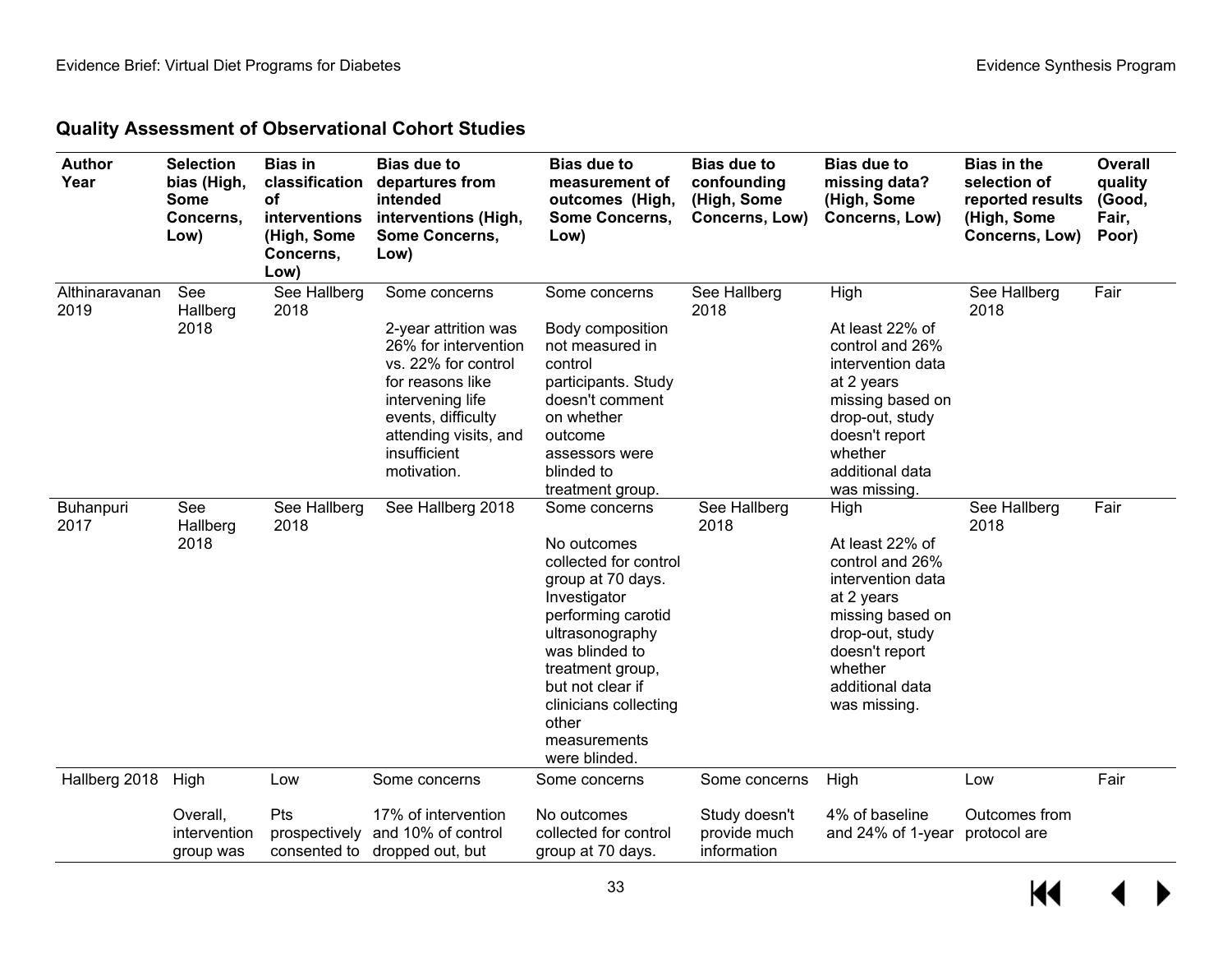|  | Evidence Synthesis Program |  |
|--|----------------------------|--|
|--|----------------------------|--|

| older and<br>had higher<br><b>BMI/weight</b><br>than control<br>group. More<br>people were<br>taking<br>diabetes<br>medication<br>(excluding<br>metformin)<br>in control<br>than<br>intervention.<br>No<br>propensity-<br>matching or<br>other<br>analyses to<br>control for<br>baseline<br>differences.<br>3x as many<br>people in<br>intervention<br>as control. | take part in<br>the study<br>and could<br>choose<br>either the<br>intervention<br>or control<br>treatment. | reasons for drop out<br>not reported. ITT<br>analysis used. | Study doesn't<br>comment on whether<br>outcome assessors<br>were blinded to<br>treatment group. | about usual<br>care, such as<br>what other<br>interventions<br>they might have<br>received from<br>providers, to<br>determine if<br>there was a<br>potential for<br>confounding. | values were<br>missing. | reported across<br>articles. |  |
|--------------------------------------------------------------------------------------------------------------------------------------------------------------------------------------------------------------------------------------------------------------------------------------------------------------------------------------------------------------------|------------------------------------------------------------------------------------------------------------|-------------------------------------------------------------|-------------------------------------------------------------------------------------------------|----------------------------------------------------------------------------------------------------------------------------------------------------------------------------------|-------------------------|------------------------------|--|
|--------------------------------------------------------------------------------------------------------------------------------------------------------------------------------------------------------------------------------------------------------------------------------------------------------------------------------------------------------------------|------------------------------------------------------------------------------------------------------------|-------------------------------------------------------------|-------------------------------------------------------------------------------------------------|----------------------------------------------------------------------------------------------------------------------------------------------------------------------------------|-------------------------|------------------------------|--|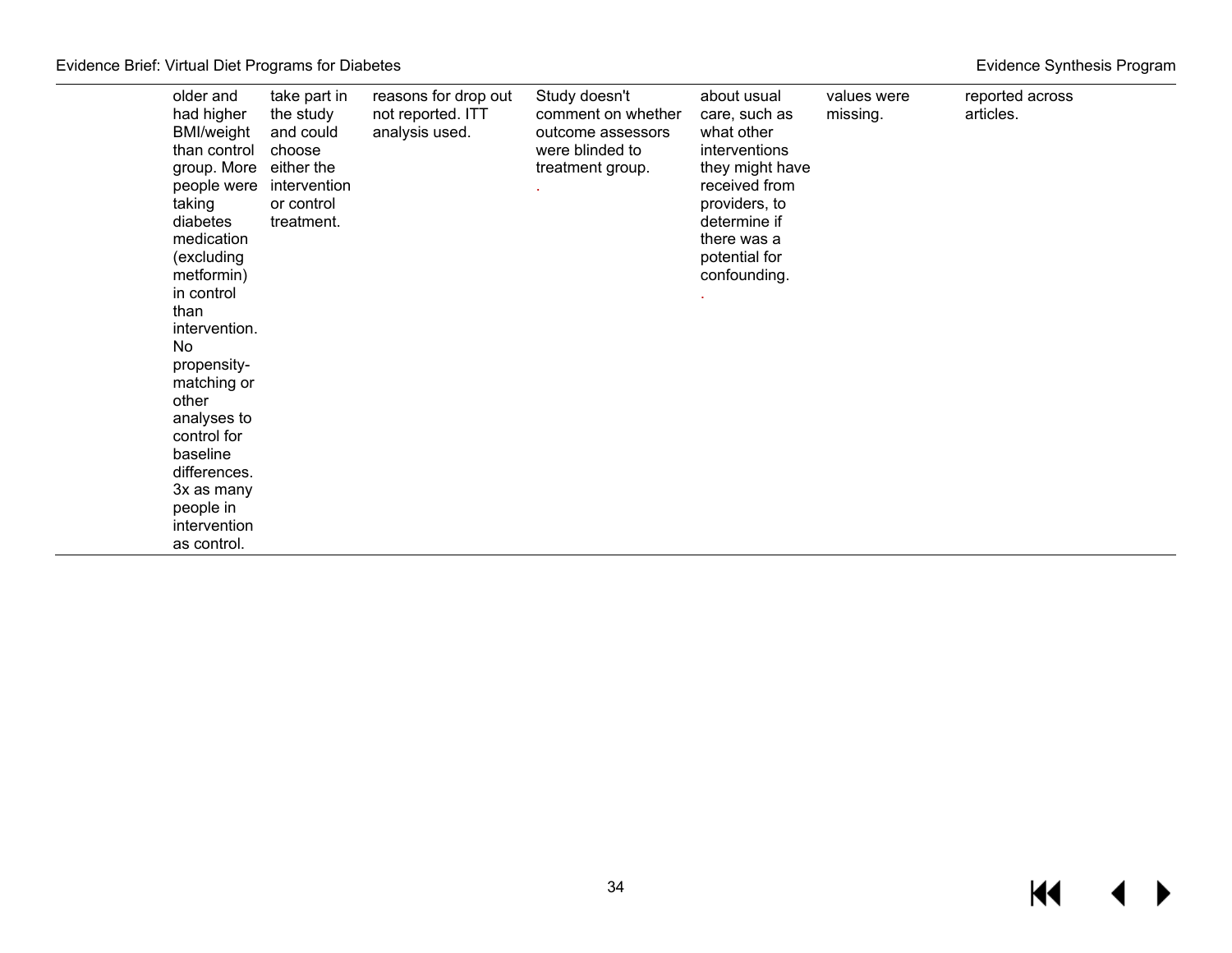## **Quality Assessment of Observational Pre-post Studies**

| <b>Author</b><br>Year | <b>Selection</b><br>bias (High,<br>Some<br>Concerns,<br>Low)   | <b>Bias in</b><br>classification<br>of<br>interventions<br>(High, Some<br>Concerns,<br>Low) | <b>Bias due to</b><br>departures from<br>intended<br>interventions<br>(High, Some<br>Concerns, Low)                                                                                                                                          | <b>Bias due to</b><br>measurement<br>of outcomes<br>(High, Some<br>Concerns,<br>Low)                                                                                                                                    | <b>Bias due to</b><br>confounding<br>(High, Some<br>Concerns, Low)                                                                   | <b>Bias due to</b><br>missing data<br>(High, Some<br>Concerns, Low)                                                               | <b>Bias in the</b><br>selection of<br>reported results<br>(High, Some<br>Concerns, Low)          | <b>Overall</b><br>quality<br>(Good,<br>Fair,<br>Poor) |
|-----------------------|----------------------------------------------------------------|---------------------------------------------------------------------------------------------|----------------------------------------------------------------------------------------------------------------------------------------------------------------------------------------------------------------------------------------------|-------------------------------------------------------------------------------------------------------------------------------------------------------------------------------------------------------------------------|--------------------------------------------------------------------------------------------------------------------------------------|-----------------------------------------------------------------------------------------------------------------------------------|--------------------------------------------------------------------------------------------------|-------------------------------------------------------|
| Berman 2018           | Low                                                            | Low                                                                                         | Some concerns                                                                                                                                                                                                                                | High                                                                                                                                                                                                                    | High                                                                                                                                 | Low                                                                                                                               | Low                                                                                              | Poor                                                  |
|                       | Selection<br>bias in<br>interventio<br>n arm only<br>unlikely. | Intervention<br>group clearly<br>defined.                                                   | Some features of<br>the app were added<br>1 month before the<br>end of the<br>intervention (Al<br>conversational bot,<br>ability to enter home<br>finger-stick<br>readings). Attrition<br>rate was 9%,<br>reasons for attrition<br>reported. | HbA1c &<br>medication use<br>were self-<br>reported.                                                                                                                                                                    | Secular trends or<br>other<br>confounders<br>could have<br>influenced<br>results-there was<br>no control group<br>to rule this out.  | 93% provided some<br>or all post-<br>intervention data.<br>Last-value-carried-<br>forward approach<br>for missing data.           | <b>ITT</b> analysis used<br>and unlikely to be<br>the result of multiple<br>analyses.            |                                                       |
| <b>Idris 2020</b>     | Low                                                            | Low                                                                                         | Some concerns                                                                                                                                                                                                                                | Some                                                                                                                                                                                                                    | High                                                                                                                                 | High                                                                                                                              | Some concerns                                                                                    | Poor                                                  |
|                       | Selection<br>bias in<br>interventio<br>n arm only<br>unlikely. | Intervention<br>group clearly<br>defined.                                                   | No data on attrition<br>or adherence<br>provided.                                                                                                                                                                                            | concerns<br>Lowest weight<br>during 8-week<br>time period<br>used as<br>measurement<br>of weight,<br>which is a large<br>measurement<br>period for a 3-<br>month<br>intervention.<br>Weight<br>collected<br>through in- | Secular trends or<br>other<br>confounders<br>could have<br>influenced<br>results- there was<br>no control group<br>to rule this out. | Only 896/3649<br>(about $25%$ ) of<br>participants that<br>took part in the<br>program took 6 and<br>12-month weight<br>readings. | Unclear why<br>researchers didn't<br>measure outcomes<br>at 3 months after<br>core intervention. |                                                       |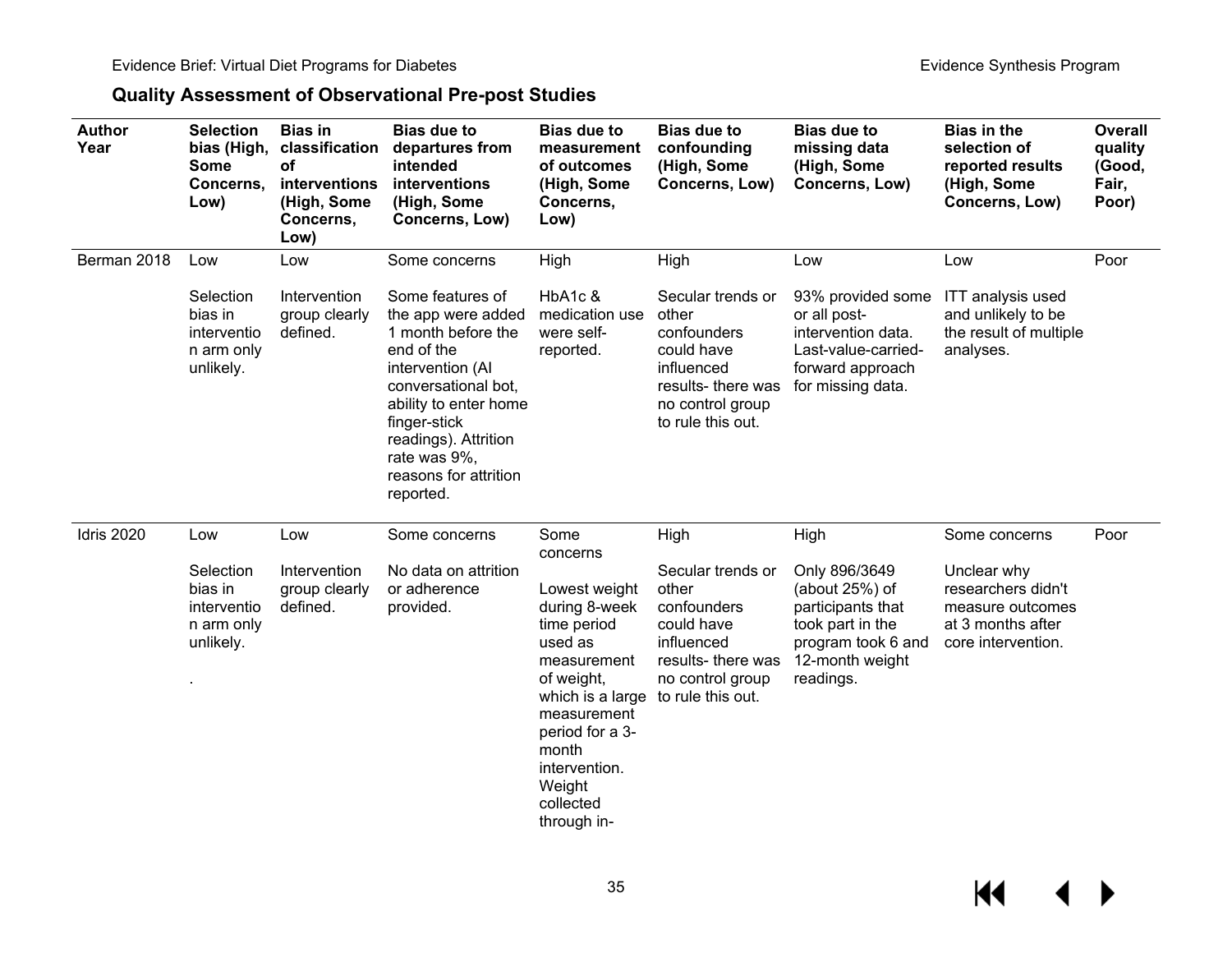|                  |                                                                             |                                           |                                                                                                                                             | home scales<br>that<br>automatically<br>transferred<br>readings. Self-<br>reported data<br>at baseline.                                                                                                                                                                                                                                                                       |                                                                                                                                      |                                                                                                                              |                                                       |      |
|------------------|-----------------------------------------------------------------------------|-------------------------------------------|---------------------------------------------------------------------------------------------------------------------------------------------|-------------------------------------------------------------------------------------------------------------------------------------------------------------------------------------------------------------------------------------------------------------------------------------------------------------------------------------------------------------------------------|--------------------------------------------------------------------------------------------------------------------------------------|------------------------------------------------------------------------------------------------------------------------------|-------------------------------------------------------|------|
| <b>Koot 2019</b> | Low                                                                         | Low                                       | Some concerns                                                                                                                               | Some<br>concerns                                                                                                                                                                                                                                                                                                                                                              | High                                                                                                                                 | Low                                                                                                                          | Low                                                   | Poor |
|                  | Selection<br>bias in<br>interventio<br>n arm only<br>unlikely.              | Intervention<br>group clearly<br>defined. | Attrition was 13%,<br>reasons for attrition<br>reported although<br>not in great detail.<br>Adherence<br>decreased over<br>time $(Fig 2)$ . | Weight could<br>be captured 2<br>months before<br>baseline<br>assessment,<br>and 12-38<br>weeks after<br>intervention,<br>which is a large<br>measurement<br>period. Unclear<br>which<br>measurement<br>was used if<br>multiple were<br>taken during<br>the time period.<br><b>Measurements</b><br>taken in clinic<br>but unclear if<br>outcome<br>assessors<br>were blinded. | Secular trends or<br>other<br>confounders<br>could have<br>influenced<br>results- there was<br>no control group<br>to rule this out. | Dropouts + missing<br>$data = 17%$                                                                                           | Outcomes match<br>protocol.                           |      |
| Saslow 2018      | Low                                                                         | Low                                       | Some concerns                                                                                                                               | High                                                                                                                                                                                                                                                                                                                                                                          | High                                                                                                                                 | Some concerns                                                                                                                | Low                                                   | Poor |
|                  | <b>Patients</b><br>who were<br>followed up<br>were a<br>random<br>sample of | Intervention<br>group clearly<br>defined. | Attrition not<br>reported but only<br>70% reported<br>outcomes at 12<br>months. 52%<br>completed all                                        | Participants<br>self-reported<br>HbA1c, weight,<br>medications at<br>baseline and<br>follow-up.                                                                                                                                                                                                                                                                               | Secular trends or<br>other<br>confounders<br>could have<br>influenced<br>results- there was                                          | 70% of participants<br>reported outcomes<br>at 12 months, Last<br>observation carried<br>forward for<br>participants who did | Unlikely to be the<br>result of multiple<br>analyses. |      |

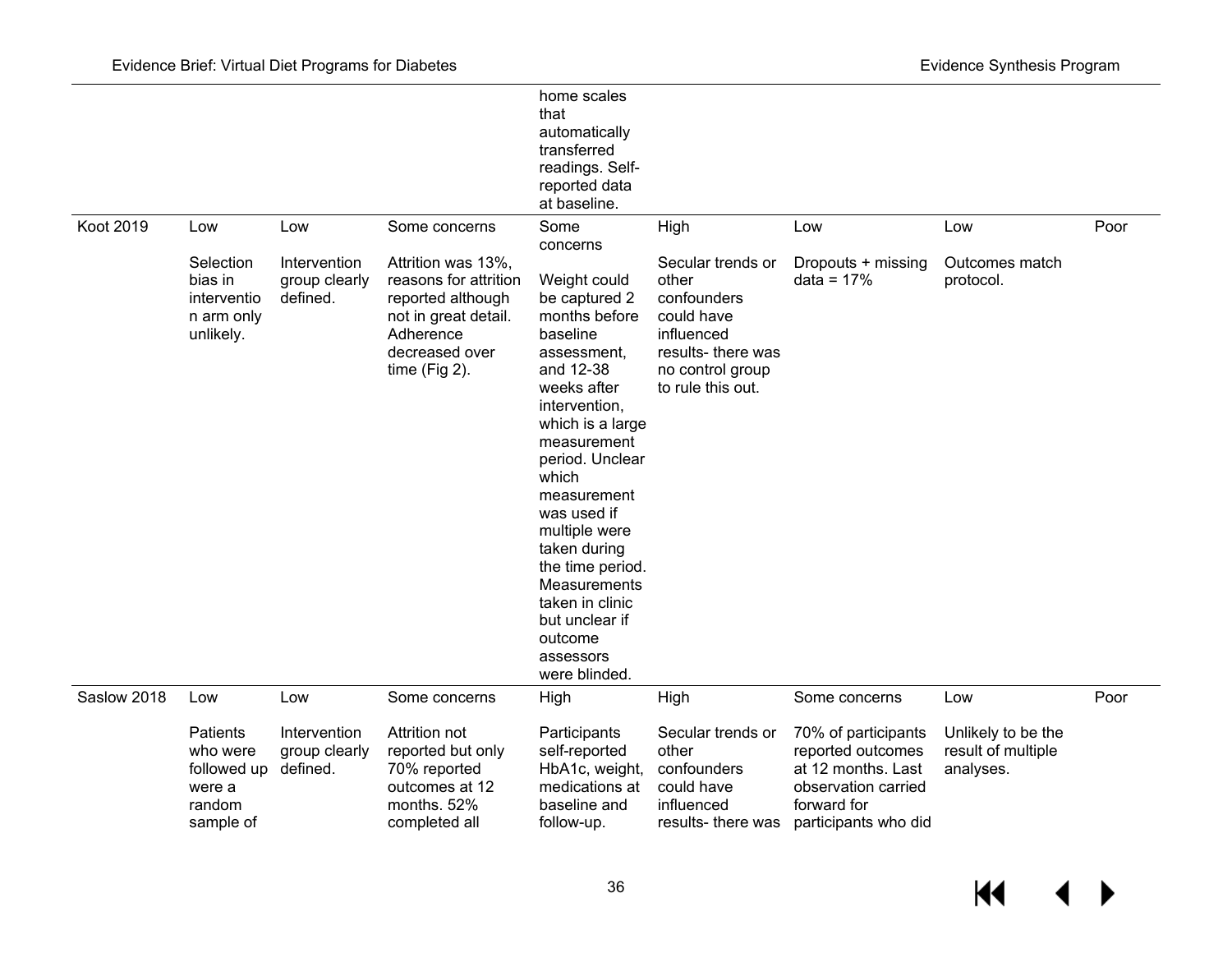|                        | $1000$ out of<br>7809<br>eligible.<br>Used<br>GraphPad<br>Random<br>Generator<br>Software. |                                                                                                                                     | lessons. ITT<br>analysis used.                                                                               |                                                                                                                                                                                                                    | no control group<br>to rule this out.                                                                                                       | not report outcomes<br>at 12 months (no<br>change). With high<br>attrition rate, could<br>have skewed<br>results. |                                                                   |      |
|------------------------|--------------------------------------------------------------------------------------------|-------------------------------------------------------------------------------------------------------------------------------------|--------------------------------------------------------------------------------------------------------------|--------------------------------------------------------------------------------------------------------------------------------------------------------------------------------------------------------------------|---------------------------------------------------------------------------------------------------------------------------------------------|-------------------------------------------------------------------------------------------------------------------|-------------------------------------------------------------------|------|
| Schusterbaue<br>r 2018 | Low<br>Selection<br>bias in<br>interventio<br>n arm only<br>unlikely.                      | Low<br>Fact that<br>participants<br>were part of 2<br>programs is<br>clear,<br>information<br>about<br>interventions<br>is limited. | Some concerns<br>All 10 ppts had<br>follow-up data.<br>Study only reports<br>on use of the<br>nutrition app. | Some<br>concerns<br>Unclear how<br>BMI was<br>measured (ie,<br>self-report, via<br>in-home scale,<br>or in clinic).<br>Also unclear<br>how other<br>patient data<br>was collected<br>(weight, body<br>fat, HbA1c). | High<br>Secular trends or<br>other<br>confounders<br>could have<br>influenced<br>results-there was<br>no control group<br>to rule this out. | Low<br>All 10 patients had<br>follow-up data<br>(Table 1)                                                         | Low<br>Outcomes unlikely<br>to be result of<br>multiple analyses. | Poor |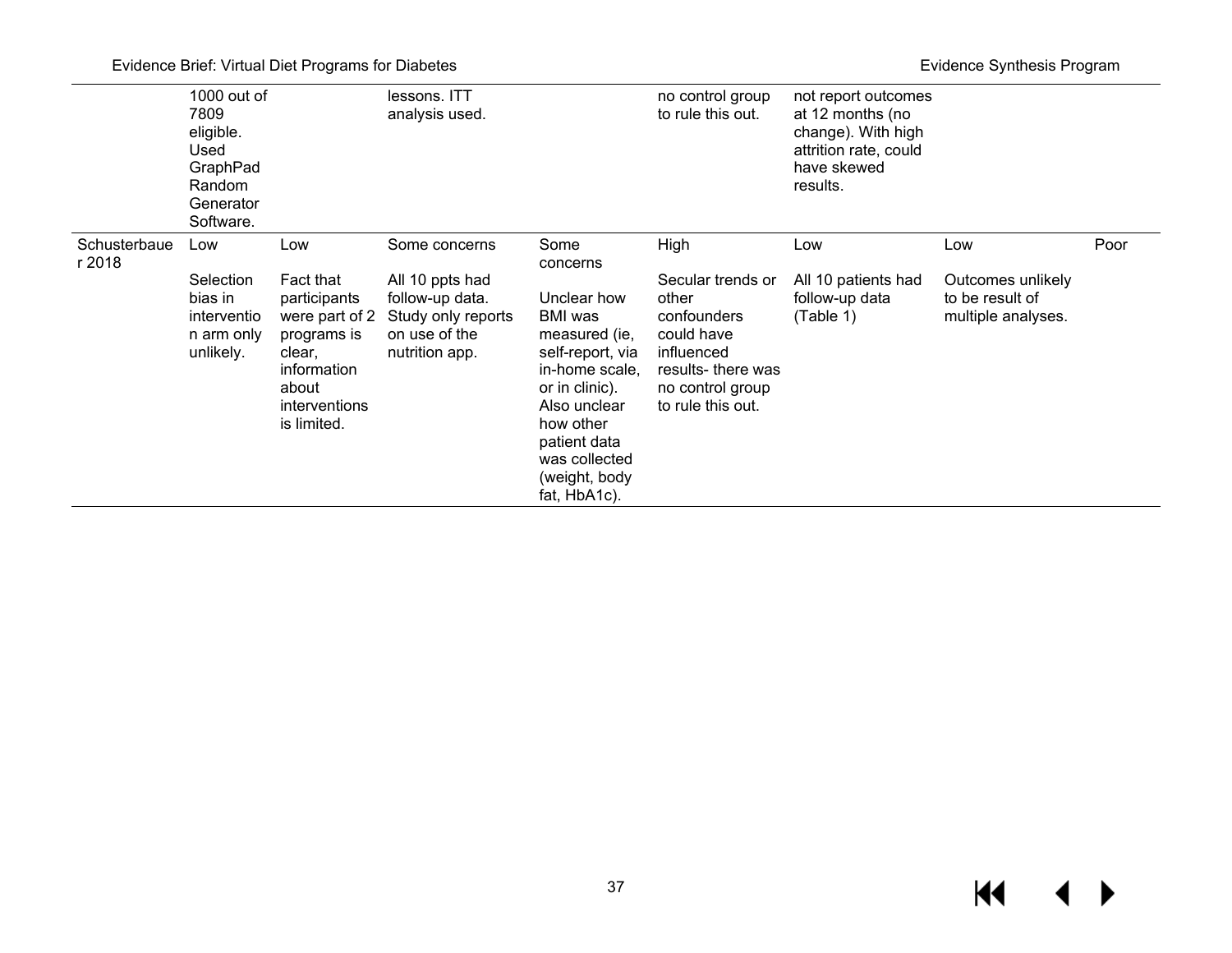# **PEER REVIEW COMMENTS TABLE**

<span id="page-39-0"></span>

| Comment#        | <b>Reviewer#</b> | <b>Comment</b>                                                                                                                            | <b>Author Response</b>                       |
|-----------------|------------------|-------------------------------------------------------------------------------------------------------------------------------------------|----------------------------------------------|
|                 |                  | Are the objectives, scope, and methods for this review clearly described?                                                                 |                                              |
|                 | 2                | Yes                                                                                                                                       | None                                         |
| $\overline{2}$  | 3                | Yes                                                                                                                                       | None                                         |
| $\overline{3}$  | 4                | Yes                                                                                                                                       | None                                         |
| $\overline{4}$  | 5                | Yes                                                                                                                                       | None                                         |
| $\overline{5}$  | 6                | Yes                                                                                                                                       | None                                         |
| $\overline{6}$  |                  | Yes                                                                                                                                       | None                                         |
|                 |                  | Is there any indication of bias in our synthesis of the evidence?                                                                         |                                              |
| $\overline{7}$  | 2                | No                                                                                                                                        | None                                         |
| $\overline{8}$  | 3                | <b>No</b>                                                                                                                                 | None                                         |
| $\overline{9}$  | $\overline{4}$   | <b>No</b>                                                                                                                                 | None                                         |
| 10              | 5                | $\overline{N}$                                                                                                                            | None                                         |
| 11              | 6                | <b>No</b>                                                                                                                                 | None                                         |
| 12              | $\overline{7}$   | Yes - Heavily focused on Virta and comparing it to other                                                                                  | We broadened the discussion and conclusion   |
|                 |                  | interventions, and making recommendations for VA studies                                                                                  | sections to discuss all the virtual diabetes |
|                 |                  | with Virta. The scope and questions don't match much of the                                                                               | programs identified in the report.           |
|                 |                  | Recommendations and Conclusions.                                                                                                          |                                              |
|                 |                  | Are there any published or unpublished studies that we may have overlooked?                                                               |                                              |
| 13              | $\overline{2}$   | No                                                                                                                                        | None                                         |
| 14              | 3                | <b>No</b>                                                                                                                                 | None                                         |
| 15              | 4                | No                                                                                                                                        | None                                         |
| 16              | 5                | <b>No</b>                                                                                                                                 | None                                         |
| 17              | 6                | <b>No</b>                                                                                                                                 | None                                         |
| $\overline{18}$ |                  | $\overline{N}$                                                                                                                            | None                                         |
|                 |                  | Additional suggestions or comments can be provided below. If applicable, please indicate the page and line numbers from the draft report. |                                              |
| 19              | 2                | This is exceptionally useful and timely information for VHA's                                                                             | Thank you.                                   |
|                 |                  | ongoing evaluation of the Virta program. The results are                                                                                  |                                              |
|                 |                  | clearly and accessibly presented and the recommendations                                                                                  |                                              |
|                 |                  | are well grounded in the evidence.                                                                                                        |                                              |
| 20              | 3                | This well-written and engaging report describes the results of                                                                            | Thank you.                                   |
|                 |                  | a nicely-conducted rapid review of virtual diet programs for                                                                              |                                              |
|                 |                  | patients with type 2 diabetes (DM2), which has a special                                                                                  |                                              |
|                 |                  | focus on the Virta Health program. Overall, the findings                                                                                  |                                              |
|                 |                  | appear valid and the interpretations reasonable. I have the                                                                               |                                              |
|                 |                  | following comments, organized by section.                                                                                                 |                                              |
| 21              | 3                | Intro                                                                                                                                     | We made this change.                         |
|                 |                  | 1) Page 8, line 36 – Change "replace insulin or modify how                                                                                |                                              |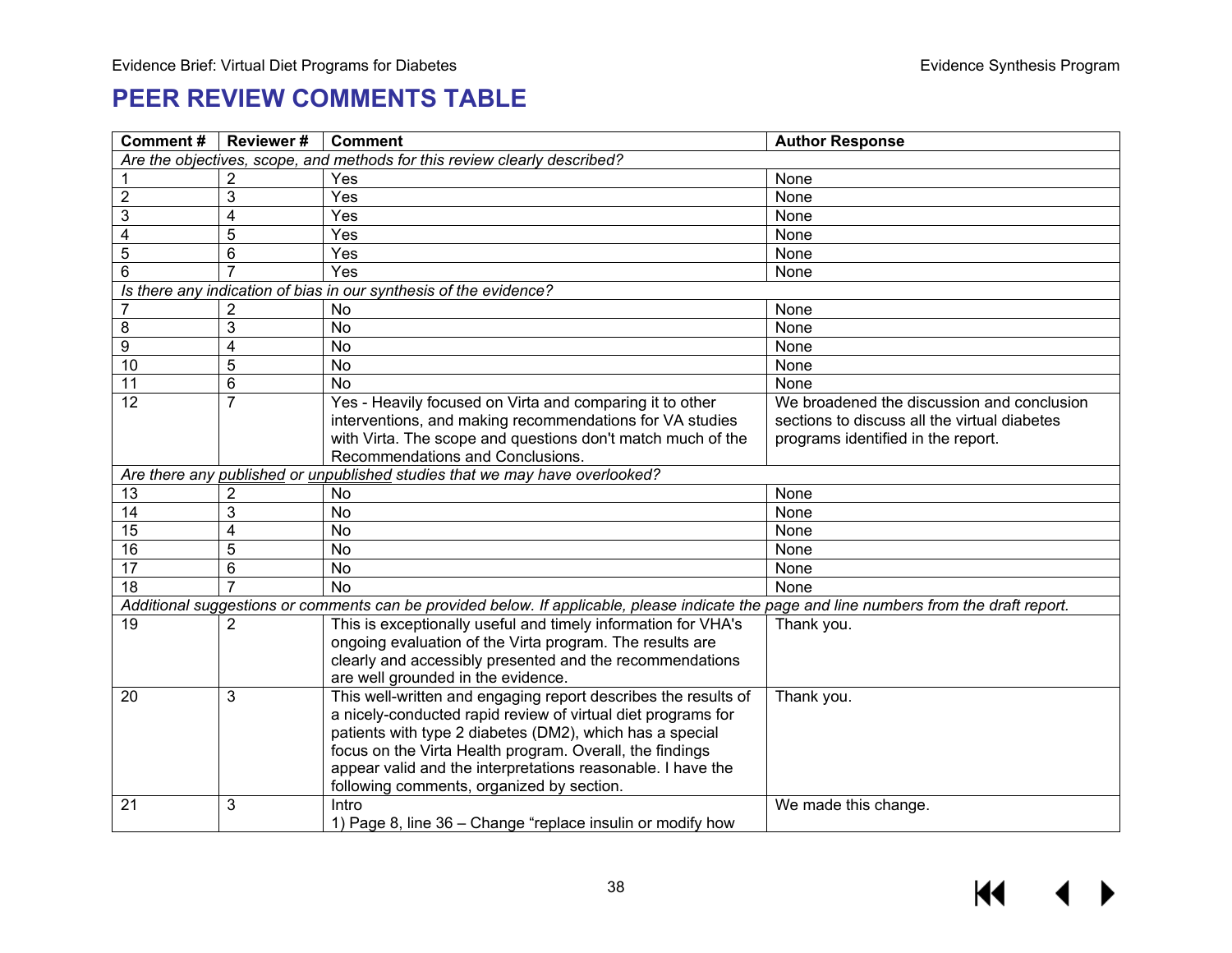|                 |   | insulin is used by the body" to "augment insulin levels,<br>increase sensitivity to insulin, or impart other glucose-lowering<br>effects."                                                                                                                                                                                                                                                                                                                                                                                                                                                                                                                                                                               |                                                                                                                                                                                                                                                                                                                                                                                                                                                                                                                                                                                                                                                                                                                                                                                                   |
|-----------------|---|--------------------------------------------------------------------------------------------------------------------------------------------------------------------------------------------------------------------------------------------------------------------------------------------------------------------------------------------------------------------------------------------------------------------------------------------------------------------------------------------------------------------------------------------------------------------------------------------------------------------------------------------------------------------------------------------------------------------------|---------------------------------------------------------------------------------------------------------------------------------------------------------------------------------------------------------------------------------------------------------------------------------------------------------------------------------------------------------------------------------------------------------------------------------------------------------------------------------------------------------------------------------------------------------------------------------------------------------------------------------------------------------------------------------------------------------------------------------------------------------------------------------------------------|
| 22              | 3 | Intro<br>2) Page 9, line 15 - consider changing "limits body's<br>production of glucose" to "limits body's access to glucose" to<br>account for decreased enteric absorption of glucose as well<br>as 'production' (implies gluconeogenesis).                                                                                                                                                                                                                                                                                                                                                                                                                                                                            | We made this change.                                                                                                                                                                                                                                                                                                                                                                                                                                                                                                                                                                                                                                                                                                                                                                              |
| 23              | 3 | Intro<br>3) Page 9, line 21 – Comment on calorie restriction. Some<br>ketogenic diets do not require aggressive calorie restriction,<br>which can also make them easier to follow for some.                                                                                                                                                                                                                                                                                                                                                                                                                                                                                                                              | We added: "and there are no restrictions on the<br>amount of calories consumed."                                                                                                                                                                                                                                                                                                                                                                                                                                                                                                                                                                                                                                                                                                                  |
| $\overline{24}$ | 3 | Intro<br>4) Page 9, line 24 – Consider noting potential for acutely<br>worsening LDL with ketogenic diet under 'skeptics' points.<br>This may be idiosyncratic, in that certain patients can<br>experience dramatic worsening of LDL. See: Kirkpatrick CF,<br>et al. Review of current evidence and clinical<br>recommendations on the effects of low-carbohydrate and<br>very-low-carbohydrate (including ketogenic) diets for the<br>management of body weight and other cardiometabolic risk<br>factors: A scientific statement from the National Lipid<br>Association Nutrition and Lifestyle Task Force. J Clin Lipidol.<br>2019 Sep-Oct; 13(5): 689-711. e1. doi:<br>10.1016/j.jacl.2019.08.003. Epub 2019 Sep 13. | We added "it is unclear whether these benefits<br>are maintained over time, and if there are any<br>long-term risks to patients with diabetes such as<br>worsening of cardiovascular disease risk<br>factors including LDL cholesterol" and added<br>Kirkpatrick 2019 as an additional citation.                                                                                                                                                                                                                                                                                                                                                                                                                                                                                                  |
| 25              | 3 | Intro<br>5) Page 9, line 26 - With appropriate medication<br>management, hypoglycemia risk may actually be lower with<br>ketogenic diet - see: Yancy WS, et al. Comparison of Group<br>Medical Visits Combined With Intensive Weight Management<br>vs Group Medical Visits Alone for Glycemia in Patients With<br>Type 2 Diabetes: A Noninferiority Randomized Clinical Trial.<br>JAMA Intern Med. 2019 Nov 4;180(1):70-9. doi:<br>10.1001/jamainternmed.2019.4802. Online ahead of print.<br>Consider mentioning with potential benefits.                                                                                                                                                                               | Thank you for your comment. We decided not to<br>include reduced risk of hypoglycemic events as<br>a potential benefit of the ketogenic diet.<br>Although the Yancy 2019 study you cite did<br>indeed find a reduced risk of hypoglycemia in<br>the intervention arm among those that<br>consumed a low carbohydrate diet, that arm also<br>attended more frequent group visits and<br>received other co-interventions such as physical<br>activity and weight management counseling, so<br>we cannot conclude that it was the diet that<br>caused the reduction in hypoglycemic events.<br>The Kirkpatrick 2019 review you cite above also<br>notes that the ketogenic diet may be associated<br>with an increased risk of hypoglycemic events<br>(and thus patients should be monitored closely |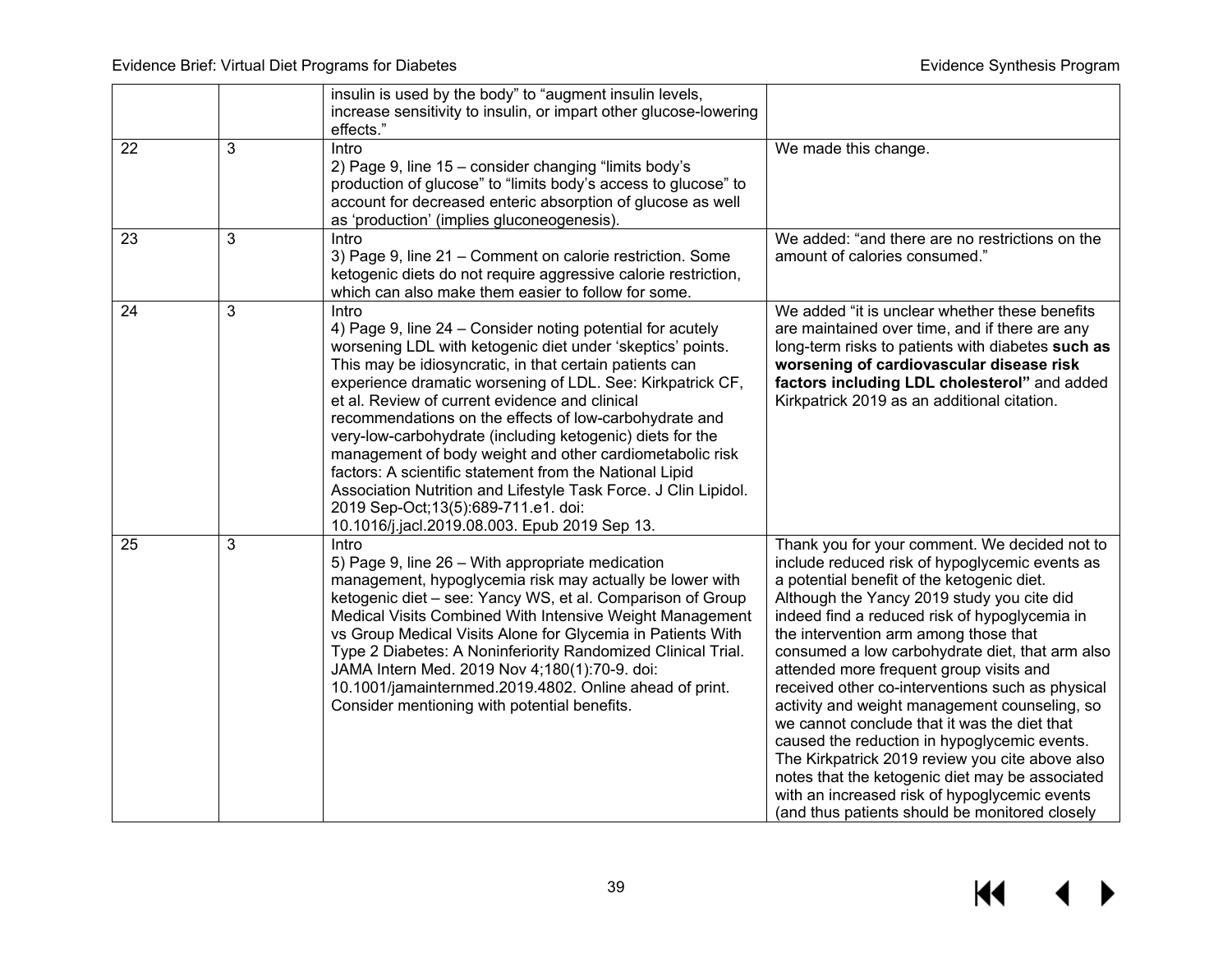|    |   |                                                                                       | and have medications adjusted as needed, as                                                |
|----|---|---------------------------------------------------------------------------------------|--------------------------------------------------------------------------------------------|
|    | 3 | Intro                                                                                 | you point out).<br>We added "(ie, titration of medications based on                        |
| 26 |   | 6) Page 10, line 11 - Additional info on the approach to                              | biomarker tracking)" to give a brief overview of                                           |
|    |   | "physician management of medications" would be helpful.                               | the physicians' approach to medication                                                     |
|    |   |                                                                                       | management in this study.                                                                  |
| 27 | 3 | Intro                                                                                 | For brevity's sake, in the executive summary we                                            |
|    |   | 7) Page 10, line 16-21 - Include info on how patients were                            | comment that the study has "important                                                      |
|    |   | identified for Virta pilot. Was this a voluntary, opt-in design,                      | limitations" and then provide more detail on                                               |
|    |   | and what would that suggest about selection bias and                                  | these limitations (including the fact that                                                 |
|    |   | generalizability of findings from this open-label, uncontrolled<br>study?             | participants chose which intervention they<br>wanted to participate in) on p. 20-21 of the |
|    |   |                                                                                       | report.                                                                                    |
| 28 | 3 | <b>Methods</b>                                                                        | No comment.                                                                                |
|    |   | 1) Inclusion criteria - Only included last 5 years, but given                         |                                                                                            |
|    |   | evolution in technology, reasonable to assume that relevant                           |                                                                                            |
|    |   | studies would be captured in this window. Limitation further                          |                                                                                            |
|    |   | mitigated by scanning reference lists and consulting with                             |                                                                                            |
|    |   | experts as a quality check to assure no missed articles within<br>or prior to window. |                                                                                            |
| 29 | 3 | <b>Methods</b>                                                                        | No comment.                                                                                |
|    |   | 2) Reviews at title/abstract and full text level were by one                          |                                                                                            |
|    |   | reviewer with overreading from another for this rapid review.                         |                                                                                            |
|    |   | Customary for 2 investigators to independently review each                            |                                                                                            |
|    |   | citation at these levels, with citations moving to the next level                     |                                                                                            |
|    |   | when included by either reviewer. Though reasonable for a                             |                                                                                            |
|    |   | rapid review approach used for this project may have reduced<br>sensitivity.          |                                                                                            |
| 30 | 3 | Methods                                                                               | No comment.                                                                                |
|    |   | 3) Data abstraction completed by one reviewer with                                    |                                                                                            |
|    |   | overreading from another - no concerns.                                               |                                                                                            |
| 31 | 3 | <b>Methods</b>                                                                        | No comment.                                                                                |
|    |   | 4) Quality assessment performed using a validated tool by                             |                                                                                            |
|    |   | one reviewer with overreading from another - often QA is                              |                                                                                            |
|    |   | done by two independent reviewers, but utilized approach                              |                                                                                            |
| 32 | 3 | likely adequate for rapid review.<br>Methods                                          | No comment.                                                                                |
|    |   | 5) SOE assessment appropriate                                                         |                                                                                            |
| 33 | 3 | <b>Methods</b>                                                                        | No comment.                                                                                |
|    |   | 6) Given conceptual heterogeneity in included studies,                                |                                                                                            |
|    |   | qualitative synthesis appropriate.                                                    |                                                                                            |
|    |   |                                                                                       |                                                                                            |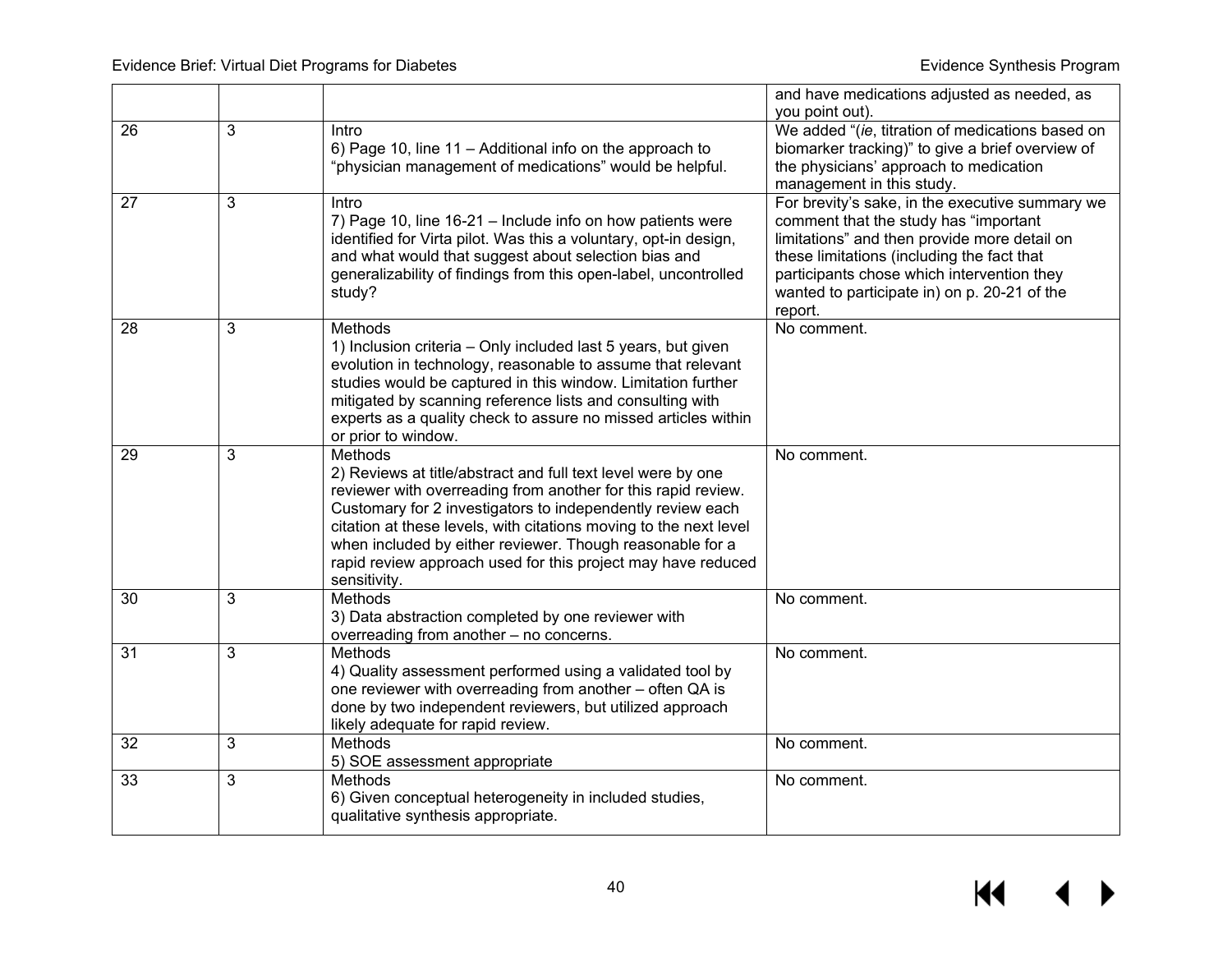| $\overline{34}$ | 3 | Methods<br>7) Included outcomes appropriate, as were definitions of<br>clinically meaningful changes. Might have also considered<br>ascertainment for other patient-centered outcomes such as<br>QOL, Diabetes Distress, etc.                                                                                                                                                                                                                                                                                                                                                                                                                                                                                                                                                                                                                                                                                                                                                                                                                                                                                                                                                                                                                                                                                                                 | We agree that these are important outcomes<br>and have included quality of life as an additional<br>outcome that studies should evaluate in the<br>future (p. 35). We also added language to the<br>"limitations" section (p. 34) to indicate that<br>examining these 4 outcomes alone was a limit of<br>our review and future reviews should examine<br>"other patient-important outcomes associated<br>with these programs, such as patient satisfaction<br>and quality of life." |
|-----------------|---|-----------------------------------------------------------------------------------------------------------------------------------------------------------------------------------------------------------------------------------------------------------------------------------------------------------------------------------------------------------------------------------------------------------------------------------------------------------------------------------------------------------------------------------------------------------------------------------------------------------------------------------------------------------------------------------------------------------------------------------------------------------------------------------------------------------------------------------------------------------------------------------------------------------------------------------------------------------------------------------------------------------------------------------------------------------------------------------------------------------------------------------------------------------------------------------------------------------------------------------------------------------------------------------------------------------------------------------------------|-------------------------------------------------------------------------------------------------------------------------------------------------------------------------------------------------------------------------------------------------------------------------------------------------------------------------------------------------------------------------------------------------------------------------------------------------------------------------------------|
| 35              | 3 | <b>Results</b><br>1) Page 19, line 51 - Allowing patients to self-sort into Virta<br>group vs. control is a MAJOR weakness of the approach in<br>this study. Not only does this design feature likely underlie the<br>measured differences between the intervention and control<br>groups (baseline differences in BMI and insulin use), but it is<br>likely to have introduced innumerable between-group<br>differences in unmeasured factors like motivation, comfort<br>with technology, medical complexity, and others. In essence,<br>this study appears to have allocated people who wanted to<br>lose weight to Virta and those that didn't to control. In light of<br>this selection bias, I would hesitate to treat this study as truly<br>controlled, and instead would consider it as a pre-post<br>examination of Virta in a highly selected population (meaning<br>that the generalizability of the findings to the wider Veteran<br>population is likely very limited). I see that these and other<br>issues are noted in the 'Limitations' section on page 20, line<br>52; the criticisms in the first paragraph of this section are<br>appropriate, and if anything, could be even stronger. The<br>concerns articulated re: changes to the clinicaltrials.gov<br>protocol and data fragmentation are also highly concerning. | We agree that the non-randomization of patients<br>into intervention and control groups and data<br>fragmentation are major limitations of this study.<br>We did not make any changes to the report<br>based on this comment.                                                                                                                                                                                                                                                       |
| 36              | 3 | Results<br>2) Page 20, line 41 - Would clarify "Overall, these results<br>indicate the benefits of the program are maintained long-term"<br>by adding "Overall, these results indicate the benefits of the<br>program are maintained long-term in this selected<br>population."                                                                                                                                                                                                                                                                                                                                                                                                                                                                                                                                                                                                                                                                                                                                                                                                                                                                                                                                                                                                                                                               | We made this change.                                                                                                                                                                                                                                                                                                                                                                                                                                                                |
| 37              | 3 | <b>Results</b><br>3) Limitations for other studies appropriately noted. If<br>possible, would be helpful to have additional data on how<br>populations were recruited for the other studies (TeLiPro, Low<br>Carb Program, Better Therapeutics, etc.), as this information                                                                                                                                                                                                                                                                                                                                                                                                                                                                                                                                                                                                                                                                                                                                                                                                                                                                                                                                                                                                                                                                    | We added information on participant recruitment<br>processes for each study.                                                                                                                                                                                                                                                                                                                                                                                                        |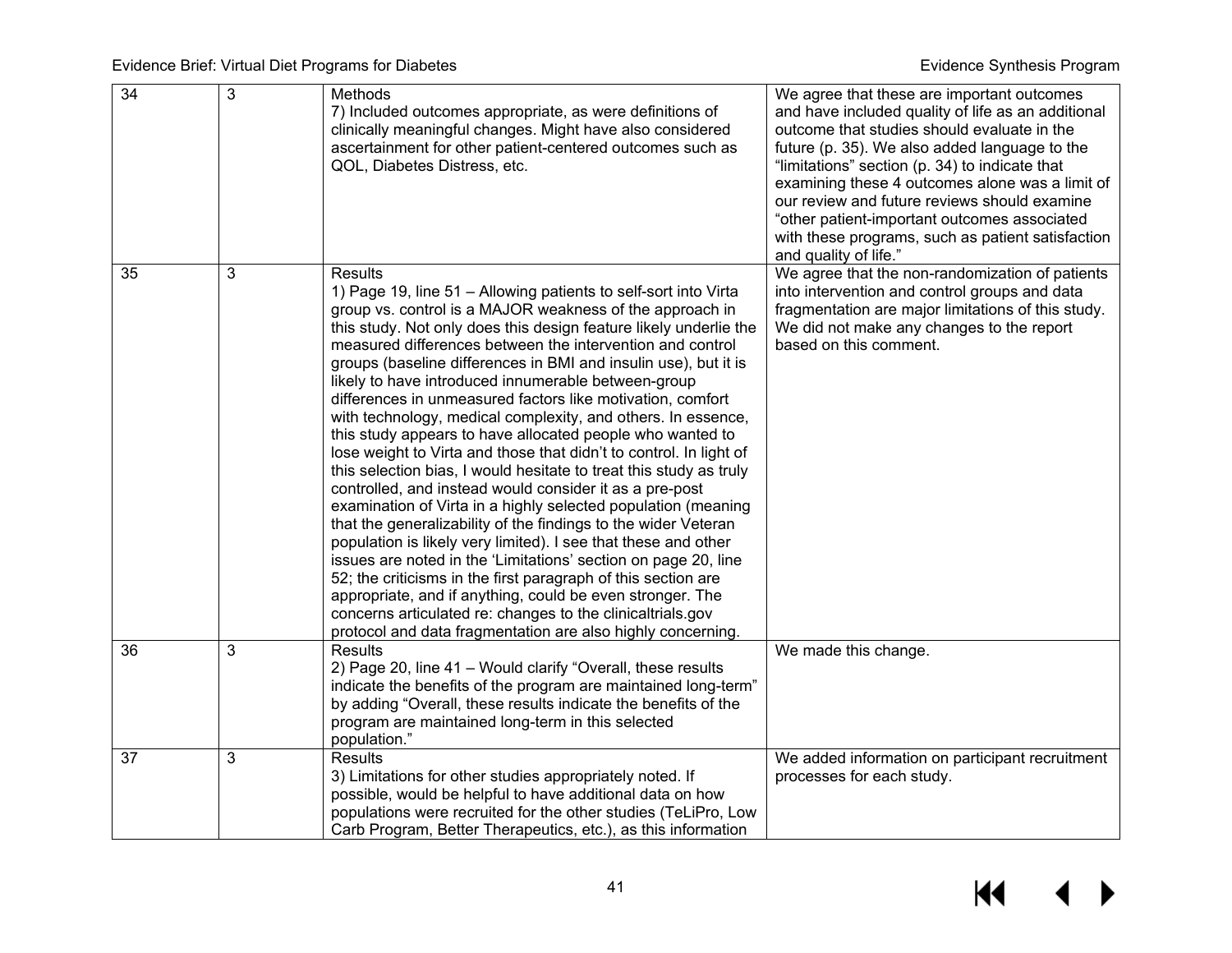|    |   | would help in considering the external validity of these<br>approaches.                                                                                                                                                                                                                                                                                                                                                                                                                                                                                                                                                                                                                                                                                                                                                                      |                                                                                                                                                                                                                                                                                                                                                                                                                                                                                                                                                                                                                                                                                                                                                                                                      |
|----|---|----------------------------------------------------------------------------------------------------------------------------------------------------------------------------------------------------------------------------------------------------------------------------------------------------------------------------------------------------------------------------------------------------------------------------------------------------------------------------------------------------------------------------------------------------------------------------------------------------------------------------------------------------------------------------------------------------------------------------------------------------------------------------------------------------------------------------------------------|------------------------------------------------------------------------------------------------------------------------------------------------------------------------------------------------------------------------------------------------------------------------------------------------------------------------------------------------------------------------------------------------------------------------------------------------------------------------------------------------------------------------------------------------------------------------------------------------------------------------------------------------------------------------------------------------------------------------------------------------------------------------------------------------------|
| 38 | 3 | Summary/Discussion<br>1) Page 32, line 18 - This is a rather generous interpretation<br>of the Virta study, given the concerns about selection bias<br>and lack of causality raised by the investigators in the<br>Limitations section associated with that study (page 20, line<br>52). Might consider rephrasing as: "The study of Virta Health<br>had critical limitations, but does suggest that for selected<br>patients, participation in Virta Health is associated with<br>improvements in important diabetes outcomes (weight,<br>HbA1c, medication cessation, and diabetes reversal)." The<br>authors indicated that benefits "were associated" with<br>participation in the other named diets (page 32, line 25), so<br>would certainly use the same cautious language for the Virta<br>study.                                    | We agree that it is important to use the same<br>cautious language in describing the Virta study<br>given its limitations, and have revised this<br>sentence to say: "Though the study of Virta<br>Health had important limitations, it suggests that<br>for selected patients (ie, those who are severely<br>obese, interested in an intensive diabetes<br>management program, and willing to adhere to<br>the ketogenic diet), the Virta Health program is<br>associated with improvements in diabetes<br>outcomes such as weight and HbA1c. Some<br>patients who participate in Virta Health also stop<br>taking medications and reverse their diabetes<br>(ie, reduce HbA1c <6.5% with no medications or<br>just metformin)."<br>We also revised a similar sentence in the<br>executive summary. |
| 39 | 3 | Summary/Discussion<br>2) Given that most of the relevant studies of technology-<br>facilitated named interventions were not RCTs, there is a<br>similar concern re: page 32, line 51. Rather than "2) diet<br>counseling from a health coach can lead to clinically<br>meaningful improvements in diabetes-related outcomes- but<br>the use of technology to facilitate tracking of health data or<br>increase the number of touchpoints with a health coach can<br>lead to additional improvements," would say "2) diet<br>counseling from a health coach may be associated with<br>clinically meaningful improvements in diabetes-related<br>outcomes- but the use of technology to facilitate tracking of<br>health data or increase the number of touchpoints with a<br>health coach may be associated with additional<br>improvements." | We agree and changed the language from "can<br>lead" to "may be associated with."                                                                                                                                                                                                                                                                                                                                                                                                                                                                                                                                                                                                                                                                                                                    |
| 40 | 3 | Summary/Discussion<br>3) Agree with discussion of limitations of comparing multi-<br>component interventions to UC (page 33, line 32). This<br>suggests that a truly convincing study of Virta (or other named<br>diet) would either use a similar virtual platform to compare two<br>different diets (e.g., LCD vs. Mediterranean, given VA/DOD<br>initial recommendation for Mediterranean diet) or use different                                                                                                                                                                                                                                                                                                                                                                                                                          | Agreed that a factorial design would be an ideal<br>study design to address both questions on diet<br>type and delivery model. However, given the<br>short time frame in which the prospective<br>evaluation would need to start, we have focused<br>our research recommendations on what we<br>believe is the most important question to                                                                                                                                                                                                                                                                                                                                                                                                                                                            |

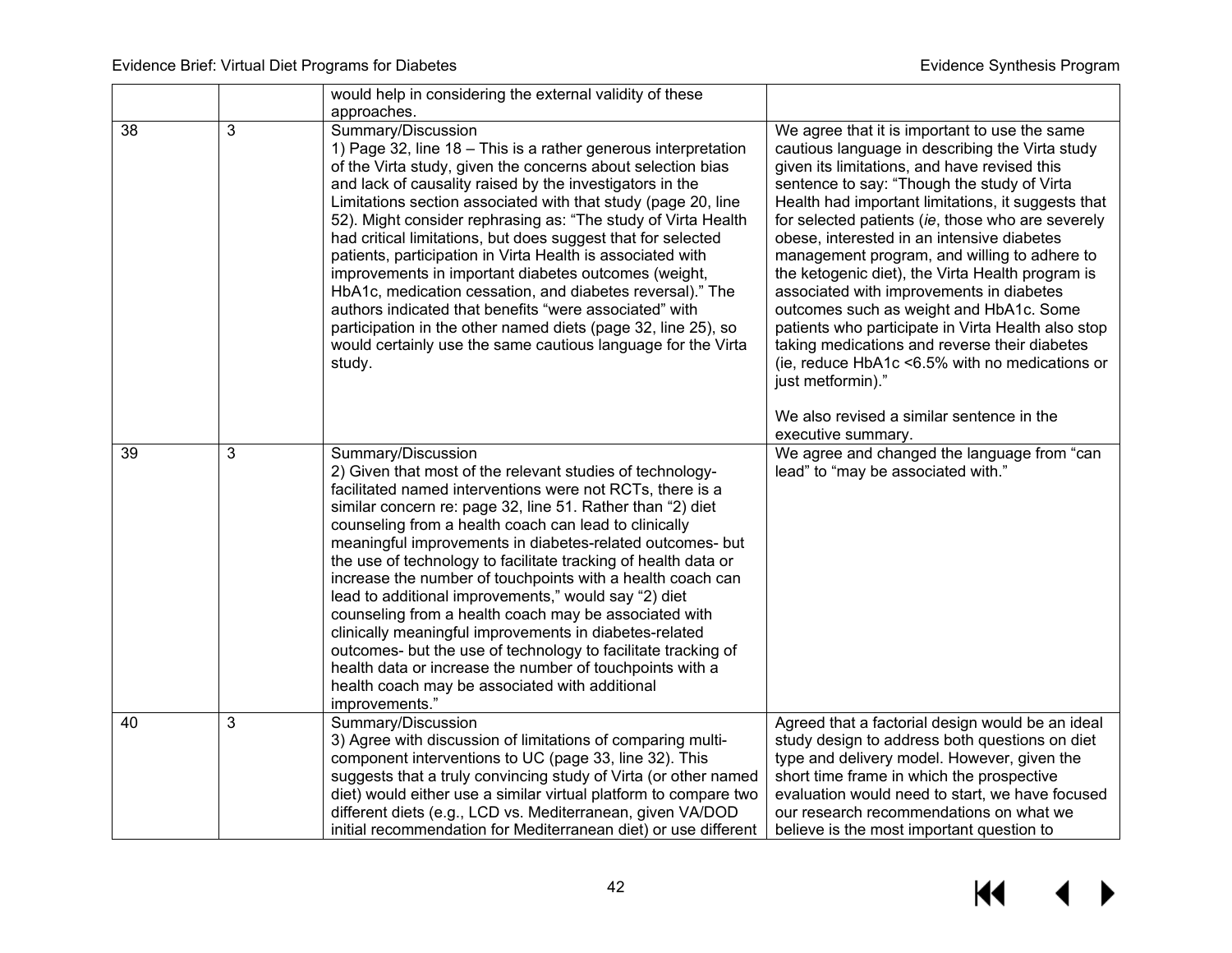|    |   | approaches (e.g., virtual vs. in-person) to compare the same<br>diet. A factorial design could examine both the diet type and<br>delivery model, but would require a larger, more expensive<br>study.                                                                                                                                                                                                                                                                                                                                                                                                                                                                                                                                                                        | address (ie, whether ketogenic diet is<br>necessary, or if another diet can be used<br>instead).                                                                                                                                                                                                                                                                                     |
|----|---|------------------------------------------------------------------------------------------------------------------------------------------------------------------------------------------------------------------------------------------------------------------------------------------------------------------------------------------------------------------------------------------------------------------------------------------------------------------------------------------------------------------------------------------------------------------------------------------------------------------------------------------------------------------------------------------------------------------------------------------------------------------------------|--------------------------------------------------------------------------------------------------------------------------------------------------------------------------------------------------------------------------------------------------------------------------------------------------------------------------------------------------------------------------------------|
| 41 | 3 | Summary/Discussion<br>4) Page 34, line 1 - In addition to suggested covariates,<br>would also suggest that validated scales be used to capture<br>baseline and longitudinal information on key factors like<br>motivation, diabetes distress, quality of life, as these may<br>represent important moderators of intervention effect.                                                                                                                                                                                                                                                                                                                                                                                                                                        | We added a sentence: "Researchers may also<br>consider measuring other baseline<br>characteristics such as motivation or<br>comfortability with technology, as this may<br>provide additional information on mediators or<br>moderators of treatment effect" to the<br>"Recommendations for prospective evaluation"<br>section.                                                      |
| 42 |   | Summary/Discussion<br>1) Page 35, line 8 - Unless VA has expressed that it is<br>committed to Virta to the exclusion of other options, would<br>hesitate to make the following recommendation: "A second<br>approach would be to use a non-Virta program as a "back-up"<br>in the event participants could not tolerate the ketogenic diet<br>or otherwise did not like the Virta program." Even with<br>appropriate measurement of and adjustment for baseline<br>factors, comparing front-line Virta users to users of another<br>program who did not like or tolerate Virta would fundamentally<br>be an apples-to-oranges comparison, and would not answer<br>the question of which program works better for Veterans.<br>Would only use such a design as a last resort. | Agreed and we added the sentence: "This option<br>should only be used if it is not feasible to let<br>participants select their preferred program." to<br>clarify this should be a last resort.                                                                                                                                                                                      |
| 43 | 3 | Conclusions<br>1) Page 35, line 24 - Concerned about the validity of this<br>statement as per above comments on Page 32, line 18.<br>Would instead couch this statement in terms of "select<br>populations" and "association" (rather than language that<br>even cautiously implies causation). Existing data on Virta<br>does not clearly establish causation, and the magnitude of the<br>findings should not be generalized to the wider, unselected<br>Veteran population.                                                                                                                                                                                                                                                                                               | We revised the conclusion to discuss all virtual<br>diabetes programs in response to another<br>reviewer's comments. However, we removed<br>any causal language and instead used language<br>that describes that selected participates may<br>lower diabetes outcomes after participating in<br>intensive diabetes management program based<br>on the ketogenic diet or other diets. |
| 44 | 3 | Conclusions<br>2) The fact that the findings from the existing Virta study<br>should not be generalized to the wider, unselected Veteran<br>population (particularly in terms of that magnitude of effect)<br>means that these data have major limitations in determining<br>the cost-effectiveness of the Virta approach for VA overall.<br>May consider mentioning this.                                                                                                                                                                                                                                                                                                                                                                                                   | Agreed and we added the sentence:<br>"Additionally, because studies enrolled<br>participants who were interested in intensive<br>diabetes management programs and met other<br>study eligibility criteria, findings may not apply to<br>the wider, unselected Veteran population."                                                                                                   |

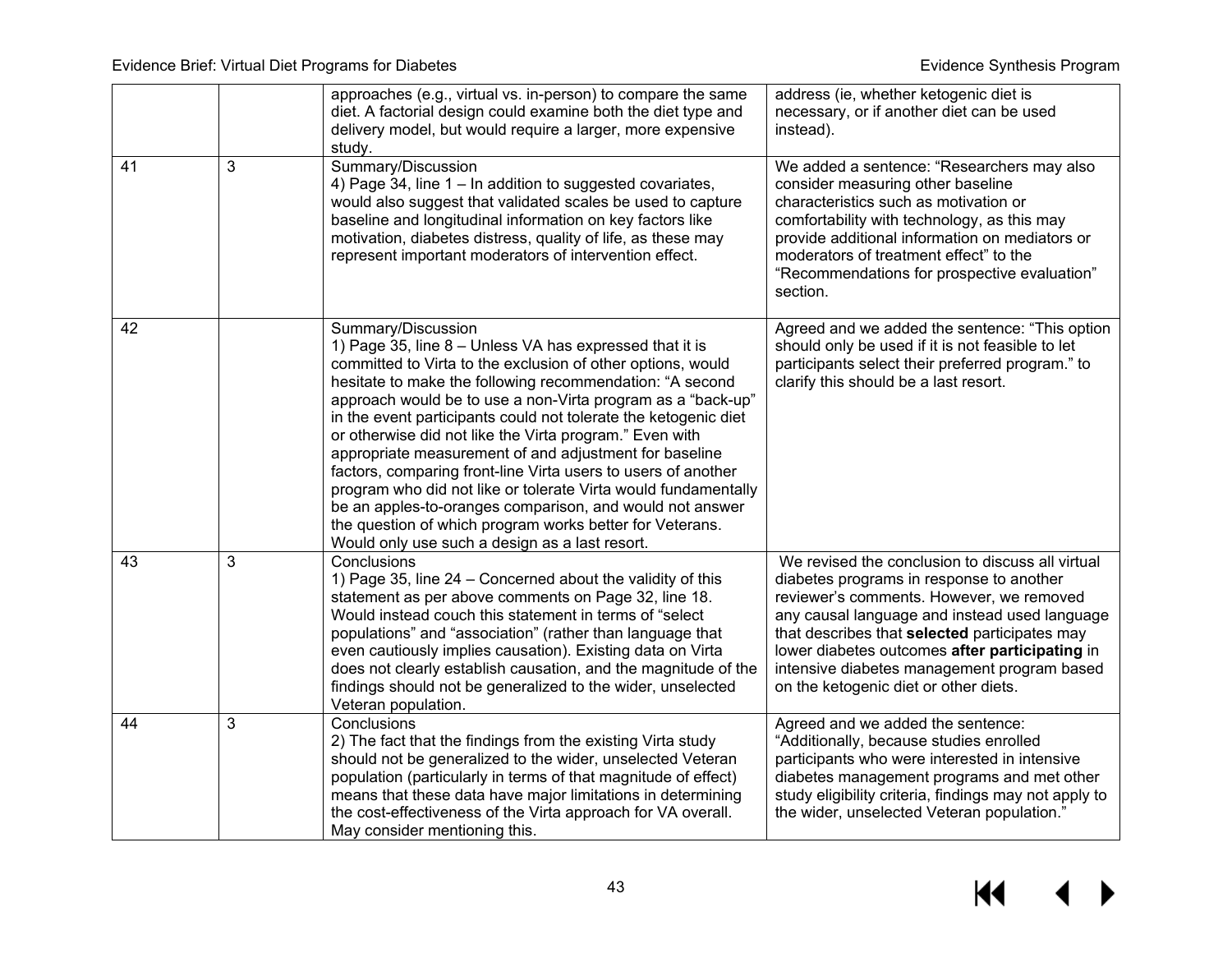| 45 | $\overline{3}$          | Conclusions<br>3) In order to assure applicability of future findings re: Virta to<br>wider Veteran population, studies are needed in<br>representative populations attained via proactive sampling<br>(not simply those choosing Virta, as this will bias sample<br>toward individuals likely to benefit), active comparators<br>(including non-LCD options) or other appropriate control<br>groups, randomized designs, longer timeframes, and a wide<br>range of clinical and patient-centered outcomes and harms.<br>Could consider broader statements to this effect in<br>Conclusions (recognizing the real-world fact that RCTs may<br>not be feasible prior to adoption - however, there are major<br>concerns about the current level of evidence supporting<br>Virta). | We disagree that to assure applicability to<br>Veteran populations, patients must be<br>randomized to interventions.<br>We believe the most appropriate strategy to<br>determining the real-life effectiveness of<br>Veterans choosing which diet or program they<br>want to participate in is to use a non-randomized<br>study design. In the "future research needs"<br>section, we comment on the need for non-<br>randomized study designs that evaluate active<br>comparators and a wide range of clinical and<br>patient-important outcomes and harms. We<br>therefore have not made any revisions to the<br>conclusions to address this comment, as the<br>most important points are covered in the "future<br>research needs" section.                                                                                                                                                                  |
|----|-------------------------|----------------------------------------------------------------------------------------------------------------------------------------------------------------------------------------------------------------------------------------------------------------------------------------------------------------------------------------------------------------------------------------------------------------------------------------------------------------------------------------------------------------------------------------------------------------------------------------------------------------------------------------------------------------------------------------------------------------------------------------------------------------------------------|-----------------------------------------------------------------------------------------------------------------------------------------------------------------------------------------------------------------------------------------------------------------------------------------------------------------------------------------------------------------------------------------------------------------------------------------------------------------------------------------------------------------------------------------------------------------------------------------------------------------------------------------------------------------------------------------------------------------------------------------------------------------------------------------------------------------------------------------------------------------------------------------------------------------|
| 46 | $\overline{\mathbf{4}}$ | This is a high-quality well-written review. I agree strongly with<br>the recommendations made for evaluating Virta in both the<br>retrospective and prospective group of Veterans. Having<br>comparators will be quite useful and make the study findings<br>much more useful.                                                                                                                                                                                                                                                                                                                                                                                                                                                                                                   | Thank you.                                                                                                                                                                                                                                                                                                                                                                                                                                                                                                                                                                                                                                                                                                                                                                                                                                                                                                      |
| 47 | 4                       | It was not fully clear to me from a quick read how much of the<br>data was from what was sent by the companies themselves<br>since there was a note that data were requested from<br>companies. I may have missed this in a quick read of the<br>report. There are clear potential biases in companies<br>reporting their own data and in studies published by<br>companies. Please make sure to mention potential reporting<br>bias in the executive summary and summary of limitations.<br>This was already mentioned under specific studies but it was<br>not clear how much this might impact study findings overall in<br>the summary of findings. Apologize if I just missed seeing<br>this.                                                                               | We agree that there is the potential for reporting<br>bias in describing data from literature that has<br>not been peer reviewed.<br>We have therefore revised the sentence on p.<br>14 to now state: "We have incorporated a<br>summary of findings from relevant conference<br>abstracts provided by Virta in the "Virta Health"<br>section, but did not formally include these<br>articles in our report." We also previously<br>stated in the Virta Health section on p. 20:<br>"Additional data are available on participants in<br>Virta Health's non-randomized controlled trial via<br>conference abstracts, but these data have not<br>been peer-reviewed. We briefly discuss these<br>findings here, but do not formally include the<br>abstracts or evaluate study quality given the<br>more limited information available in abstracts.<br>Readers should interpret these results with<br>caution." |

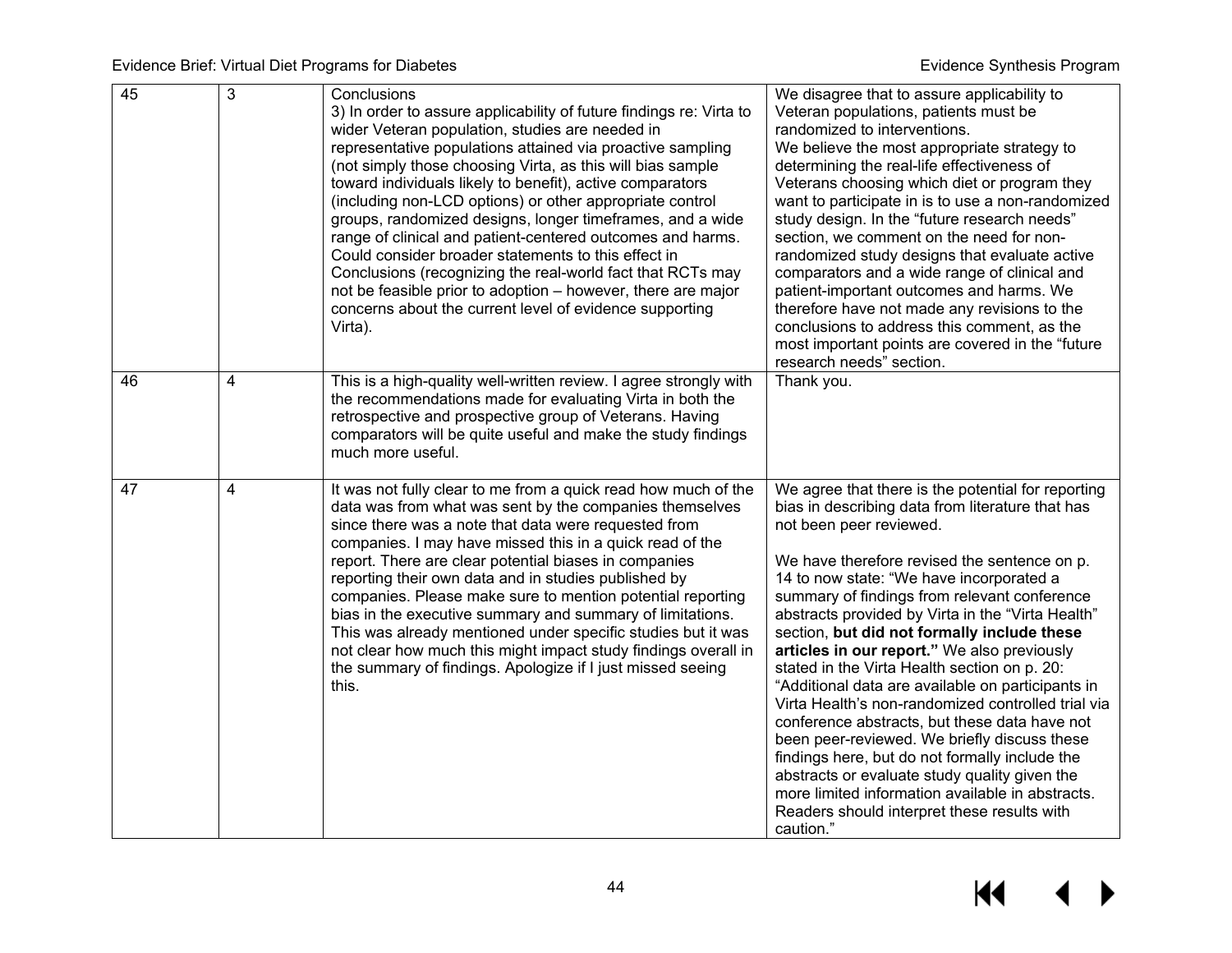| $\overline{48}$ | $\overline{5}$ | Appreciate this review offering future suggestions and ideas<br>for research and data gathering for Virta and VA data<br>collection. Suggestion I would offer includes: if possible,<br>please be certain to make clear the direction ADA and<br>VA/DoD suggest in regards to diet. They both support<br>individualization of diet/nutrition per each person's<br>preferences and needs. Along with individualization for<br>diabetes self-management. The Mediterranean diet was<br>referenced as another option for patients to try, but bottom<br>line it needs to be made clear that their recommendations<br>include ongoing individualization. | We added the sentence to the description of the<br>VA/DOD recommendations: "These<br>recommendations emphasize that the chosen<br>diet be tailored to patient preferences and<br>needs." |
|-----------------|----------------|------------------------------------------------------------------------------------------------------------------------------------------------------------------------------------------------------------------------------------------------------------------------------------------------------------------------------------------------------------------------------------------------------------------------------------------------------------------------------------------------------------------------------------------------------------------------------------------------------------------------------------------------------|------------------------------------------------------------------------------------------------------------------------------------------------------------------------------------------|
| 49              | 5              | The reviewers may also consider risks such as CAD and CKD<br>in addition to diverticulitis as mentioned towards end of this<br>review. CAD and CKD as a whole may have a much deeper<br>impact and create risks for these diabetic patients in the long<br>term if following something like the ketogenic diet. Perhaps a<br>study showing this evidence may need to be included or<br>considered.                                                                                                                                                                                                                                                   | We added coronary artery disease and chronic<br>kidney disease as additional conditions that<br>should be monitored in future studies.                                                   |
| 50              | 5              | Greatly appreciate being a part of this project! An excellent<br>review by the ESP team! Thank you.                                                                                                                                                                                                                                                                                                                                                                                                                                                                                                                                                  | No comment.                                                                                                                                                                              |
| 51              | 6              | First, I really appreciated being an informant and reviewer for<br>this report. Thanks for the opportunity! Second, this report is<br>excellent. It is very informative and well written. I'm so happy<br>you guys looked into this data. I especially like the<br>recommendation regarding further research to figure out if it's<br>the diet that's helping or the program itself. As an educator,<br>I'm really excited to get an answer to this, so thank you!                                                                                                                                                                                   | No comment.                                                                                                                                                                              |
| 52              | $6\phantom{1}$ | Only 1 edit found: Dietitian is spelled wrong in 2 places (page<br>24, line 23 and page 28 line 39)                                                                                                                                                                                                                                                                                                                                                                                                                                                                                                                                                  | Thank you, we have corrected these.                                                                                                                                                      |
| 53              | 6              | Other comments (all subjective and from an educator's<br>standpoint, so feel free to take them or leave them):<br>1. Page 7, states "we recommend that researchers capture a<br>wide range of information on harms, including exacerbations<br>or development of conditions such as diverticulitis".<br>Completely agree with this statement but there are more<br>severe and common diseases we worry about and see with<br>the Keto diet. So I think a better example would be something<br>like kidney failure. Your line isn't wrong, just a suggestion.                                                                                         | Per comment #49, we added chronic kidney<br>disease as an additional condition that should be<br>monitored in future studies.                                                            |
| 54              | 6              | Other comments (all subjective and from an educator's<br>standpoint, so feel free to take them or leave them):                                                                                                                                                                                                                                                                                                                                                                                                                                                                                                                                       | Per comment #38, we have changed this<br>sentence to say: "Though the study of Virta<br>Health had important limitations, it suggests that                                               |

# $M \rightarrow$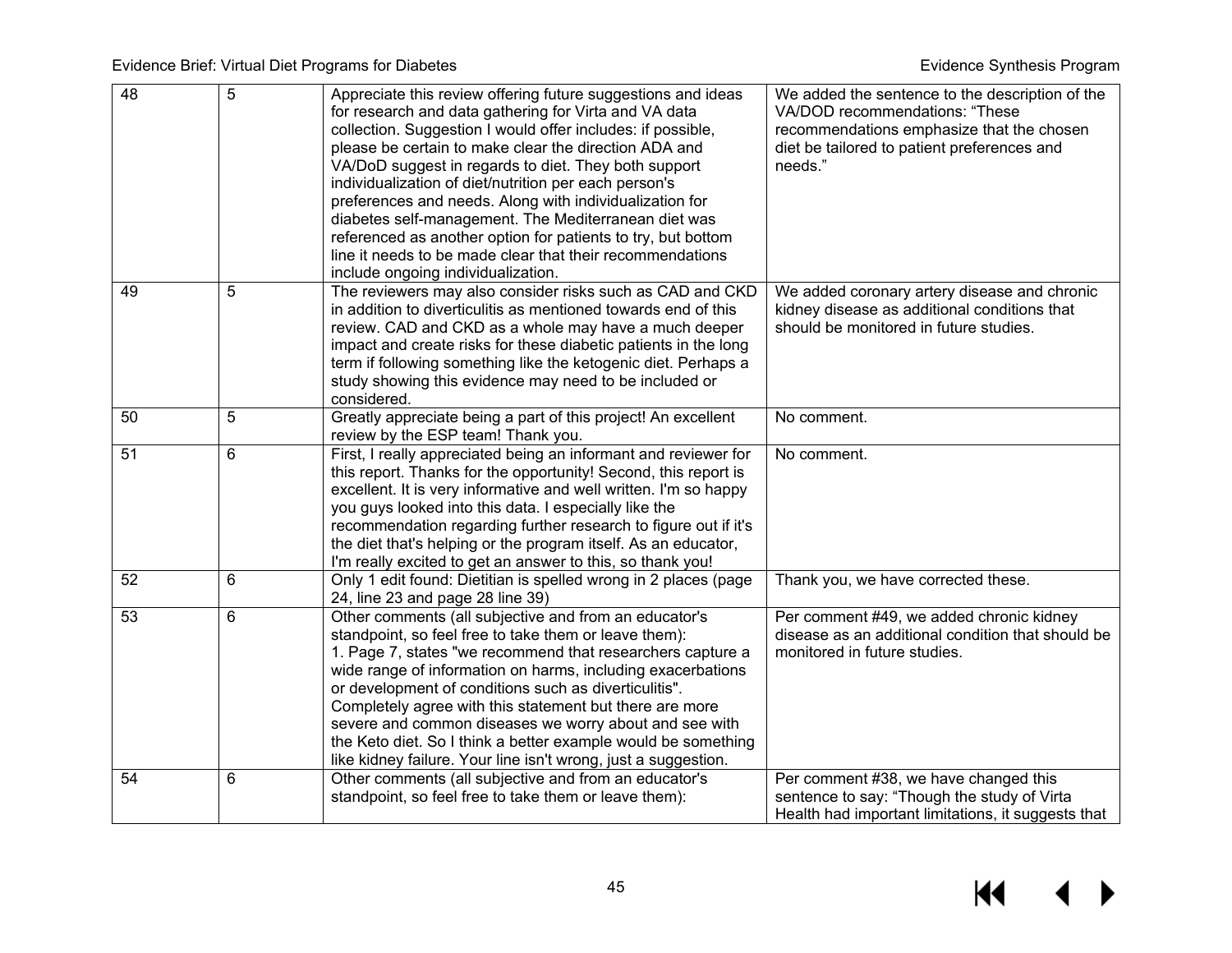|    |   | 2. Page 32 under Summary and Discussion: words such as<br>"convincingly" and "rapid", how are they defined? Without a<br>definition it almost sounds biased.                                                                                                                                                                                                                                                                                                                                                                                                     | for selected patients (ie, those who are severely<br>obese, interested in an intensive diabetes<br>management program, and willing to adhere to<br>the ketogenic diet), the Virta Health program is<br>associated with improvements in diabetes<br>outcomes such as weight and HbA1c. Some<br>patients who participate in Virta Health also stop<br>taking medications and reverse their diabetes<br>(ie, reduce HbA1c <6.5% with no medications or<br>just metformin)."                                                                                                                                                                                                                                                                                                                                                                                                                                                                                                                                                              |
|----|---|------------------------------------------------------------------------------------------------------------------------------------------------------------------------------------------------------------------------------------------------------------------------------------------------------------------------------------------------------------------------------------------------------------------------------------------------------------------------------------------------------------------------------------------------------------------|---------------------------------------------------------------------------------------------------------------------------------------------------------------------------------------------------------------------------------------------------------------------------------------------------------------------------------------------------------------------------------------------------------------------------------------------------------------------------------------------------------------------------------------------------------------------------------------------------------------------------------------------------------------------------------------------------------------------------------------------------------------------------------------------------------------------------------------------------------------------------------------------------------------------------------------------------------------------------------------------------------------------------------------|
| 55 | 6 | Other comments (all subjective and from an educator's<br>standpoint, so feel free to take them or leave them):<br>3. Page 32: The paper says several times "patients who are<br>unlikely to improve in usual care". How is this defined? From<br>an educators standpoint those that sign up for Virta seem to<br>me to be the kind of patient that would benefit from usual<br>care, so I'm curious.                                                                                                                                                             | We agree this phrase is confusing. Throughout<br>the report, we removed "patients who are<br>unlikely to improve in usual care" and replaced it<br>with "for selected patients (ie, those who are<br>severely obese, interested in an intensive<br>diabetes management program, and willing to<br>adhere to the ketogenic diet) to make it clear<br>who might benefit from this program based on<br>the existing evidence.<br>We have also added a sentence to the "future"<br>research needs section" to indicate that: A third<br>alternative would be to compare a commercial<br>program to continuous care provided by a<br>diabetes educator within the context of an<br>interdisciplinary care team, an intervention that<br>is similar in intensity to Virta and other<br>commercial programs but is not delivered<br>virtually. The VA's National Center for Health<br>Promotion and Disease Prevention has<br>expanded a program of Telephone Life Coaches<br>who may be able to deliver a comparably<br>intensive program." |
| 56 | 6 | Other comments (all subjective and from an educator's<br>standpoint, so feel free to take them or leave them):<br>4. The report says the Virta program results in decreased<br>weight, HbAlc, medication cessation, and diabetes reversal.<br>You define "diabetes reversal" as and HbAlc <6.5. I would<br>add HbAlc <6.5 without medications because diabetics on<br>meds/insulin can achieve an HbAlc <6.5 without reversing<br>diabetes. Also, not all T2 diabetics can reverse diabetes or<br>get off of their meds. If their diabetes has progressed to the | We agree and added "without medications" to<br>the "definitions of clinically meaningful change<br>by outcome." We also comment in the report on<br>how each study defined diabetes reversal.<br>In terms of the language on the Virta study<br>specifically, we agree it's important to clarify that<br>only some patients experienced diabetes<br>reversal. We have revised to say: "Some                                                                                                                                                                                                                                                                                                                                                                                                                                                                                                                                                                                                                                           |

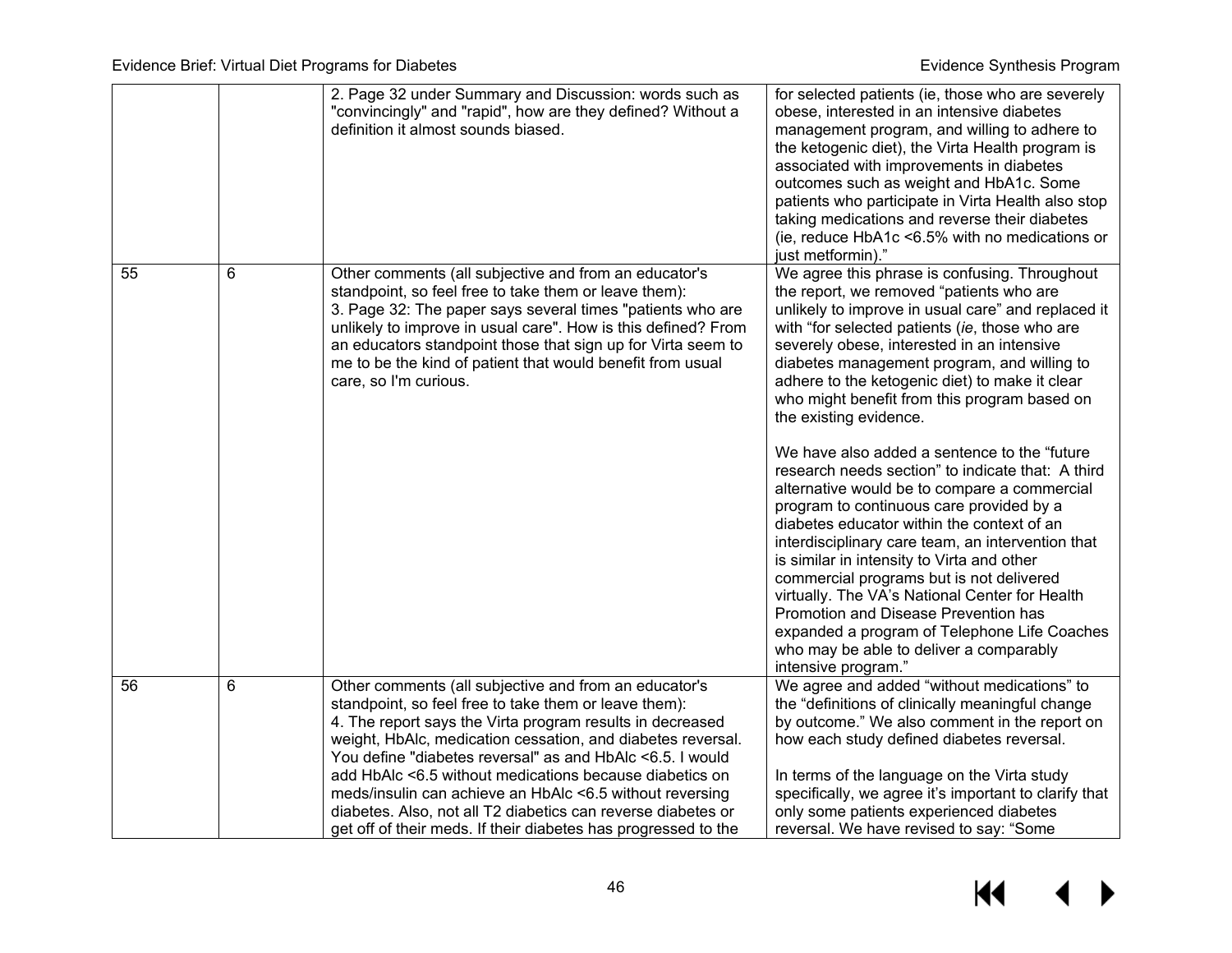|    |                | point that they no longer produce enough insulin, medication<br>cessation and diabetes reversal is not possible. Only those<br>that still produce their own insulin can achieve this. I worry it<br>gives a false hope. I would think a statement more like- Virta<br>leads to weight loss and decreased HbAlc and can potentially<br>lead to medication cessation and diabetes reversal in some,<br>is more accurate. Again, that's just an educators point of view. | patients also stop using diabetes medications<br>and reverse their diabetes."                                                                                                                                                                                                                                                                                                                                    |
|----|----------------|-----------------------------------------------------------------------------------------------------------------------------------------------------------------------------------------------------------------------------------------------------------------------------------------------------------------------------------------------------------------------------------------------------------------------------------------------------------------------|------------------------------------------------------------------------------------------------------------------------------------------------------------------------------------------------------------------------------------------------------------------------------------------------------------------------------------------------------------------------------------------------------------------|
| 57 | 6              | Other comments (all subjective and from an educator's<br>standpoint, so feel free to take them or leave them):<br>5. Last subjective comment: Bottom of page 34 it talks about<br>the potential of other diets if a Veteran prefers. I agree some<br>Veterans may prefer another diet, but the Keto diet is also<br>contraindicated in some pts. I think that should be pointed out<br>too.                                                                           | We revised this sentence to say: "the<br>ketogenic diet may be unappealing or<br>contraindicated in some Veterans with type 2<br>diabetes"                                                                                                                                                                                                                                                                       |
| 58 | $\overline{7}$ | Page 4 line 56: The ketogenic diet is not necessarily =10%<br kcal from carbohydrate, and can be less than this if needed<br>for the patient to achieve ketosis.                                                                                                                                                                                                                                                                                                      | We revised to say "The ketogenic diet is a low<br>carbohydrate, high fat diet, where<br>approximately 70% of an individual's calories<br>come from fat, 20% from protein, and 10% or<br>less from carbohydrates."                                                                                                                                                                                                |
| 59 | $\overline{7}$ | Page 5 line 14: The VA - Virta relationship in 2019 was a non-<br>research Strategic Partnership, so you must remove the word<br>"study" here and elsewhere when referring to the partnership.<br>In this line and line 15, it is also unclear whether you are<br>referring to the VA partnership or another non randomized<br>study (add the reference # for the study to which you are<br>referring).                                                               | We have changed "study" to "project" on line 14.<br>We revised line 15 to indicate that a "separate"<br>non-randomized study provides evidence on the<br>Virta Health program. We do not include<br>references in the executive summaries of ESP<br>reports; however, we do include the references<br>to the pilot project and study in the introduction<br>section where these are discussed in more<br>detail. |
| 60 | $\overline{7}$ | Page 8 line 43: The Academy of Nutrition and Dietetics does<br>not abbreviate their name "AND" but rather The Academy. I<br>couldn't find another use of "AND" but it should be referred to<br>as The Academy                                                                                                                                                                                                                                                         | We have changed "AND" to "The Academy."                                                                                                                                                                                                                                                                                                                                                                          |
| 61 | $\overline{7}$ | Page 9 line 6: The ketogenic diet is not necessarily =10%<br kcal from carbohydrate, and can be less than this if needed<br>for the patient to achieve ketosis.                                                                                                                                                                                                                                                                                                       | We made the same revision here as in the<br>executive summary: "The ketogenic diet is a low<br>carbohydrate, high fat diet, where<br>approximately 70% of an individual's calories<br>come from fat, 20% from protein, and 10% or<br>less from carbohydrates."                                                                                                                                                   |
| 62 | $\overline{7}$ | Page 10 line 21: The VA - Virta partnership is not a research<br>study; please remove any reference of this partnership as a                                                                                                                                                                                                                                                                                                                                          | We have changed "study" to "project" where<br>applicable in this paragraph.                                                                                                                                                                                                                                                                                                                                      |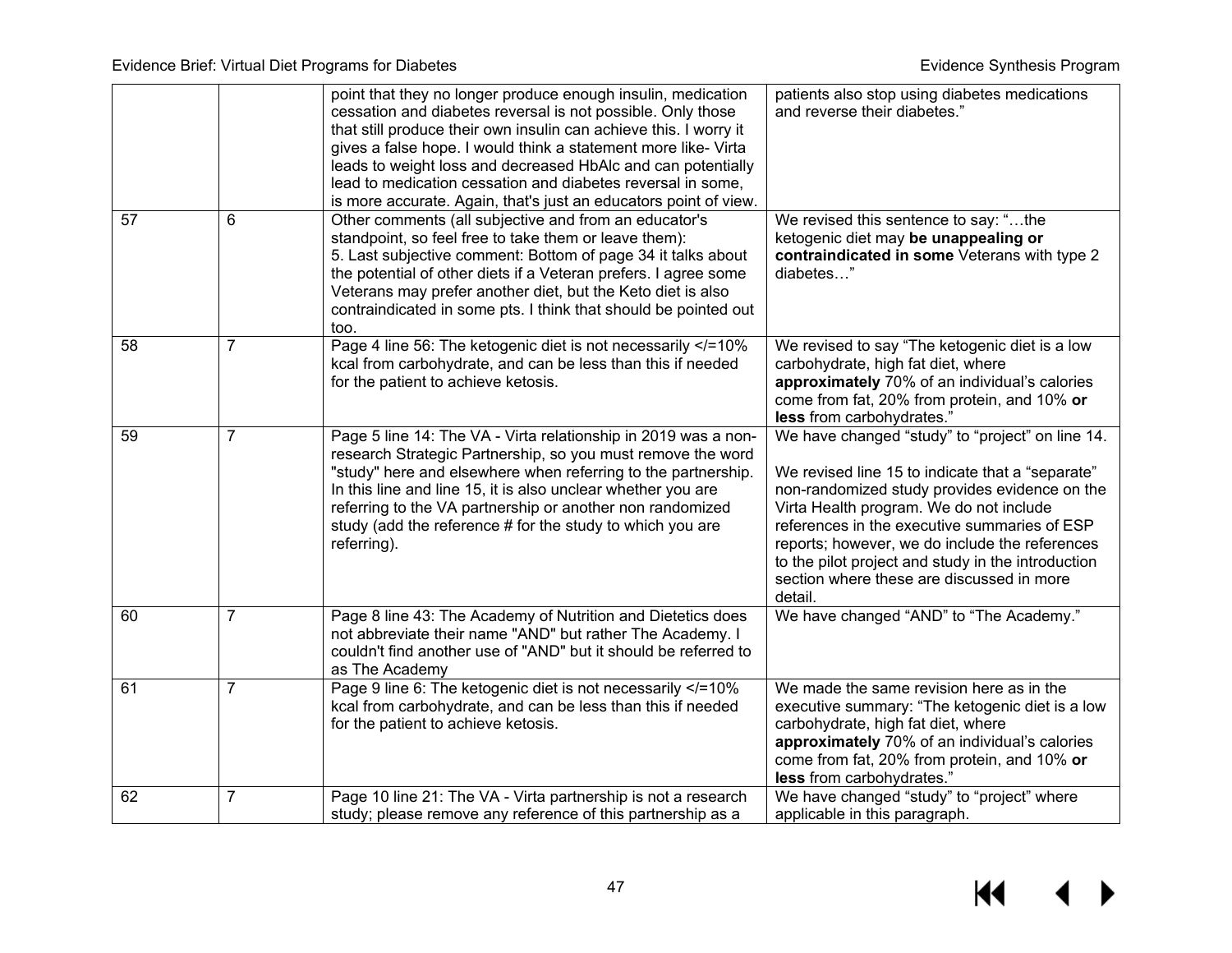|    |   | "study." https://www.blogs.va.gov/VAntage/58037/innovative-<br>treatment-vets-type-2-diabetes/                                                                                                                                                                                                                                                                                                                      |                                                                                                                                                                                                                                                                                                                             |
|----|---|---------------------------------------------------------------------------------------------------------------------------------------------------------------------------------------------------------------------------------------------------------------------------------------------------------------------------------------------------------------------------------------------------------------------|-----------------------------------------------------------------------------------------------------------------------------------------------------------------------------------------------------------------------------------------------------------------------------------------------------------------------------|
| 63 |   | Page 10 line 30: This sentence seems at odds with the stated<br>scope of the ESP. While perhaps true and very valuable, it<br>doesn't fit with the stated questions of the ESP. Recommend<br>remove this sentence: "This rapid evidence review was<br>commissioned by the VA's Health Services Research &<br>Development (HSR&D) program to<br>help inform evaluation of the VA and Virta Health pilot<br>program." | We believe this sentence is aligned with the<br>stated scope and questions of the review. The<br>scope of an ESP review is informed not only by<br>the key questions and PICOs, but also the<br>purpose and audience of the review. We have<br>therefore left in the sentence in the report, but<br>revised it for clarity. |
| 64 | 7 | Page 33: Gaps and Future Research section. Remove or<br>rewrite to connect this section with your ESP questions and<br>scope.                                                                                                                                                                                                                                                                                       | We revised the gaps and future research section<br>to be more generally applicable to research of all<br>virtual diabetes diet programs.                                                                                                                                                                                    |
| 65 | 7 | Page 35 Conclusions section. Revise to connect this section<br>with your ESP questions and scope. Or delete the first<br>sentence would suffice.                                                                                                                                                                                                                                                                    | We revised the conclusion to discuss findings of<br>all virtual diabetes programs.                                                                                                                                                                                                                                          |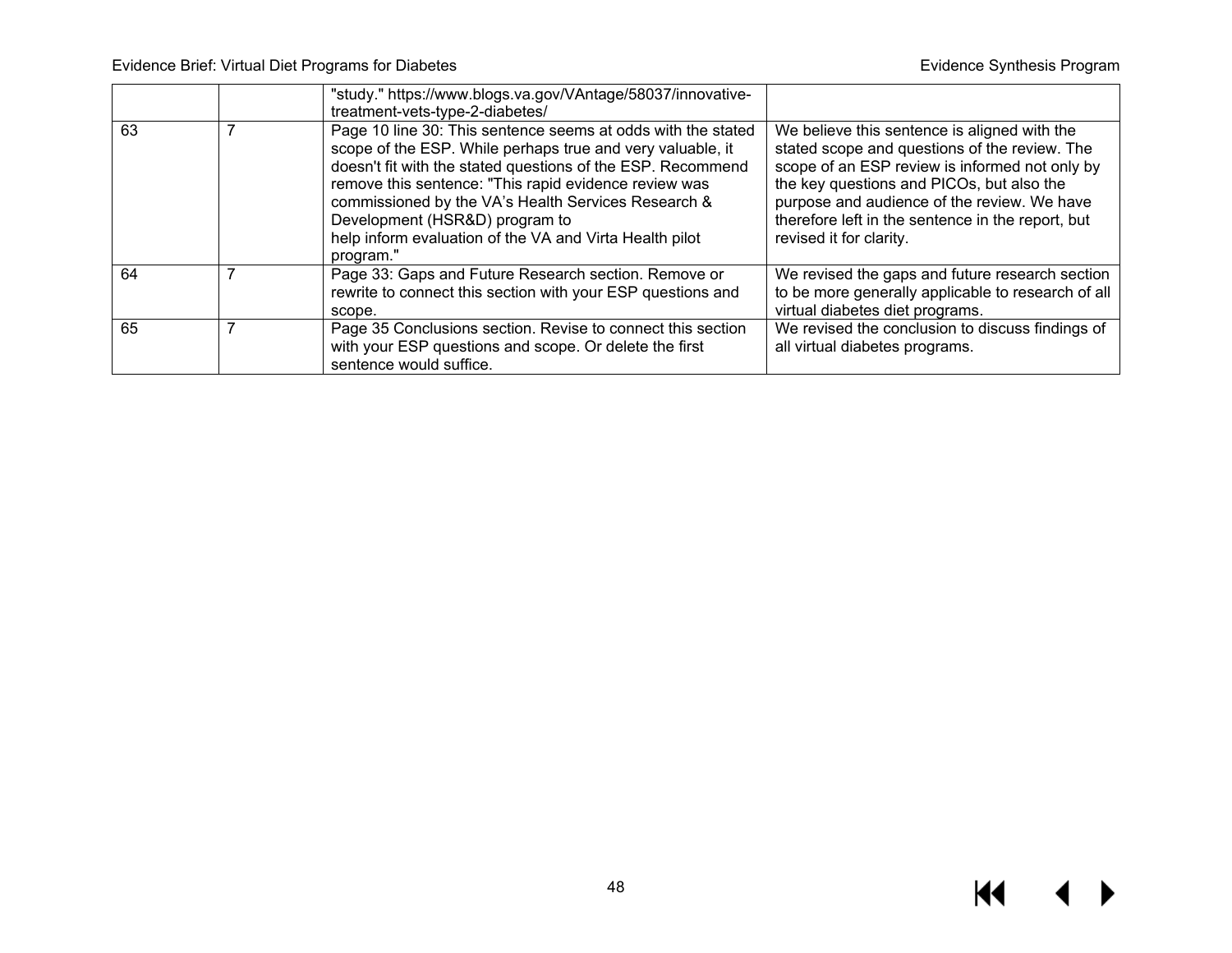# <span id="page-50-0"></span>**REFERENCES**

- 1. Haste A, Adamson AJ, McColl E, Araujo-Soares V, Bell R. Web-Based Weight Loss Intervention for Men With Type 2 Diabetes: Pilot Randomized Controlled Trial. *JMIR Diabetes.* 2017;2(2):e14.
- 2. Kim KM, Park KS, Lee HJ, et al. Efficacy of a New Medical Information system, Ubiquitous Healthcare Service with Voice Inception Technique in Elderly Diabetic Patients. *Sci.* 2015;5:18214.
- 3. Lim S, Min Kim K, Lee DH, et al. Efficacy of new medical information system, ubiquitous health care service with voice inception technique in elderly patients with type 2 diabetes mellitus. *Diabetes.* 2015;64(5).
- 4. Kempf K, Altpeter B, Berger J, et al. Efficacy of the Telemedical Lifestyle intervention Program TeLiPro in Advanced Stages of Type 2 Diabetes: A Randomized Controlled Trial. *Diabetes Care.* 2017;40(7):863-871.
- 5. Sun C, Sun L, Xi S, et al. Mobile Phone-Based Telemedicine Practice in Older Chinese Patients with Type 2 Diabetes Mellitus: Randomized Controlled Trial. *JMIR Mhealth Uhealth.* 2019;7(1):e10664.
- 6. Wayne N, Perez DF, Kaplan DM, Ritvo P. Health Coaching Reduces HbA1c in Type 2 Diabetic Patients From a Lower-Socioeconomic Status Community: A Randomized Controlled Trial. *J Med Internet Res.* 2015;17(10):e224.
- 7. Athinarayanan SJ, Adams RN, Hallberg SJ, et al. Long-term effects of a novel continuous remote care intervention including nutritional ketosis for the management of type 2 diabetes: a 2-year non-randomized clinical trial. *Front Endocrinol (Lausanne).* 2019;10:348.
- 8. Bhanpuri NH, Hallberg SJ, Williams PT, et al. Cardiovascular disease risk factor responses to a type 2 diabetes care model including nutritional ketosis induced by sustained carbohydrate restriction at 1 year: an open label, non-randomized, controlled study. *Cardiovascular diabetology.* 2018;17(1):56.
- 9. Hallberg SJ, McKenzie AL, Williams PT, et al. Effectiveness and safety of a novel care model for the management of type 2 diabetes at 1 year: an open-label, non-randomized, controlled study. *Diabetes Therapy.* 2018;9(2):583-612.
- 10. Berman MA, Guthrie NL, Edwards KL, et al. Change in Glycemic Control With Use of a Digital Therapeutic in Adults With Type 2 Diabetes: Cohort Study. *JMIR Diabetes.*  2018;3(1):e4.
- 11. Hansel B, Giral P, Gambotti L, et al. A Fully Automated Web-Based Program Improves Lifestyle Habits and HbA1c in Patients With Type 2 Diabetes and Abdominal Obesity: Randomized Trial of Patient E-Coaching Nutritional Support (The ANODE Study). *J Med Internet Res.* 2017;19(11):e360.
- 12. Idris I, Hampton J, Moncrieff F, Whitman M. Effectiveness of a Digital Lifestyle Change Program in Obese and Type 2 Diabetes Populations: Service Evaluation of Real-World Data. *JMIR Diabetes.* 2020;5(1):e15189.
- 13. Koot D, Goh PSC, Lim RSM, et al. A Mobile Lifestyle Management Program (GlycoLeap) for People With Type 2 Diabetes: Single-Arm Feasibility Study. *JMIR Mhealth Uhealth.* 2019;7(5):e12965.
- 14. Ku EJ, Park JI, Jeon HJ, Oh TK, Choi HJ. Clinical Efficacy and Plausibility of a Smartphone-based Integrated Online Real-time Diabetes Care System via Glucose and Diet Data Management: A Pilot Study. *Intern Med J.* 2020;06:06.